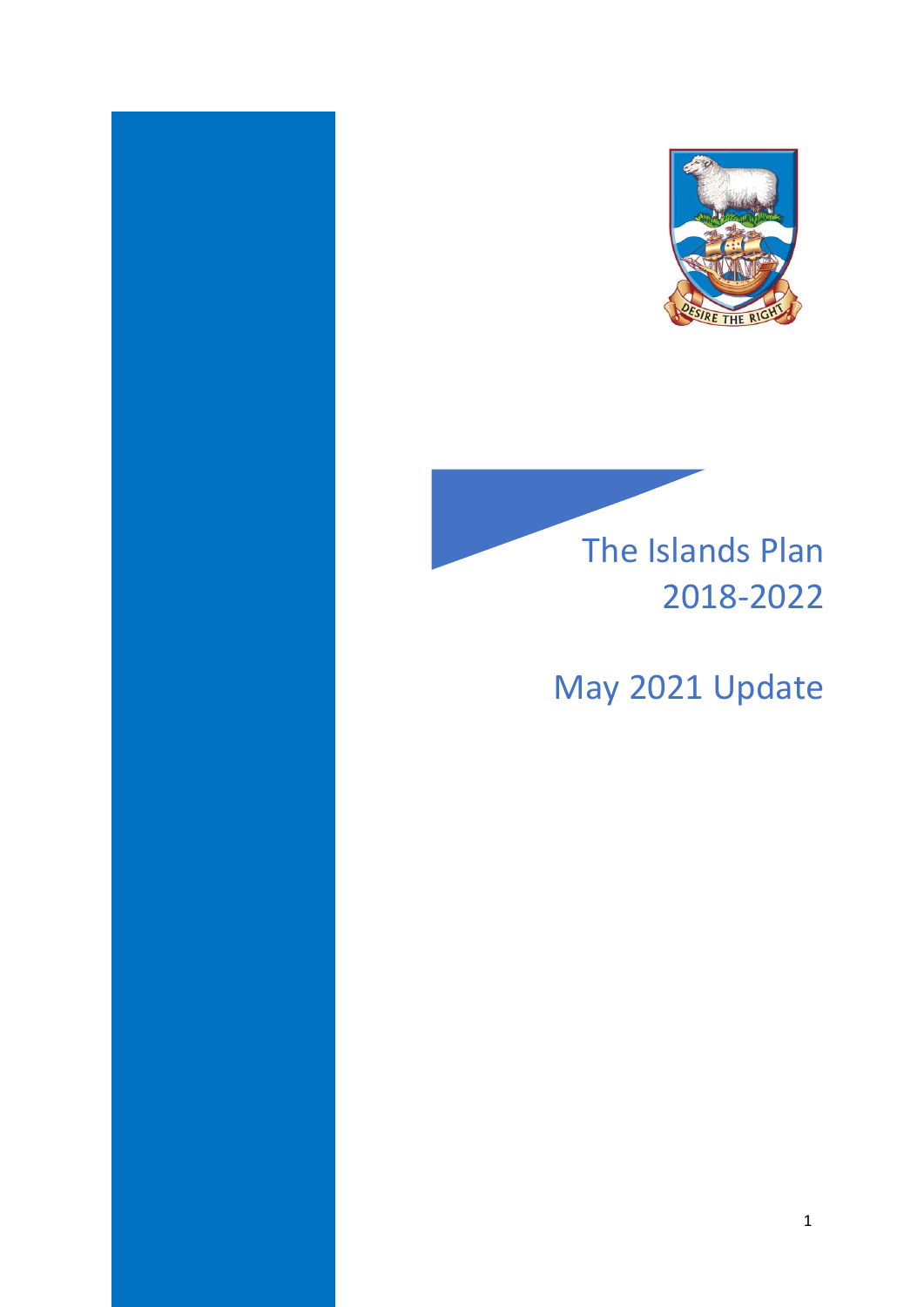# **CONTENTS**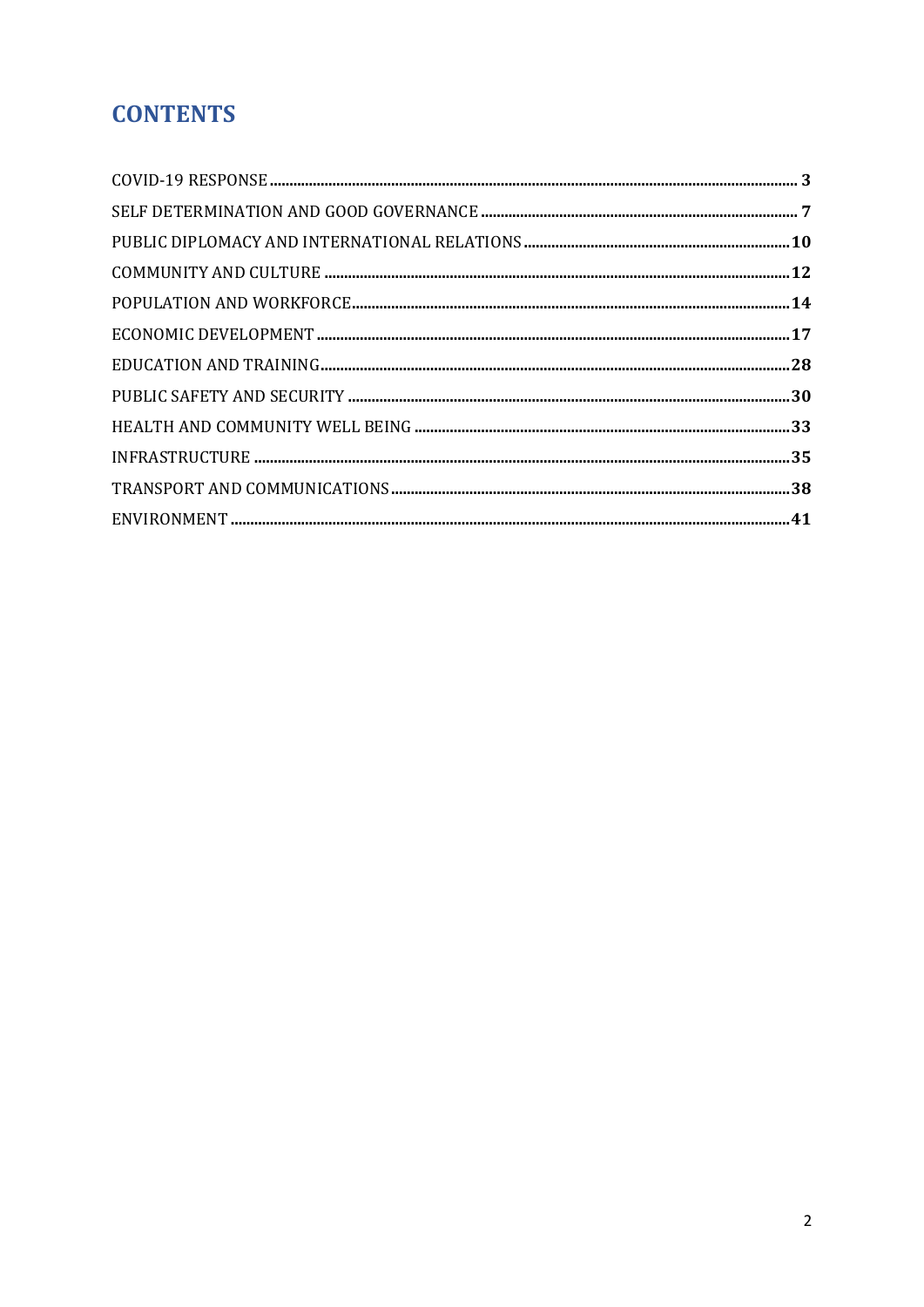# <span id="page-2-0"></span>**COVID-19 RESPONSE**

#### **Introduction**

A huge national effort across government, and throughout our economy and society, has enabled us to maintain control over the virus in the Falkland Islands. In April of 2020 there were 13 confirmed cases of Covid-19 in the Falkland Islands which were carefully contained via a coordinated government response and partnership working with BFSAI.

Regulations were introduced requiring people entering the Islands to quarantine for 14 days, supported by a programme of surveillance swabbing. By late April 2021, 63 positive cases of Covid-19 had been recorded, but with no instances of transmission within the community, and no serious illness or deaths associated with the coronavirus.

The UK Government has supplied three batches of the Oxford/AstraZeneca vaccine and a nationwide vaccination programme began in February 2021. Uptake for all eligible adults has been approximately 94% and it is anticipated that everyone who consents to vaccination will have received both doses of the vaccine before the end of May 2021.

### **Emergency planning and coordination**

An early planning group was established under the Directorate of Health and Social Services in January 2020, followed by Tactical Response and Strategic Pandemic Management Groups in February 2020 coordinated by the Director of Emergency Services and Island Security. These groups met over 90 times in 2020 and have continued to meet throughout the first four months of 2021. The groups manage and coordinate our overall response and ensure effective coordination with BFSAI, as well as provide advice and recommendations that have been presented at nearly 40 additional Executive Council meetings during 2020 and 2021.

### **Communications and public information**

Since March 2020, regular Covid-19 communications have aimed to keep the public updated on a rapidly changing situation. Topics have ranged from public health and safety information, to government stimulus initiatives, guidance for business and advice for students studying overseas.

In January and February 2020, as the world was learning about the emergence of the coronavirus, there were 6 public service announcements, however this rapidly increased to 33 in March and a system of regular MLA-led updates was also established. The regularity of these updates was scaled up and down over time, to reflect the evolving situation in the Falkland Islands, but during 2020 there were 61 in total, supported by 13 Q&A sessions and 124 public service announcements or press released. All 61 updates were also broadcast live by local media and shared on social media.

The Communications and Media Office also worked with Synergy to set up a dedicated FIG Covid-19 website, which to date has seen almost 25,000 visitors. Additionally, the government utilised all available digital channels to spread information and had key messages and guidance translated from English into Spanish, Filipino and Shona.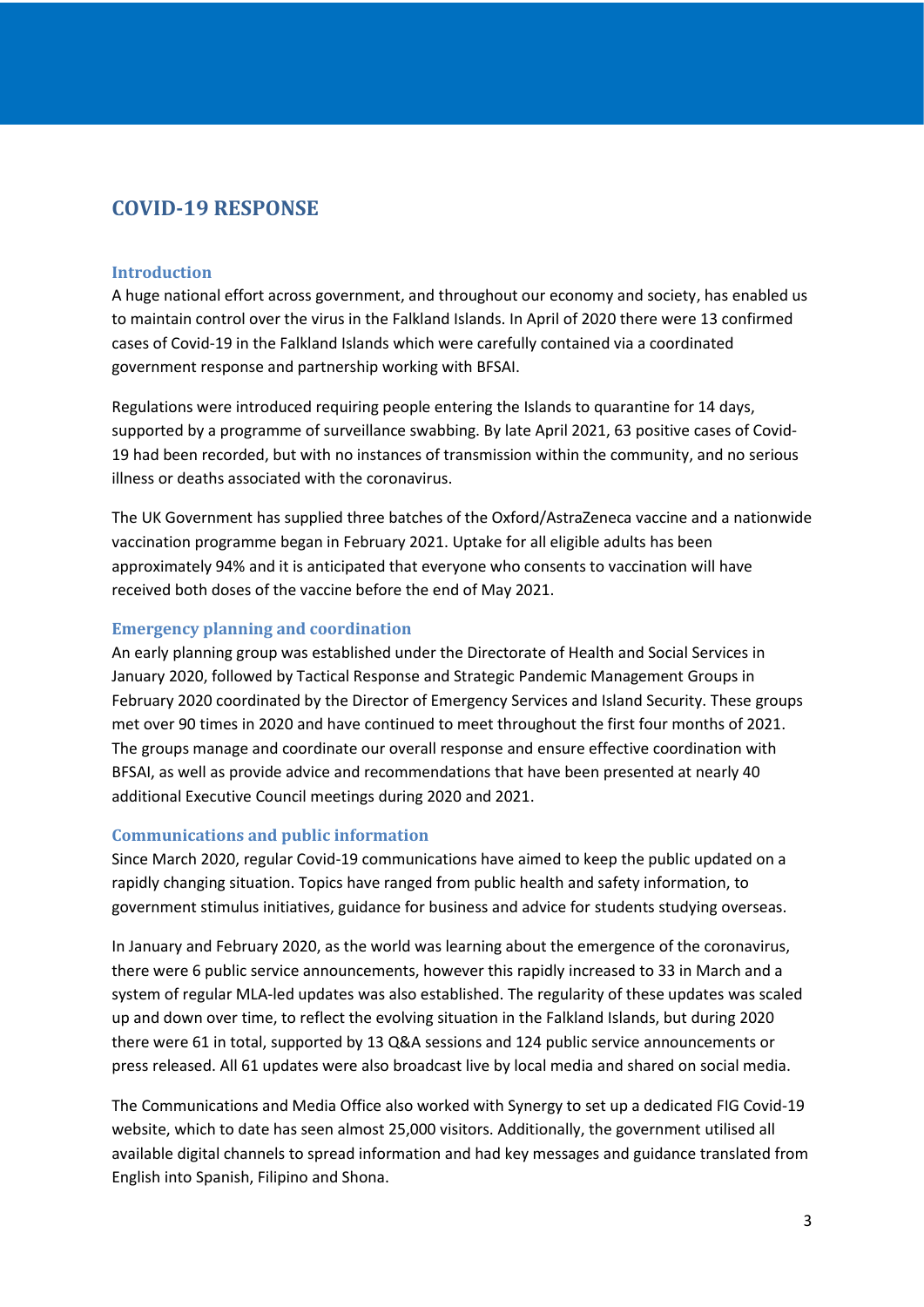### **Health**

### *Testing*

In March 2020 there was no on-island testing capacity, however this was developed over the course of the pandemic and we now have robust testing facilities and an established swabbing regime. We were also one of the first countries in the world to undertake regular surveillance swabbing to look for latent Covid-19 in our community.

### *Covid-19 and healthcare*

KEMH has successfully cared for a number of unwell patients with Covid-19 and managed to effectively run a hot-cold system to ensure continuing healthcare for non Covid-19 related illnesses and trauma. The hospital was assisted by a small military nursing team who fitted well into KEMH's system for the provision of care.

There have been marked second order Covid-19 effects in relation to healthcare, with less access to visiting specialists and a more limited ability to transfer patients overseas for less urgent issues, although in the main we have managed to maintain safe links with South America for patients with critical illness and trauma.

### *Stanley Nightingale exercise*

A successful exercise was held in June 2020 to test our capability to establish a Stanley Nightingale hospital, based in the leisure centre, should it ever become necessary to institute this temporary facility. This was an important part of prudent contingency planning.

### *Visitor Policy restrictions and quarantine measures*

Since April 2020, restrictions have been in place to reduce the number of people entering the Islands. This has assisted in protecting the limited resources of KEMH whilst supporting business visitors and crew exchanges.

Quarantine measures have also been established and are kept under regular review. Amendments and updates to the quarantine regulations have continued to be made, using the latest advice from Public Health England. Testing of people in quarantine has enabled us to identify where individuals have been Covid-19 positive on entry to the Falkland Islands, and ensure that they have tested negative before leaving quarantine.

### *Vaccination programme*

The KEMH nationwide vaccination programme began in the second week of February and has been successful in delivering initial doses of the vaccine to 94% of the eligible population; it is anticipated that all consenting adults will have received their second dose by the end of May 2021.

To support the programme, a 'call to action' was issued and recirculated, to encourage people to register at the hospital in order to support detailed vaccination planning and to prioritise those most at risk to receive the vaccine first.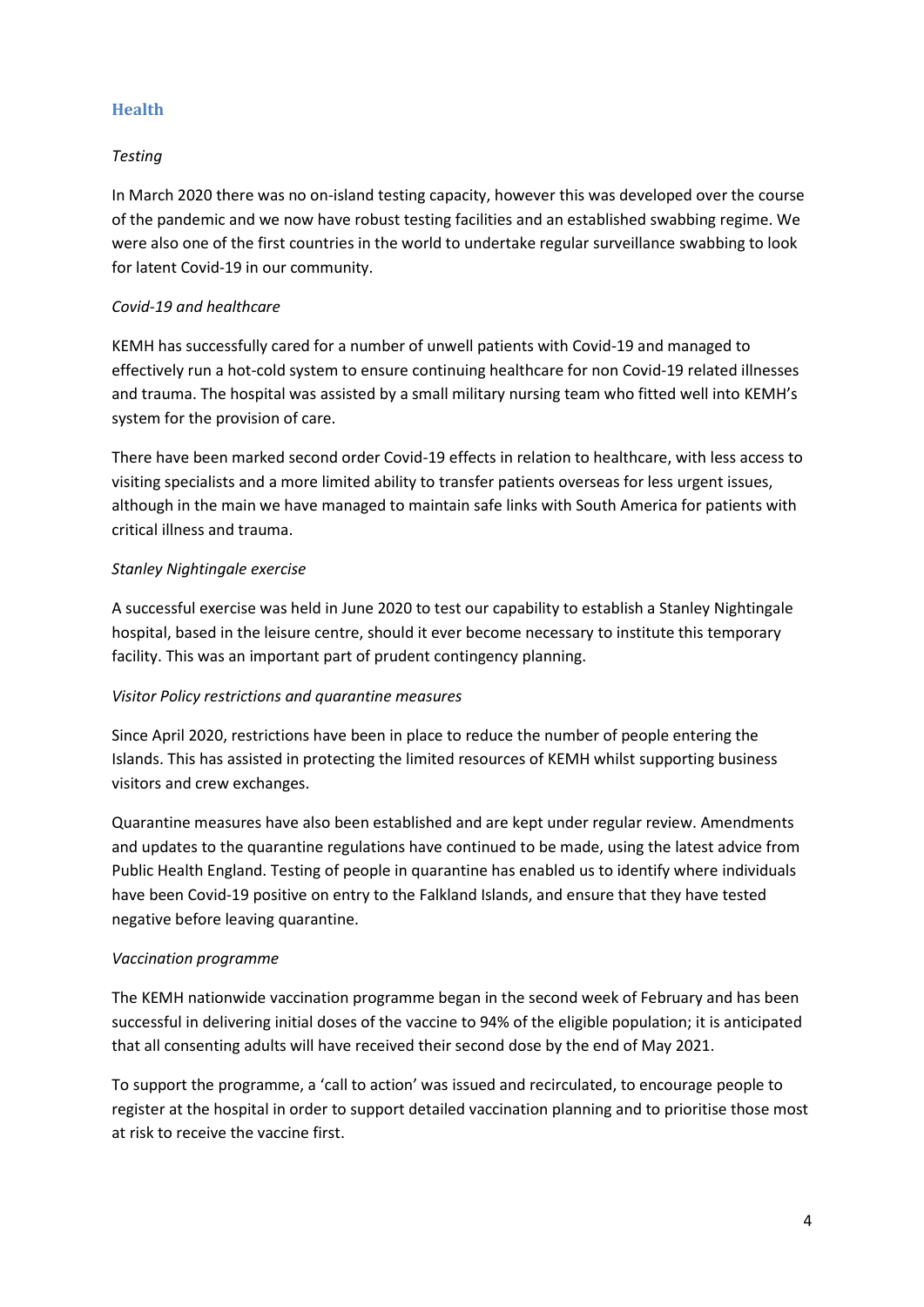### **Economic support**

### *Support for businesses and individuals*

An initial package of measures was announced on 25 March 2020, aimed at supporting the strong public health actions taken by the government to protect the population and minimise the social and economic impact of Covid-19 in the Falkland Islands. This package established temporary statutory sick pay at full wage rates (regardless of whether employees were contractually entitled) and covered categories of employees who were unable to work from home, including vulnerable employees, employees with Covid-19 symptoms who were required to self-isolate for two weeks, and employees who were sole carers of one or more children in self-isolation.

The Job Retention (Furlough) scheme was put in place from 24 April 2020, and will continue until 30 September 2021. Under this measure, if an employer is unable to operate or has limited or no work for the employee because of Covid-19, and if the employer and employee both agree, the employer can keep the employee on the payroll at 80% of their salary. This is known as being 'on furlough'. FIG payments cover 80% of salary (up to a cap of £2,500 per month) for furloughed employees. For employees on reduced hours, the payment is proportional to the percentage of hours not worked.

The Self-employed Income Supplement scheme was put in place from 24 April 2020, and will continue until 30 September 2021. This scheme is designed to assist those in self-employment (including sole traders, partnerships, and casual workers) who have experienced a significant reduction in sales. FIG payments provide an income supplement to ensure that the person's net monthly earnings do not fall below 80% of their average net monthly earnings (up to a maximum of £2,500 per month).

The Unemployment Subsidy scheme became effective from 20 March 2020, and is expected to run until 30 September 2021. The scheme provides payments of up to 60% of the previous average monthly salary or wages for the residual number of workers who are not kept on furlough. Payments are at least at the level of the minimum wage, up to a maximum payment of £2,500 per month.

The Business Grant Scheme was put in place from 1 May 2020, and should run until 30 September 2021. It provides support for businesses that had to close due to government guidance (such as bars, cafes and restaurants), or otherwise experienced a significant reduction in their monthly revenue due to the adverse economic effects of the pandemic. It provides business grants of up to £10,000 per month for small and medium sized businesses with an annual turnover of less £500,000, or businesses in the hospitality, human health and social work (in which case the turnover threshold is set at up to £1,000,000 per annum).

### *Support for agriculture*

FIG introduced a range of initiatives to support the rural economy through the market disruption arising from Covid-19. The Wool Producers Assistance Scheme enabled FIG to successfully purchase over 4,000 bales from Falkland Island Farmers between May 2020 and January 2021. The FIMCo (Falkland Islands Meat Company) Supplier Support Scheme makes a £10 per animal payment to farmers to provide financial stability for farms which have produced mutton that could not be processed given a more limited export season. Please see the agriculture section for more details.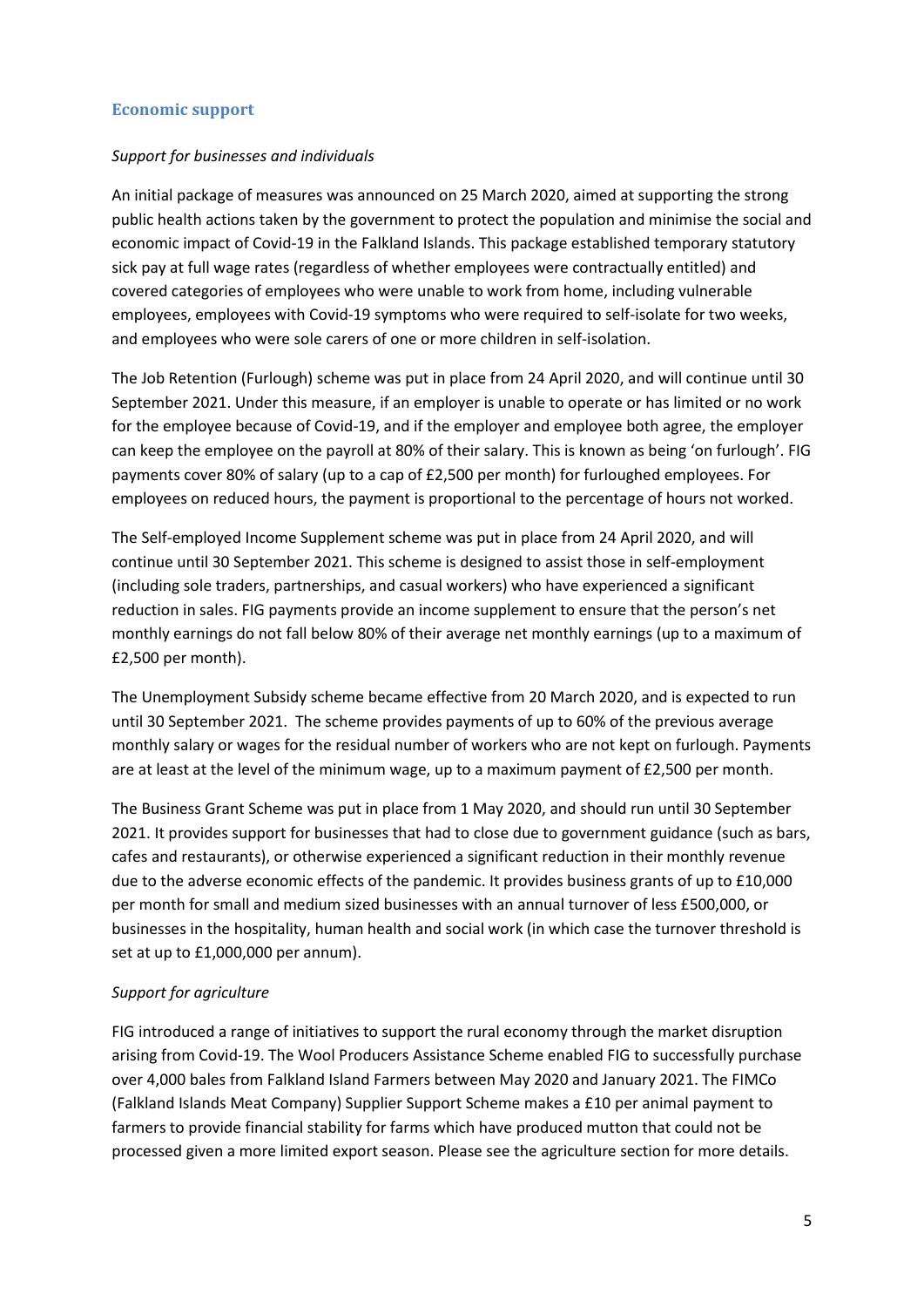### *Support for tourism*

The Tourism Recovery Incentive Programme (TRIP), a domestic tourism scheme, has been the centrepiece of a substantial package of support for the Falkland Islands tourism sector. Please see the section on tourism for details.

### **Community recovery**

FIG has a comprehensive plan in place to take robust and proportionate measures should there be any future cases of Covid-19 in the community.

An Islands-wide Community Recovery Programme has been established, which has sought the views of people from across the community in terms of their experiences during the first months of the Covid-19 pandemic. 290 adults have responded to an initial survey and further surveys have been undertaken with children and young people.

A series of workshops has also been held with a wide range of different groups in the community. The findings will be combined with those from the independent de-brief (see below) and the outcomes will be published in 2021.

### **Independent de-brief and lessons learnt**

FIG commissioned an independent debrief to review all our Covid-19 response work, which involved a wide range of individual interviews and group feedback. We are the only Overseas Territory to have undertaken this lesson learning exercise to date, to ensure we drive continuous improvement.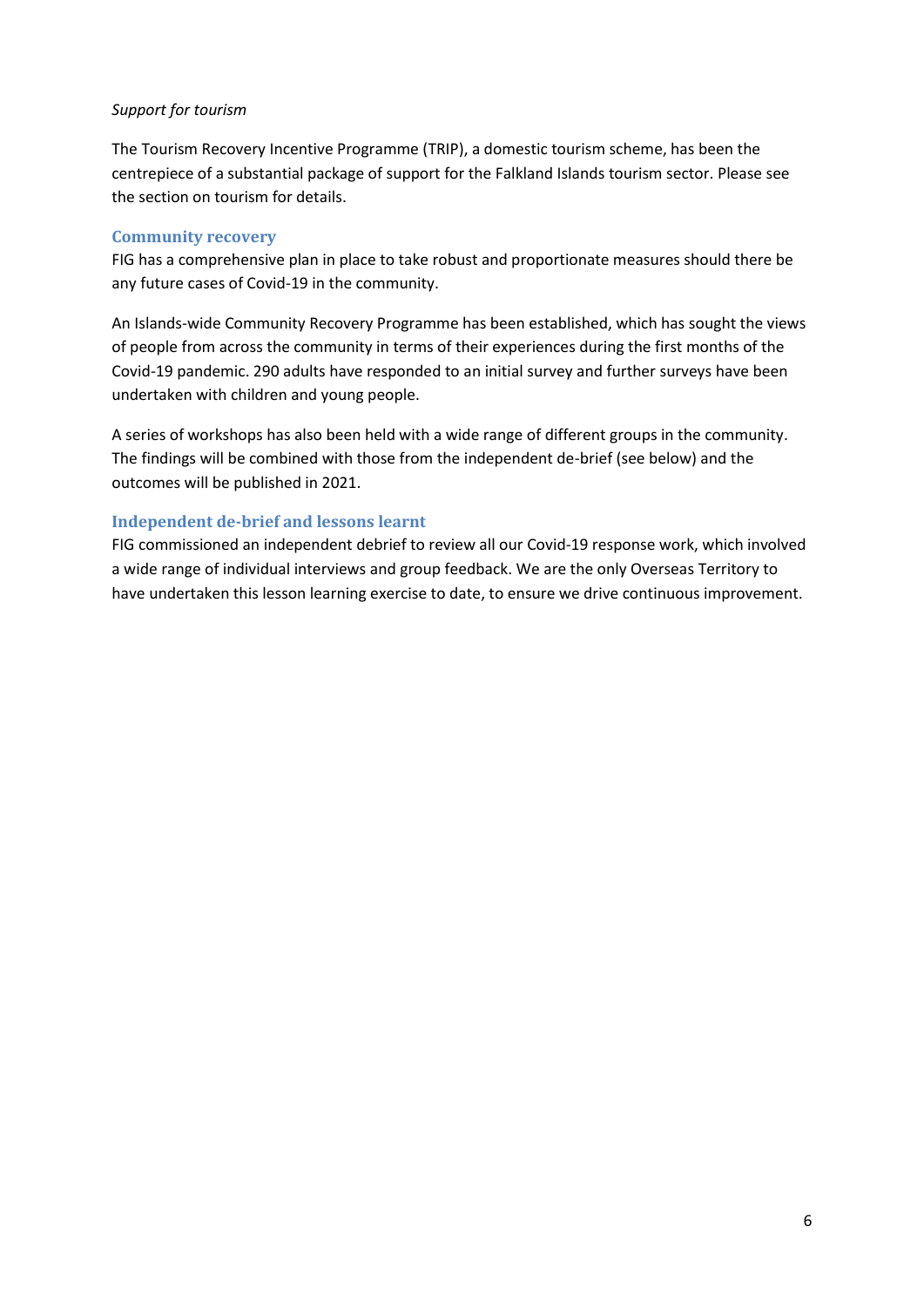# <span id="page-6-0"></span>**SELF DETERMINATION AND GOOD GOVERNANCE**

### **Our vision**

- Self-determination is a fundamental human right under the Charter of the United Nations. We will ensure our Islands determine their own future and will actively promote to the rest of the world the clear message delivered in our 2013 referendum: that the people of the Falkland Islands wish to remain a self-governing Overseas Territory of the United Kingdom.
- We will continuously seek to uphold and improve standards of government, by maintaining the rule of law, respecting human rights, responsibly managing public finances, delivering efficient public services and learning from others.

### **Encourage widespread democratic engagement and participation**

A referendum was held on 24 September 2020, with voters deciding to keep the current two constituencies for Stanley and Camp, rather than moving to a single Island-wide constituency.

A programme of monthly public 'Your Government and You' workshops are taking place between January and September 2021 to improve public awareness of how the Assembly and government operates, and to provide information to support anyone considering standing for election.

MLAs also organised events for Parliament Week, including youth groups. In February 2020, the Falklands hosted a Commonwealth Parliamentary Association Women's Parliament for the British Islands and Mediterranean region.

# **Review our constitution to ensure it remains modern and fit for purpose in the light of our ambitions for the Islands**

A Select Committee was established in February 2019 chaired by MLA Edwards. The initial stages of the process resulted in written evidence being gathered. Subsequent stages, scheduled for 2021, will result in the gathering of oral evidence.

# **Update the electoral ordinance to ensure the Islands have modern and proportionate legislation, and voting processes and procedures**

A review has been undertaken and was reported to Executive Council in December 2020. This will now result in some incremental improvements being made prior to the next General Election, to improve voter experience.

# **Agree a sustainable budget for the Falkland Islands Government and maintain reserves at a level that provides financial security.**

The Falkland Islands Government continues to focus on prudent fiscal management. The operating surplus for 2019/20 was approximately £11m (draft unaudited accounts) and the total value of FIG funds held with external investment managers was £395m as at 30 June 2020.

A five-year medium-term financial plan was prepared as part of the 2019/20 budget process and in addition a longer-term 10-year analysis of major capital projects has been agreed by ExCo. FIG has significantly enhanced its ability to more accurately forecast revenues, while improved contract management and budget controls have been introduced for major projects.

These measures, based on prudence and evidence, have allowed for a more ambitious spending programme on infrastructure to support sustained economic prosperity and social well-being.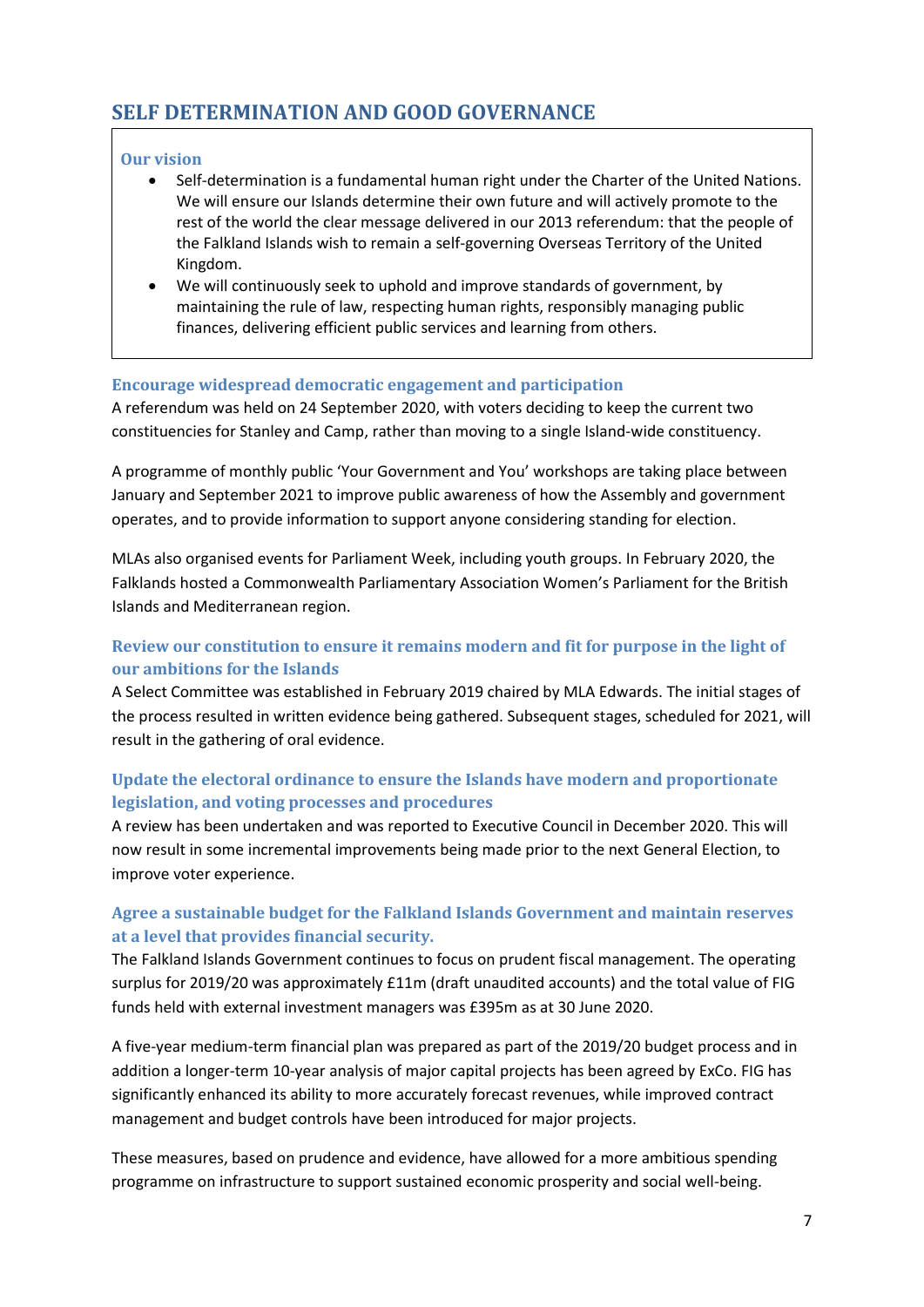### **Ask to extend ratification of international treaties to tackle global corruption and financing of terrorism**

A review has been undertaken, and no further action is required at this stage.

# **Agree and implement new ways of sharing information and consulting with the community, including developing the digital presence of the Falkland Islands Government to ensure greater accountability, transparency, and community participation in policy development and decision making**

MLAs have increased their accessibility over the course of the current Legislative Assembly. Each week they provide interviews for both FITV and FIRS, in rotation across portfolios. In terms of print media, there is also a weekly Penguin News column from Gilbert House and, until recently there was also a weekly Penguin News interview, which has changed to being provided on an 'as needed' basis. There is also a Falkland Islands MLA Q&A Group on Facebook, where constituents can receive direct responses from elected representatives. Additionally, since the 2017 General Election, a total of 781 press statements and public announcements have been produced, up until the end of March 2021.

The two existing government websites have undergone extensive work to update content and bring everything together under a new, single website. The website has been redesigned to improve user experience and accessibility, and a series of phased changes are due to be completed during 2021. The government has also run a series of public consultations on a wide range of policy and legislative initiatives, including housing, management of Stanley Common, environmental strategy, law revision and sentencing guidelines. Alongside these have been surveys seeking feedback on existing services such as telecommunications and the Community Development Scheme.

The Covid-19 pandemic has also led to further regular public updates. During times of high alert, there were daily media broadcasts and public statements, which decreased to fortnightly and then monthly, as the critical stage was passed. These were supplemented by weekly swab updates as well as targeted communications for specific initiatives and interventions, such as changes to quarantine legislation and travel requirements. Public meetings have also been held monthly throughout the current Legislative Assembly, with the exception of a short and temporary hiatus due to Covid-19.

As part of efforts to emerge from a state of high alert and to move towards a recovery plan for the Islands, a Community Recovery Group was established in May 2020, which ran an islands-wide survey, workshops and individual feedback sessions which sought the views of individuals, in terms of their experiences during the early months of the pandemic. The outcomes of this work will be shared in 2021 and an action plan will be developed to address the issues in the months ahead.

# **Encourage young people into politics through schemes such as the Youth Parliament initiative**

Tiphanie May and Lucinda Lowe attended the Commonwealth Youth Parliament in Jersey in 2018, and Tom Short and Emily Middleton attended the equivalent event in Delhi in 2019. Students Anastasia Markina (2018) and Jack Ford (2019) also attended the Commonwealth Day events in Westminster.

MLAs also held a table for the first time at the FICS careers fair to showcase politics as a career option. MLAs have had good sessions engaging with youth groups, the Watch Group and Girl Guiding, and have offered to engage regularly with school councils.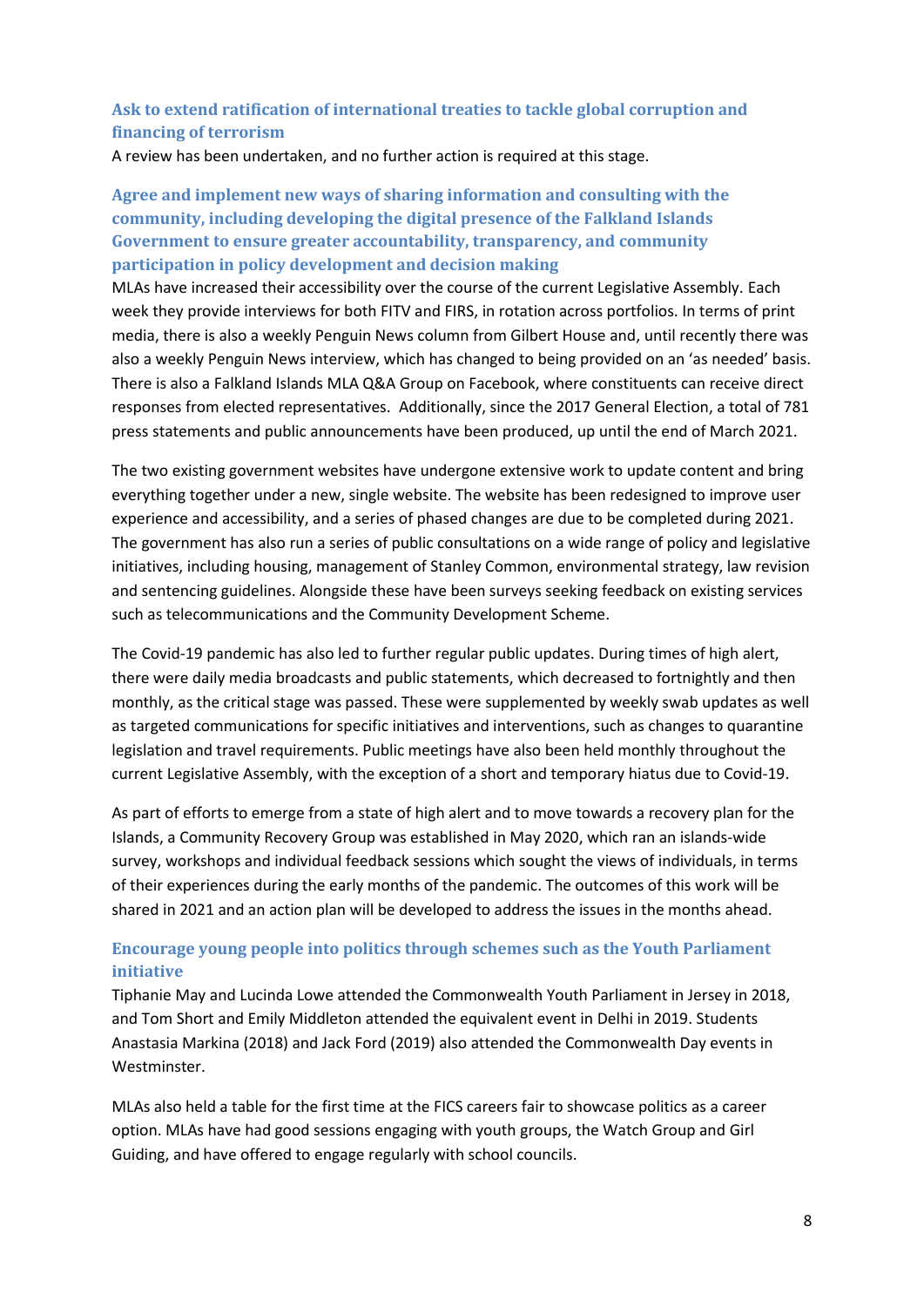#### **Advocate for and promote the transparency of the Falkland Islands Government**

Greater transparency is a priority for the Falkland Islands Government and during 2018, 2019 and 2020, 59% of ExCo papers were published.

MLAs continue to support the work of the Public Accounts Committee, providing greater resources for this important institution. Committee information is constantly reviewed to ensure that agendas and minutes are as open and transparent as they can be in accordance with the Committees (Public Access) Ordinance 2012.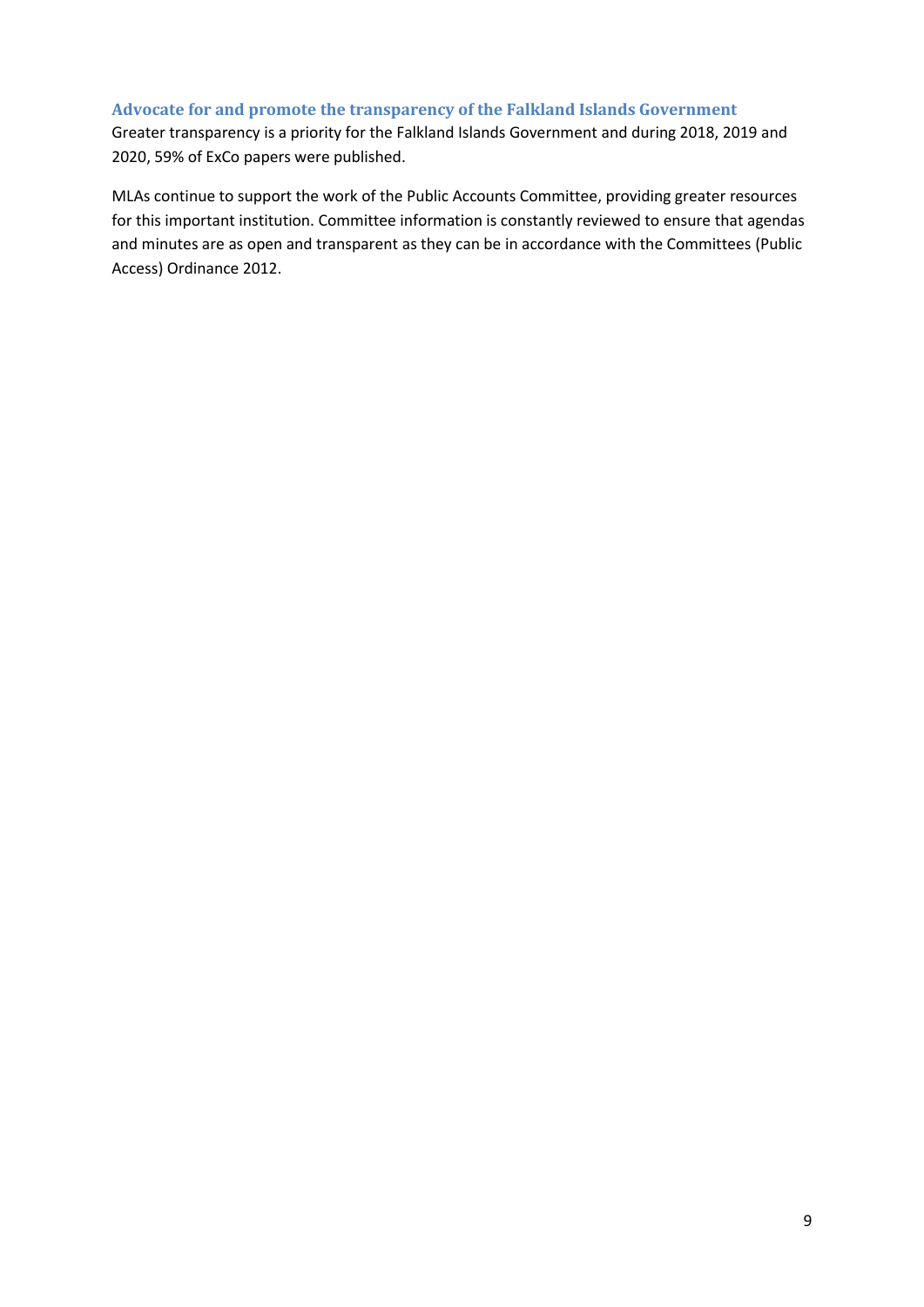# <span id="page-9-0"></span>**PUBLIC DIPLOMACY AND INTERNATIONAL RELATIONS**

### **Our vision**

- We will ensure that our public diplomacy efforts are strategic, focused, and aim to build relationships which support our right to self-determination
- We will raise the profile of the Falkland Islands internationally and amplify existing good relations with our friends across the globe through our public diplomacy initiatives
- We will work to strengthen our position as the 'Gateway to Antarctica'
- We will embed our environmental and economic development goals within our public diplomacy work, and will ensure that our voice is heard, understood and shared on the international stage.

# **Promote Falkland Islands culture, society and values through our international public diplomacy programme**

Public diplomacy is a vital strand of work for the Falkland Islands Government and between January 2018 and early 2020, there were 36 overseas events or trips related to public diplomacy. These have included engagement with the Commonwealth, our South American neighbours, the United Nations and other international organisations such as the Red Cross.

During the same timeframe, there were 23 inbound public diplomacy visits, with a total of 64 stakeholders visiting the Falkland Islands from a range of countries including India, Canada, Brazil, Chile, Uruguay, Argentina, Peru, USA, UK and France. These included students, scientists, journalists, social media influencers and politicians, to give these stakeholders a first-hand experience of the Falkland Islands. These have helped us to build growing networks of friends and contacts to further information sharing and business connections as well as providing opportunities to share the Falklands story of self-sufficiency, self-determination, and economic, social and political progress.

As part of these efforts, in February 2020, the Commonwealth Women Parliamentarians Regional Conference took place for the first time ever in the Falkland Islands. It was attended by 35 delegates including visitors from Cyprus, England, Gibraltar, Guernsey, Jersey, Malta, Scotland, St Helena and Wales. Attendees heard from local speakers on subjects including combatting stereotypes in small communities, gender-based violence and encouraging women to stand for public office.

Complementary to this work was the commissioning of two UK opinion polls, which canvassed views from the UK public and politicians as to their view and impressions of key statements concerning the Falkland Islands. The results of this work were sent back to government in October 2019, with the intention of using these as a baseline for future public diplomacy work within the UK in particular. There are plans to repeat these opinion polls following the UK General Election in December 2019, the global pandemic, and in advance of the 40th anniversary of the Falkland Islands War in 2022.

UK public diplomacy is supported by FIGO, which is active in initiating a wide range of meetings – including virtually – with senior politicians, government officials, politicians, the other UK Overseas Territories, Falklands veterans, and UK based Falkland Islands groups.

Since the onset of the global pandemic, the Legislative Assembly has also sought other ways to support existing networks and affiliations, such as two charitable donations made of £5,000 each to the Fundación Gente de la Calle in Santiago, Chile and the Centro de Promoción por la Dignidad Humana based in Uruguay.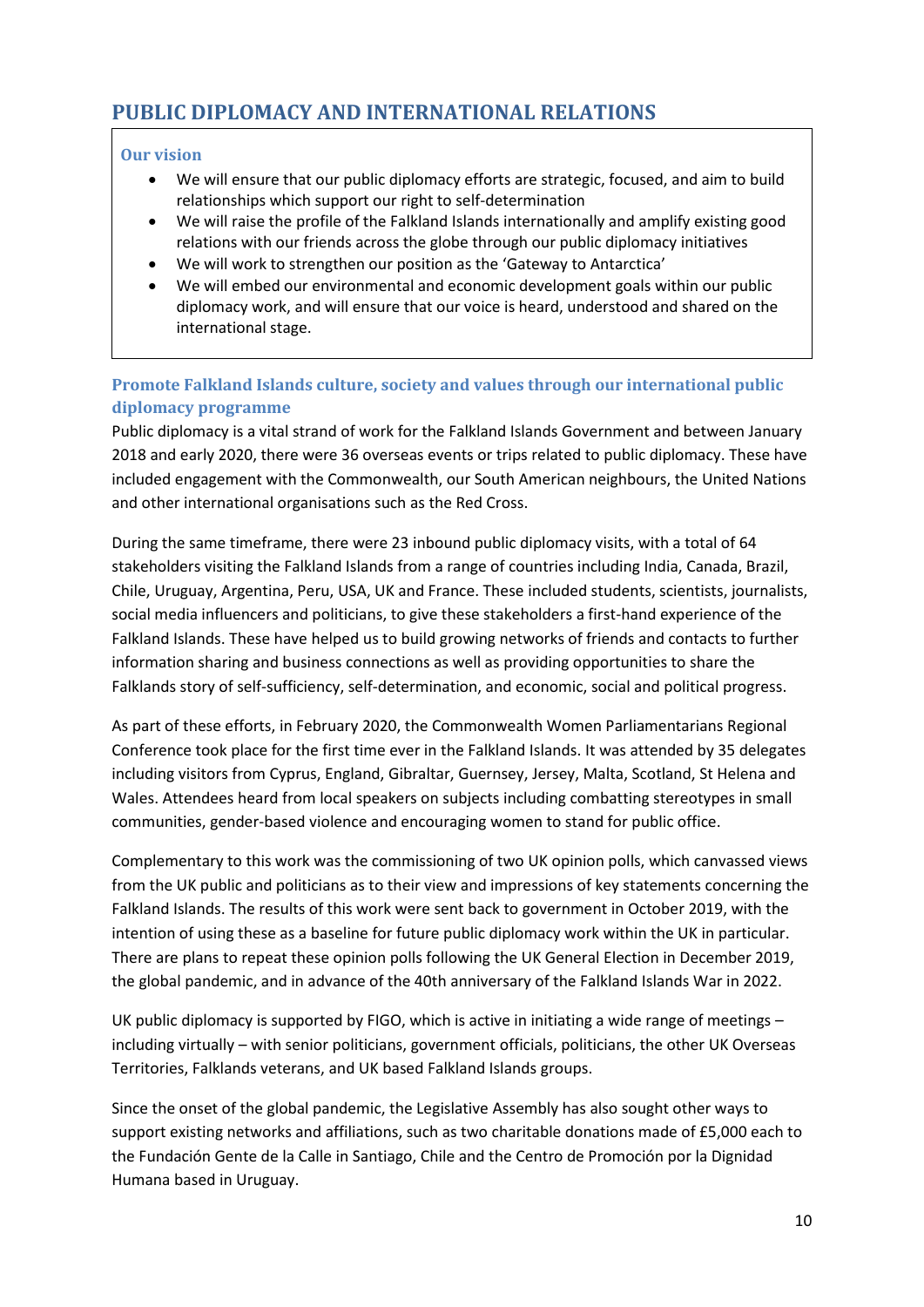# **Involve the Falkland Islands community in both formal and informal public diplomacy efforts**

Falkland Islanders have been involved in both local and international public diplomacy initiatives during the current Legislative Assembly, examples include:

- MLAs took special advisors, Imogen Didlick and Colin Summers, to the United Nations Committee of 24 in June 2018, and in 2019 were joined by Jack Ford and Tamsin McLeod
- A Falkland Islands student attends the annual Commonwealth Day Observance in London on behalf of the government
- We aim to place the young people taking part in our annual student visit within homestays across the community
- In September 2020, FIGO launched a new Junior Ambassador programme, with Hannah McPhee and India Clarke appointed as the first two postholders.

### **Lobby for the best possible access to markets for exports and services**

It is an ongoing priority to secure the best possible terms for Falkland exports following the UK's exit from the European Union. We have also adopted a more proactive role in raising the profile of the Falkland Islands in South America since the appointment of a representative based in Uruguay in March 2019. Priority areas of work include: closer economic and commercial ties (with a special focus on tourism and agriculture); infrastructure and human resources; academic links and research with technical and scientific exchanges; and cultural exchanges. We have also participated in notable events such as Expo Prado and trade missions to both Chile and Brazil.

# **Work to maintain and construct economic and political relationships with European partners and take all possible steps to mitigate any negative impact of the UK withdrawal from the European Union on the Falkland Islands**

The government published 3 reports in 2018 and 2019 which set out the impact Brexit could have on the economy of the Islands and government revenue. These formed the basis for an extensive programme of engagement in the UK, Spain, and Brussels. This included sending briefings to every MP and Peer in Westminster, holding meetings with UK, Irish, and Spanish MEPs in Brussels, providing evidence to Select Committees of both the House of Commons and Lords, and securing press coverage across the UK and Europe. It was heartening to see how much support the Falkland Islands has in Brussels and Westminster and how many politicians are willing to table questions, secure amendments, speak in debates, write articles, and speak with ministers behind the scenes.

However, despite our best efforts, it was not possible for the UK government to secure the inclusion of the Falklands Islands in the Trade and Cooperation Agreement concluded in December 2020. We continue to work with the UK government, FIFCA/FIMCo, and our fellow UK Overseas Territories to secure the removal of the tariffs at the earliest opportunity. In addition to this, we will explore new opportunities to have Rest of the World Free Trade Agreements, extended to us where appropriate.

# **Work in partnership with other UK Overseas Territories to support our existing access to markets and create new opportunities**

We work collaboratively with other UK Overseas Territories through the United Kingdom Overseas Territories Association (UKOTA), including regular meeting with UK parliamentarians, work on securing our future relationship with the EU and on other areas of shared interest, including the upcoming COP 26 to be held in Glasgow in late 2021.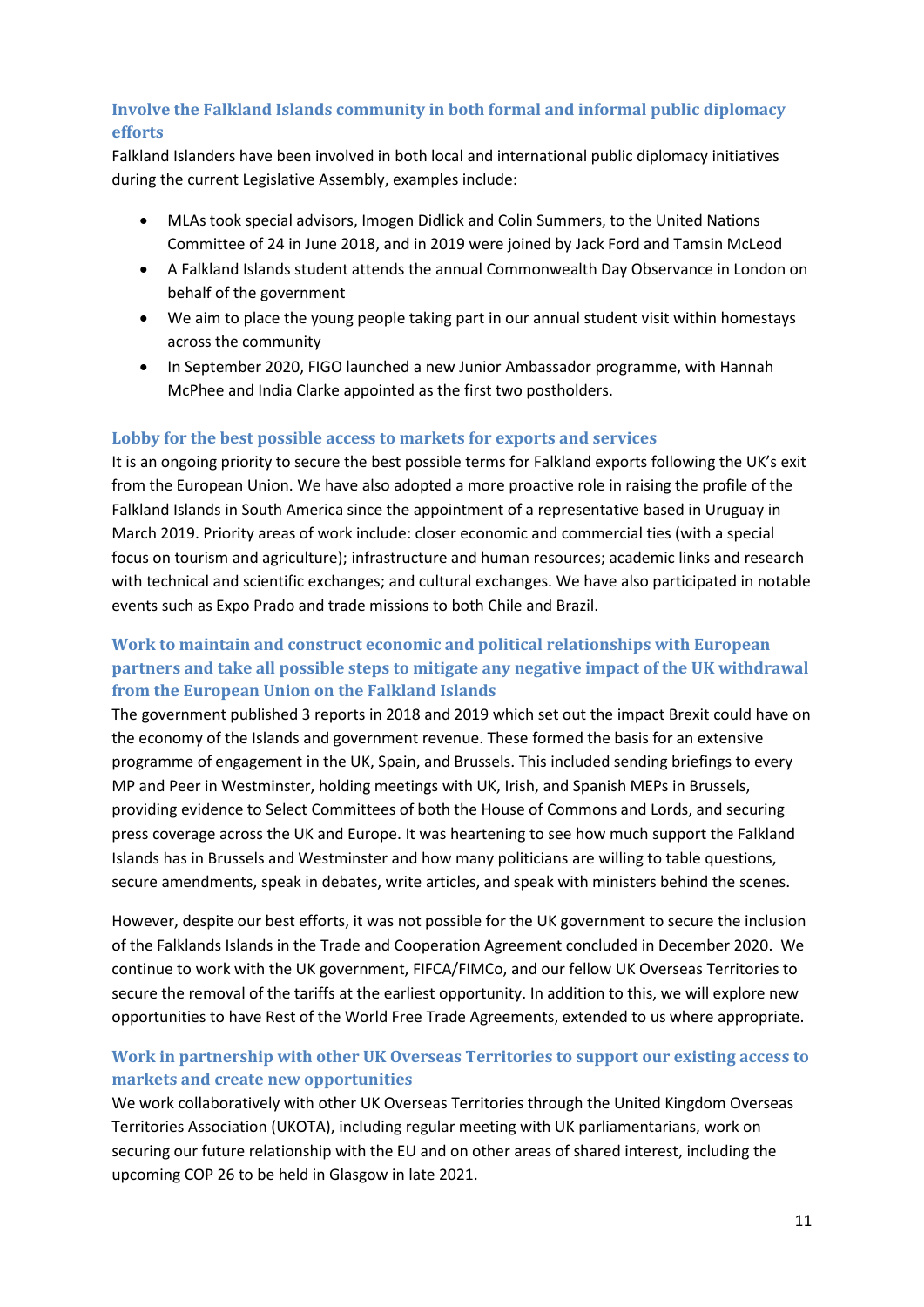# <span id="page-11-0"></span>**COMMUNITY AND CULTURE**

### **Our vision**

- We will strive to remain a fair, equal and just society
- We will preserve and celebrate the Falkland Islands' heritage and way of life
- We will enable everyone to participate in cultural, leisure and sporting activities.

# **Improve sporting and leisure facilities to increase involvement and participation, and support local sports groups and athletes in raising their competitive standards**

The government has supported the establishment of a National Sports Council, which is leading work to develop a sports strategy. Increased funding has also been allocated for the new multi-purpose all-weather sports facility, following a public consultation that took place from January to March 2019. The project will be delivered by the National Sports Council with FIG funding. FIG subventions and the Community Fund also provide financial support to a number of sporting bodies.

The retiling of the Stanley Leisure Centre swimming pool is due to be complete by May 2021, along with associated works to replace plant and equipment to ensure longevity of the facility.

In 2019, a Falkland Islands team participated in the International Islands Games in Gibraltar. However, the Islands Games scheduled to take place in Guernsey in 2021 have been postponed until 2023, due to Covid-19. FIG continues to support FIOGA and provide funding for the Island Games.

### **Find ways to recognise and encourage volunteers in the community**

MLAs recognise the invaluable contributions made by the numerous volunteers in the Islands. To honour these efforts, they held a reception to thank those volunteers within the community in 2018. An intended follow-up event in 2020 did not take place due to the Covid-19 disruption. Government subventions also support a range of voluntary organisations.

# **Develop a cultural strategy in the Falkland Islands, and champion and invest in artistic and cultural experiences that enrich the community**

Policy work on a cultural strategy is expected to take place during 2021, to encompass heritage, arts, music, and leisure aspects. This will be informed by significant engagement with all sectors, community groups and the general public.

In early 2020, prior to the pandemic, FIG supported FIODA to bring a drama group from Uruguay to the Falklands to perform and run workshops with local people.

The government has also established a Community Fund to help support community events and cultural experiences. The budget for 2020/21 is £100,000.

# **Support the Falkland Islands Museum and National Trust, and other cultural organisations in the preservation of our heritage, and improve opportunities for everyone to learn about our history**

The Falkland Islands Government continues to support the Falkland Islands Museum and National Trust through the annual budget. In 2020/21 this support is expected to total £467,052. In addition, the government, in recognition of the importance of the tourism industry, reacted to the pressures facing the trustees in their aspirations to deliver the Lookout Gallery and Exhibition Hall in advance of the 40<sup>th</sup> anniversary celebrations by providing a loan facility of £500,000 to support construction.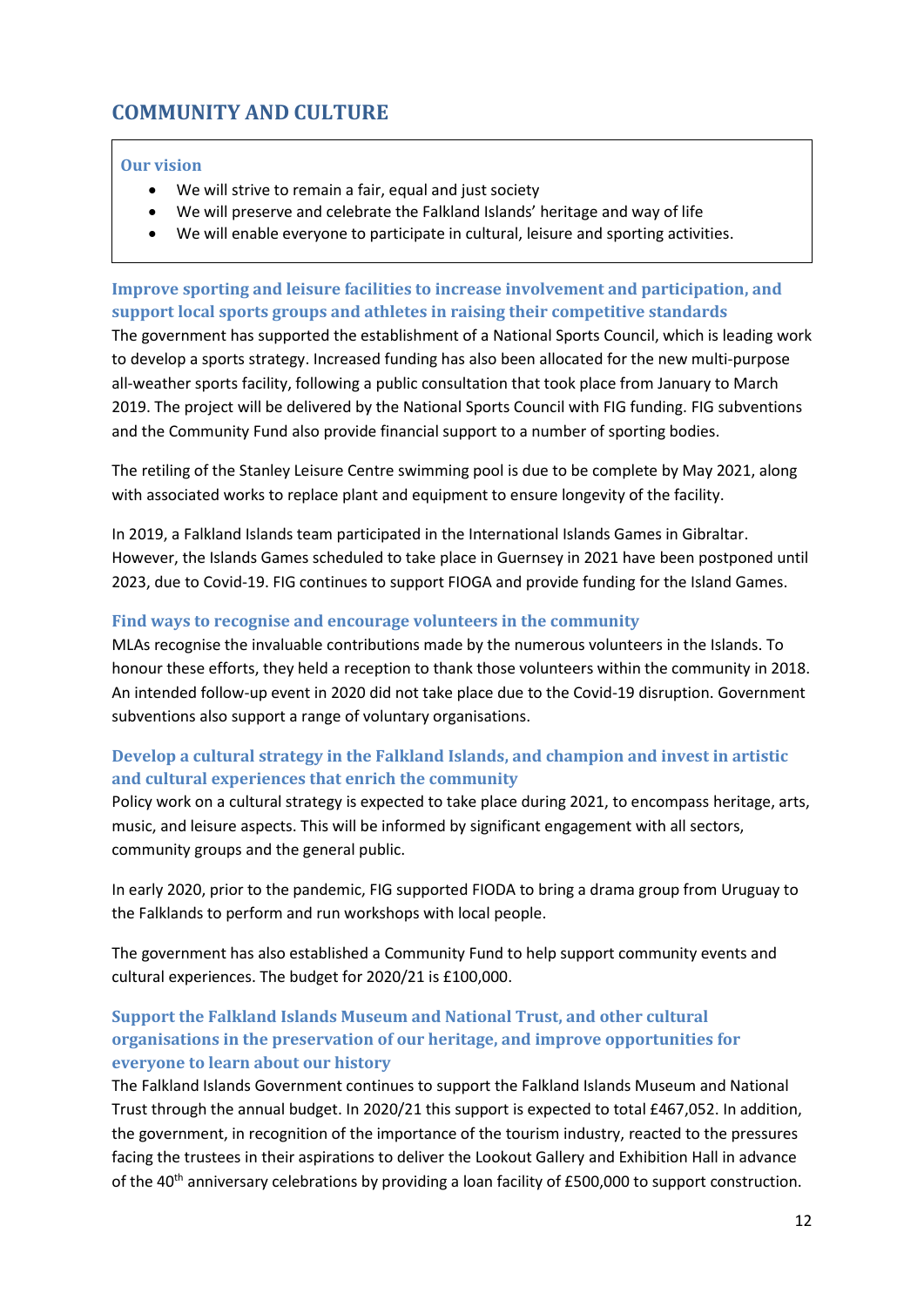### **Improve accessibility to community and cultural facilities**

Accessibility is an important consideration for all new government buildings. The most recent example is the inclusion of mobility access to Falkland College and Hunter Christie Library. FIG house design also considers accessibility and access ramps are included on a proportion of the new builds. Accessibility improvements have been completed on three existing properties in the last three years.

# **Review options on how to ensure fairer distribution of resources for the benefit of the local community**

The Falkland Islands Government has advanced several initiatives related to ensuring fairer distribution of resources to benefit the local community, including:

- The minimum wage increased from £6.58 in 2018 to £7.13 in 2021, and has now achieved parity with the living wage
- A new Travel Credit Scheme, with benefits accruing since 1 July 2018
- A childcare subsidy scheme, to raise the quality and stability of childcare provision, while containing the hourly cost to parents
- A review of welfare benefits, which is expected to lead to the introduction of a new Single Income Support system during 2021, which will ensure that our most vulnerable residents receive the support they are entitled to
- The Community Development Scheme was reviewed in 2020 and now provides greater opportunities for the community to grow and develop their skills, whilst meeting the Islands' skills needs
- Work has also begun to measure income inequality in the Falkland Islands, which will provide a benchmark to measure trends and for international comparisons.

### **Promote and protect consumer rights**

FIG protects consumer rights in various ways, including through the work of the regulator for telecommunications, and the domestic fuel formula obligation with Stanley Services Limited. Transparency is also provided across government rates for the quarry, electricity, housing and service charges.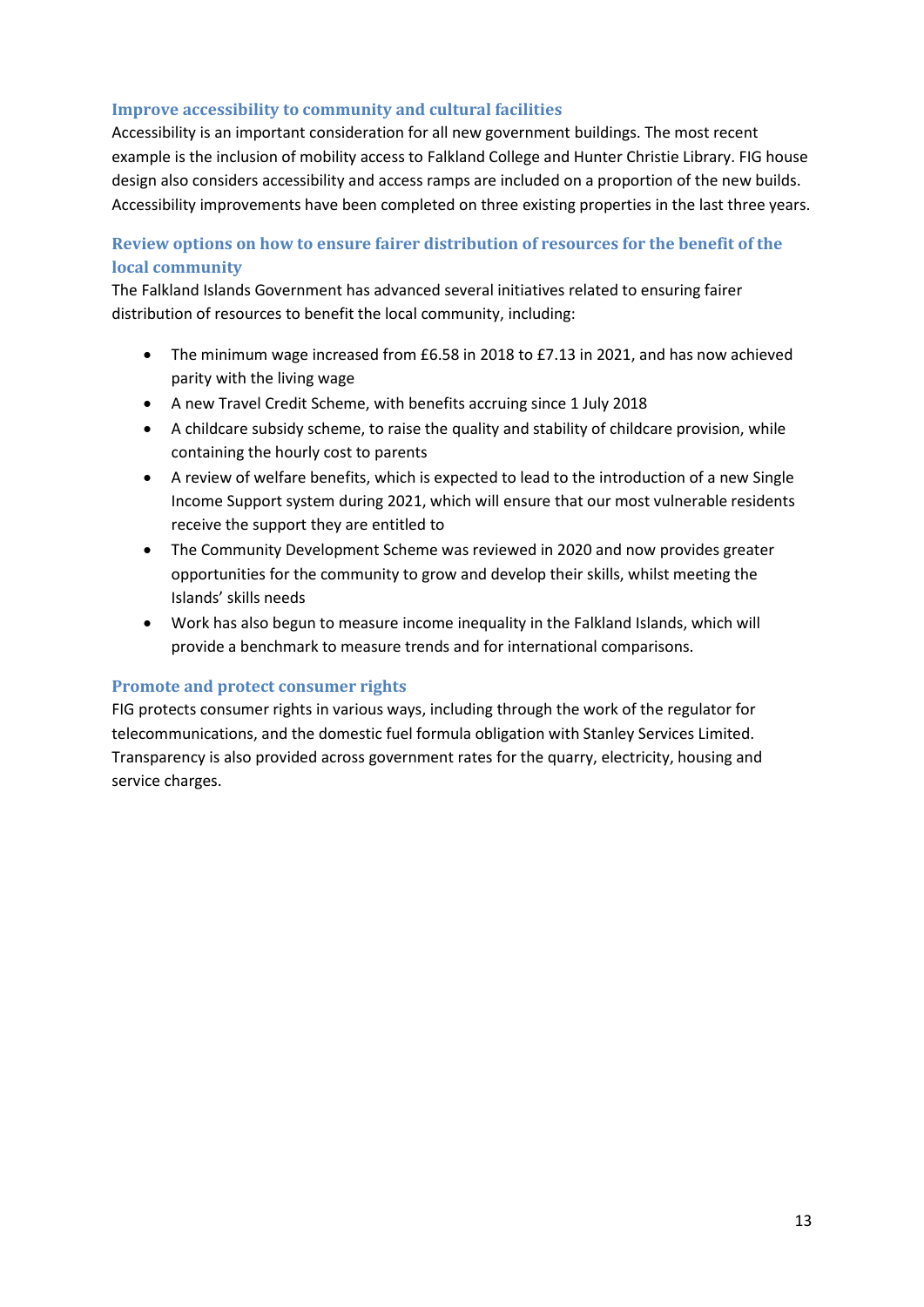# <span id="page-13-0"></span>**POPULATION AND WORKFORCE**

### **Our vision**

- We will sustainably increase our population, while maintaining our cultural identity
- We will develop public services and infrastructure to meet the needs of our growing population
- We will develop our workforce, ensuring we have the skills needed to carry our nation forward
- We will ensure that everyone employed within the Falkland Islands enjoys decent and fair terms and conditions.

### **Create a long term labour force strategy to ensure we train and retain existing workers,**  and attract new workers in areas of skills shortages

Between 2018 and 2020, the government employed a labour force development specialist to conduct research and development work, which will lead to the development of emerging policy options during 2021.

The government's human resources team has also initiated a new online jobs portal to support overseas recruitment for FIG vacancies. Locally, the Islands have a very high labour participation rate for men and women. Unemployment remains extremely low at less than 1% of the labour market.

The cap has now been lifted on apprenticeships, and in December 2020 there are were 35 apprentices In the Island.

Population growth is estimated at up to approximately 60 additional residents per year, potentially leading to a non-transitory population level of approximately 4,000 by the year 2035 supporting approximately 2,600 jobs.

# **Implement and continuously monitor immigration policy to ensure it supports our aims and objectives**

A revised Immigration Ordinance and Regulations will be put to the Legislative Assembly in 2021. These proposals include new permit types, a revised PRP points system, and new provisions to protect the population of the Falklands, including improved mandatory and discretionary refusal powers. The amendments will help deliver a modern and robust entry control and immigration system. Under the new system, posts must be advertised after four years, but work permits for those remaining in the same role can be extended up to four years without the need to re-advertise.

The Registered Employers Scheme will require all employers who wish to employ migrant labour to register and will ensure greater input and engagement from employers. The scheme will mean that employees will only require one permit and other jobs will be managed through a notification system. This is intended to reduce administrative burden and to streamline the work permissions process enabling employers to fill employment gaps whilst continuing to protect the resident labour market. The use of the Workforce Shortage List will ensure that the areas with labour shortages can be addressed efficiently.

A shorter medical assessment process for people from specific countries is currently being trialled for a six-month period and work is also underway to streamline application processes.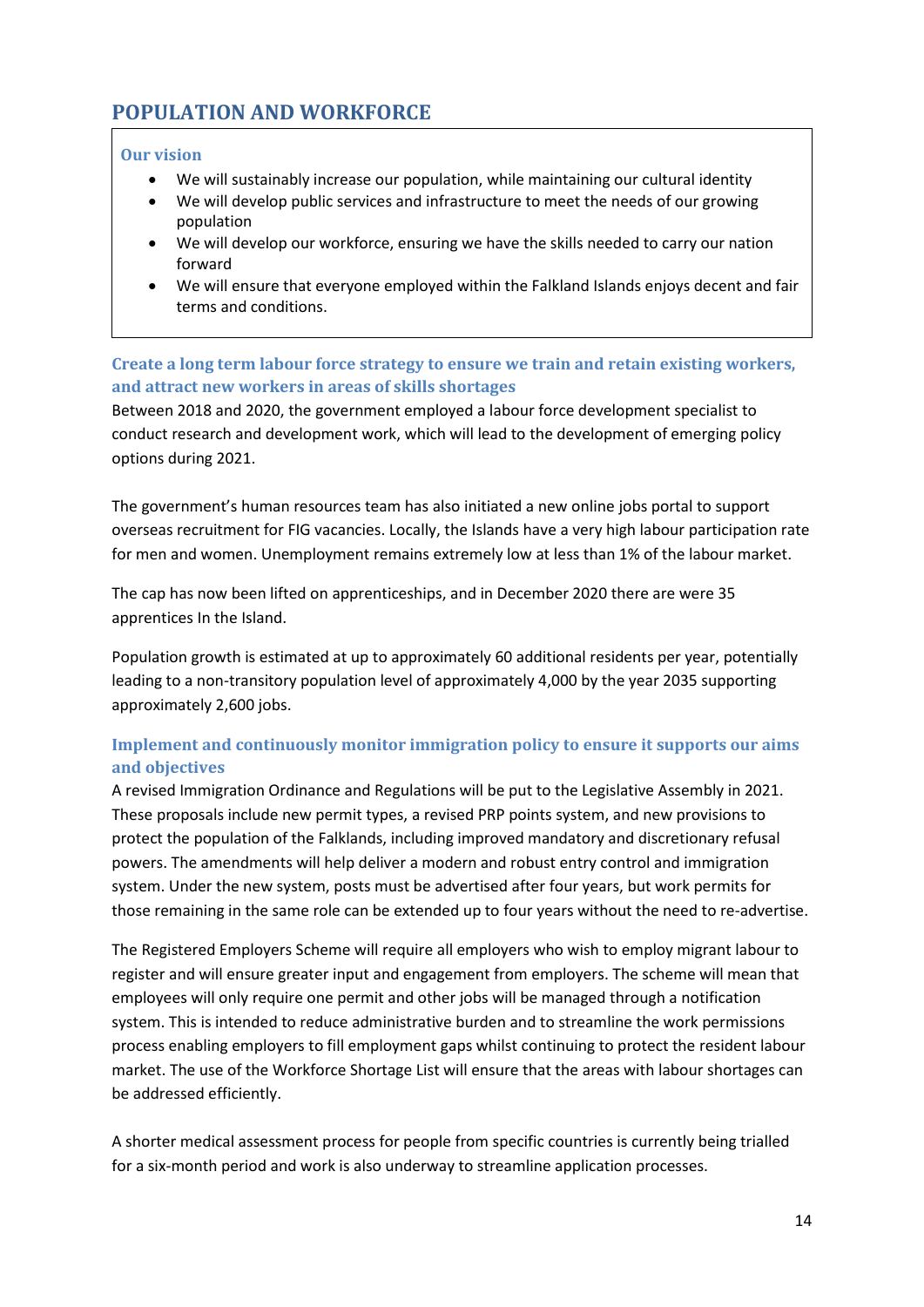#### **Encourage students to return to the Falklands after higher education**

Careers information, advice and guidance is available to help young people understand the options open to them – this will be expanded further in 2021.

Engagement with Islanders studying in the UK has improved so that they are more aware of the opportunities that await them should they decide to come home. This includes advice and support through FIGO and the Education Department, and access to the careers adviser based in Falkland College.

#### **Encourage contractors and their families to make the Falkland Islands their home**

Streamlined practices and procedures are being introduced for applications for PRP as well as a proposed increase in quota for PRP to 90 per annum; changes to the points system will enable a wider section of the community to secure PRP.

### **Invest in education and skills training for people above the age of 16 years**  Please see the Education and Training section for details.

### **Ensure a culture of succession planning to help avoid workforce and skills gaps**

A workforce planning process is in place to provide a corporate overview of key posts within the Falkland Islands Government. A re-introduced appraisal process also identifies opportunities for development, and succession planning for key posts.

Key parts of the FIG Management Code have been reviewed and reissued to improve the focus on performance management, training and development. Work placements for young people within FIG and across the Islands provide opportunities to support our future workforce.

FIG has also introduced a new management trainee scheme, aimed at identifying and supporting the next generation of leaders across government. The first two trainees, Shannon Alazia and Ariane Brownlee, took up post in November 2020. The programme is designed to provide a consistent approach to job training and study through a two-year schedule of activities to prepare participants for future supervisory and management roles.

# **Develop workplace legislation including minimum wage guidelines and working conditions**

The Minimum Wage Ordinance 2013 is enforceable by the employee pursuing a claim through the courts. Customs and Immigration Officers advise prospective new employers that they must adhere to the laws of the Falklands regarding employment matters and employees can seek advice from the Citizens Advice Bureau if they have any concerns about their employment conditions. The Falkland Islands Government Taxation Office (FIGTO) also produce very helpful guides for employers and workers on the minimum wage legislation. Copies are available on the FIG website: [www.fig.gov.fk/taxation](http://www.fig.gov.fk/taxation)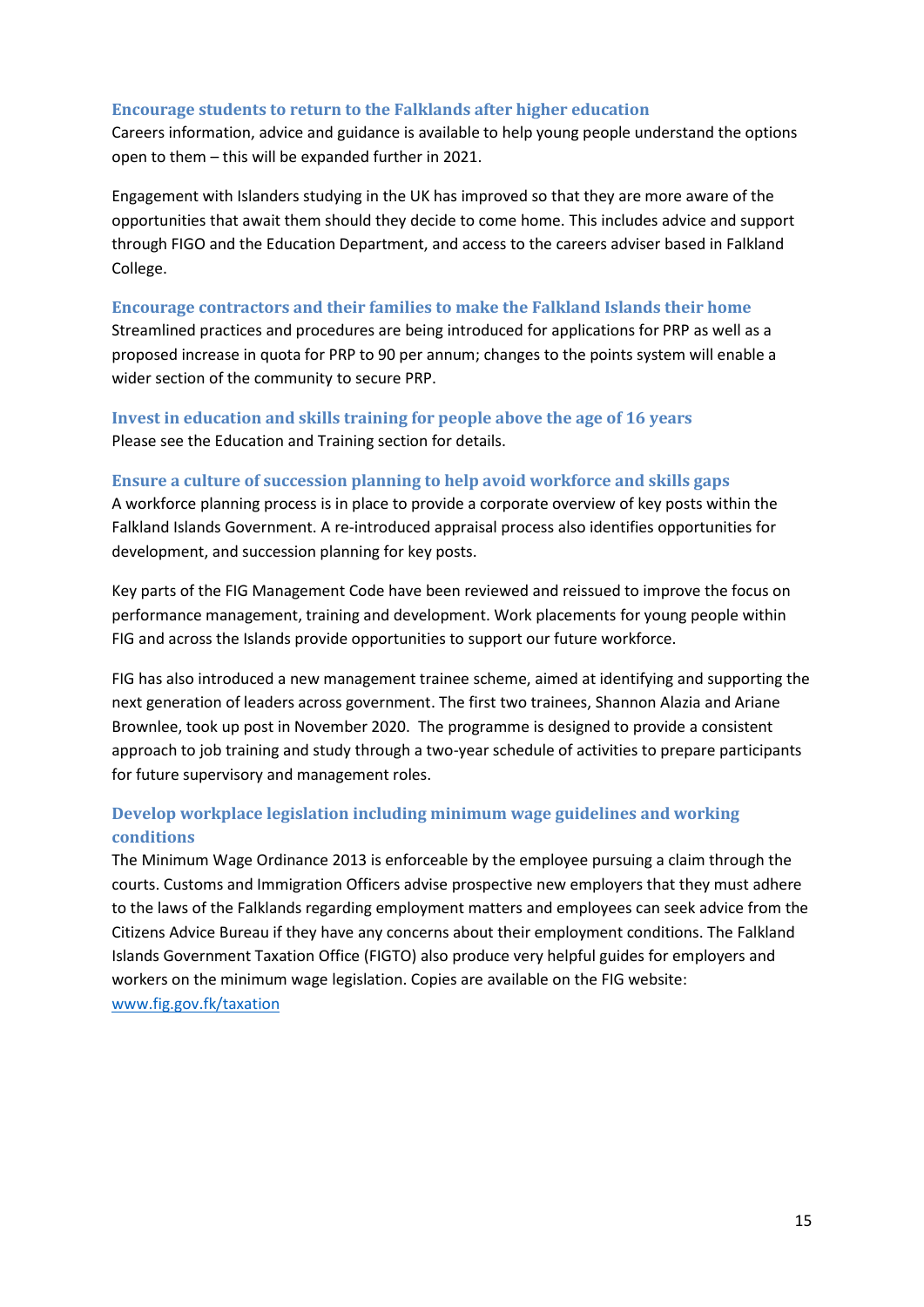### **Ensure all Falkland Islanders can earn a living wage**

The minimum wage is reviewed annually and is currently set at £7.13 per hour. In 2017, the minimum wage was £5.81 per hour; approximately 80% of the living wage rate. To bring the minimum wage more in line with the living wage, the hourly rate was increased by 13% in 2018; bringing it to £6.58 per hour, or approximately 90% of the living wage rate. A further increase brought the value to 100% of the living wage in 2019/20.

### **Encourage a culture of continued learning and professional development**

The Falkland College curriculum continues to be developed to meet Continuing Professional Development (CPD) needs, working with employers. The Community Development Scheme (CDS) has also been reviewed and highly publicised. See Education and Training section for more details.

### **Promote opportunities for individuals and families to live in Camp**

We continue to invest in Camp infrastructure as well as economic investment in Camp. A housing policy consultation exercise in September 2020 identified key issues for both Camp and Stanley, and included three consultation events in Camp (at Goose Green, Port Howard and Fox Bay). The report and findings were published in March 2021.

A new points system for awarding PRP is proposed for implementation in 2021 and includes additional points for people working in Camp.

# **Ensure that the necessary health and safety legislation along with guidance is in place to protect our workforce, and ensure that working conditions, equipment and practices are appropriate**

A health and safety advisor was appointed in 2019 and has been closely examining FIG policy and procedures. A new incident reporting procedure has now been introduced and training is being provided for all FIG staff, which includes additional training on near misses.

A revised risk assessment pilot is also being run in FIG.

A new FIG Health and Safety Policy is due to go to ExCo later in 2021, along with a five-year implementation plan. The expectation is that the policy will be initially rolled out within FIG, and then extended more widely and incorporated into legislation.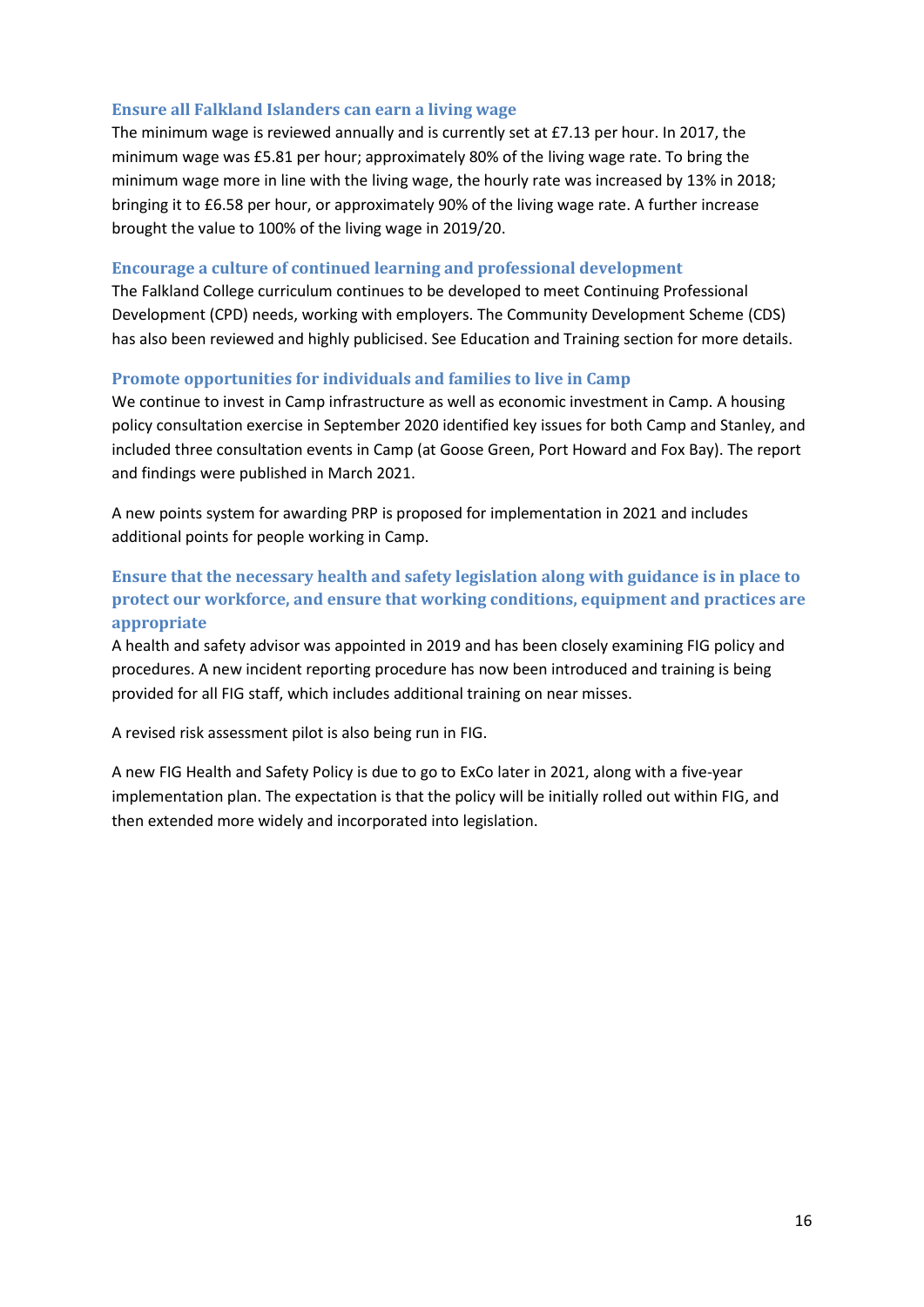# <span id="page-16-0"></span>**ECONOMIC DEVELOPMENT**

### **Our vision**

- We will create long term, coordinated strategies to ensure that our economy remains sustainable and benefits everyone
- We will support the growth and expansion of our local industries and businesses;
- We will foster a culture of entrepreneurship and innovation
- We will remove barriers to growth and play an active role in driving the economy forward, encouraging both local and international investment.

# **Deliver the actions contained in the Economic Development Strategy and Rural Development Strategy**

Government has made progress in the implementation of the actions contained in the Economic Development Strategy that was refreshed in 2017. The priority has been to focus on strategic investments and initiatives, that will create and ensure the right conditions for economic growth. As mentioned earlier, a five-year medium-term financial plan was prepared as part of the 2019/20 budget process and in addition a longer-term 10-year analysis of major capital projects has been agreed in principle by ExCo and is valued at £290 million. It includes work on a new port facility, new housing developments, including the provision of 160 serviced housing plots, the Tussac House longterm care facility, Falkland College, and the King Edward VII Memorial Hospital refurbishment.

These measures, based on prudence and evidence, have allowed for a more ambitious spending programme on infrastructure to support sustained economic prosperity and social well-being.

The government has also worked closely with the Chamber of Commerce and other business leaders to identify how government might support new private sector investment. This work has included a review of government tax policies to ensure that they are clear and consistent, and support the development ambitions of the Falkland Islands.

The government also worked closely with commercial stakeholders in the development of support measures designed to assist businesses and their employees during the ongoing Covid-19 pandemic. This collaborative approach resulted in a comprehensive package of measures rolled out in 2020 that helped businesses and their employees survive the impact of Covid-19.

# **Develop our science and technology capabilities for the Islands**

FIG works with industry, NGOs and the research industry to continue to enhance science and research capability in the Islands. For example, the government has worked closely with SAERI on a feasibility study for enhanced scientific research facilities. The Falkland Islands are well positioned as a "Gateway to Antarctica and the South Atlantic" which we continue to support through efforts to improve connectivity to major transport hubs (e.g. the second flight to South America), develop appropriate port and warehouse facilities on the Islands, improve broadband capacity, and develop a reputational brand to attract scientific researchers from around the world. Funding has been approved by ExCo and terms of reference for a feasibility study are now being finalised.

# **Support an ambitious long term tourism development strategy aligned with our objectives for rural and economic development**

This is covered in the section on tourism.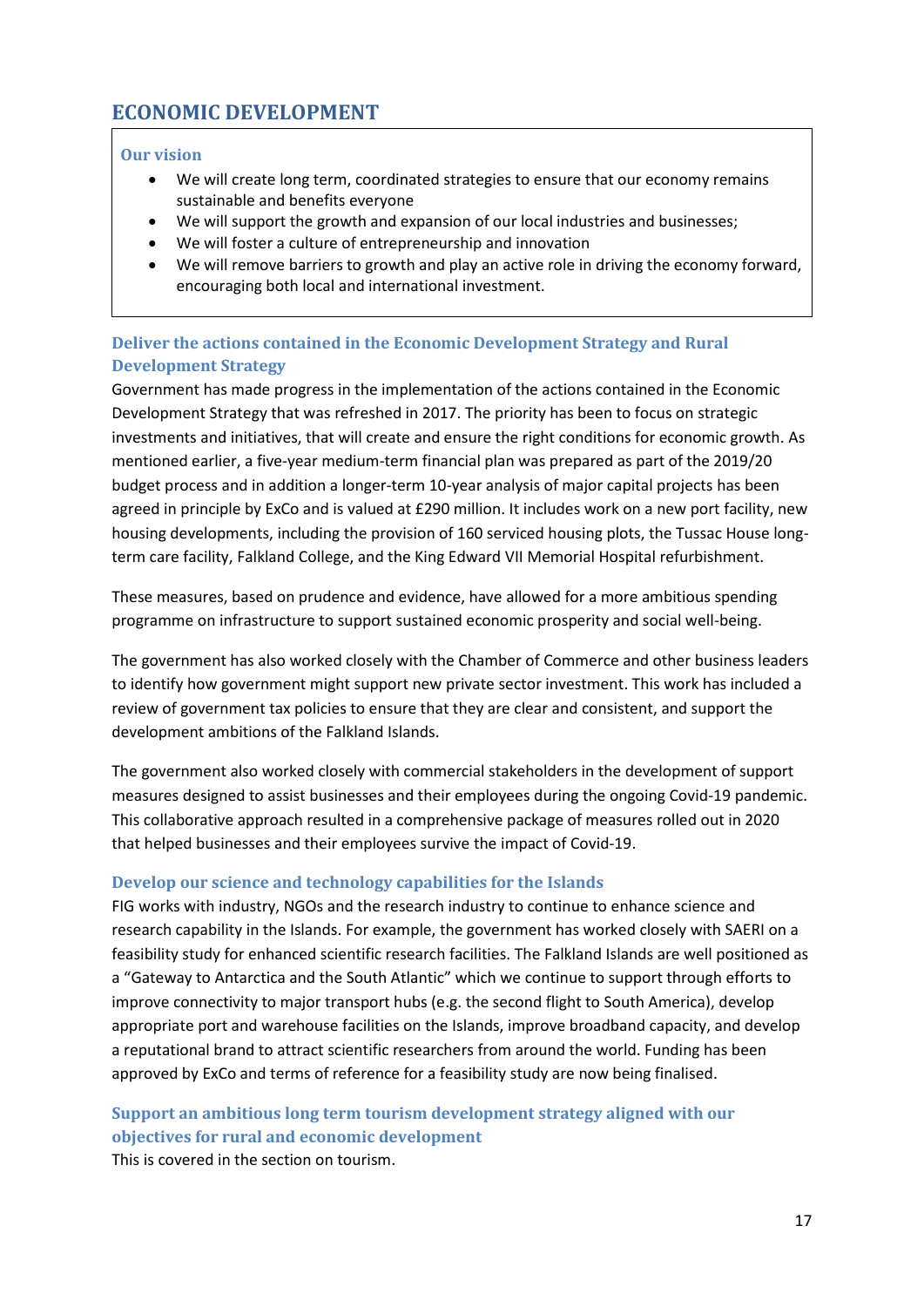### **Work with the Ministry of Defence and industry partners to identify new opportunities**

FIG and the Ministry of Defence have been working in partnership, through a joint collaboration board. Several projects have been delivered, or are in train, including:

- Establishing from November 2019, the second South American flight, between Mount Pleasant and Sao Paolo
- Improvements to the Mount Pleasant Airport passenger terminal
- A joint strategy for waste management, with improved recycling
- A housing development project, with a joint procurement that will result 70 new, high quality houses to help address the housing needs of both FIG and the British Forces South Atlantic Islands (BFSAI).

### **Work in partnership with the private sector to deliver continued prosperity**

The government continues to support prosperity in the private sector, working with the Chamber of Commerce and the Falkland Islands Development Corporation (FIDC) to identify additional support for entrepreneurship and business development. The private sector has been a major beneficiary and partner in FIG's five-year capital programme, which helps create revenue and sustain employment, while at the same time improving infrastructure in the Islands.

# **Ensure the development of a new port facility that supports industry**

This is detailed within the infrastructure section.

### **Review existing tax policies to ensure they are clear, consistent and encourage investment**

There is a continual review of the Taxes Ordinance to ensure that it is clear to both taxpayers and the Tax Administration, Recent achievements and ongoing work includes:

- Legislation enacted in the Taxes Amendment Bill 2020 to provide tax reliefs for the rural community and also tax policy changes to encourage investment
- Work is well advanced with amending Schedule 6 requirements to make the reporting process more efficient for both taxpayer and tax administration as well as reducing the time taken to collect taxes from taxpayers involved in the oil industry
- A review has been undertaken and identified small administrative changes to the Taxes Ordinance that is intended to make the legislation more transparent, and removes the commissioner discretion. This will be enacted during 2021.

Further work will be needed in the future to ensure that our legislation (enacted in 1997) is kept up to date and fit for purpose.

### **Introduce appropriate regulation of monopolies to protect consumers, and to encourage diversification and economic growth**

FIG takes an active role in monitoring the performance of monopoly providers on the Islands, in the interest of consumers. During 2020, the telecommunications regulator issued a direction to Sure, which requires Sure to report against a broader set of performance measures with targets. This will be reinforced in 2021 by the deployment of broadband probes into Sure's network to measure the line speeds at representative points in the network against Sure's advertised line speeds.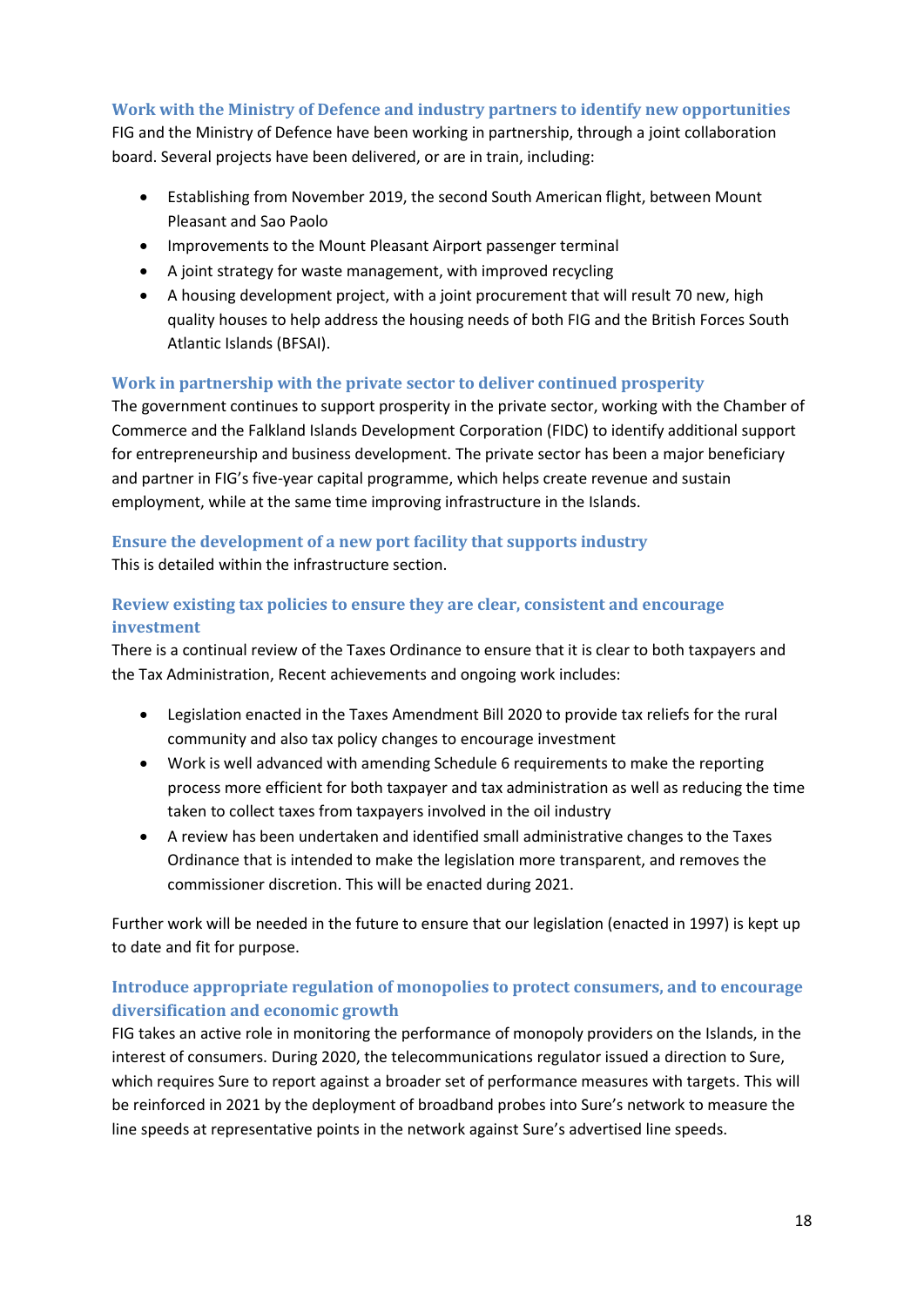**Use the National Infrastructure Plan to support economic and social development**  This is detailed within the infrastructure section.

**Review public sector procurement policies and enhance access to opportunities for the private sector** 

Effective, efficient and transparent public sector procurement practices both ensure value for money for Falkland Islanders, and support a thriving, competitive private sector. Actions include:

- Workshops and training sessions with the local business community
- A refreshed FIG website with contract register, forward plan, procurement information and guidance for businesses
- Improved FIG processes, guidance and training
- FIG 'supporting local' policy developed and made available to the local business community

# **Agriculture**

**Support the Rural Development Strategy to augment economic development in Camp**

FIG continues to support the Rural Development Strategy through FIDC, by providing advice to farmers on a range of issues including genetic improvement, pasture management, veterinary advice, biosecurity action and consolidation and diversification of their farm enterprises.

The Department of Natural Resources (DNR) has been proactive as a result of the downturn in commodity prices and international market paralysis as a result of Covid-19 and other market forces. FIG introduced a range of initiatives to support the rural economy:

- The Covid-19 Wool Producers Assistance Scheme enabled FIG to successfully purchase over 4,000 bales from Falkland Island farmers between May 2020 and January 2021. As of January 2021, over 3,600 have been sold, with the remaining bales estimated to be sold in the coming months. FIG invested close to £700,000 in the difference between the wool purchase price and the price received from the final buyer supporting the farm businesses in the Falkland Islands during this unpresented time.
- FIG funded FIMCo (Falkland Islands Meat Company) Supplier Support Scheme to support farmers financially as a result of less mutton being processed due to a modified export season in January 2021. The scheme was built on capacity of FIMCo and a £10 payment to farmers for scheduled mutton is being administered by FIDC. This scheme had a very high uptake and provided financial stability for farms.
- Farmers and rural tourism also benefited from the overall FIG business and employee Covid support schemes which included the TRIP scheme, designed to encourage domestic tourism.

FIG is coordinating a review of the short and medium state of the rural economy, in light of the global pandemic, declining wool prices and current market restrictions on meat and tourism. Initial work has been undertaken which will lead to an assessment later on in 2021 of the issues related to commercial aquaculture in the Falkland Islands.

# **Work with partners to provide advice and support to farmers to expand and diversify their businesses**

A farm advisory visitation programme "Farm Based Research" (FBR) has been implemented since 2019 to support farmers to develop their farm management, with an emphasis on farmer-initiated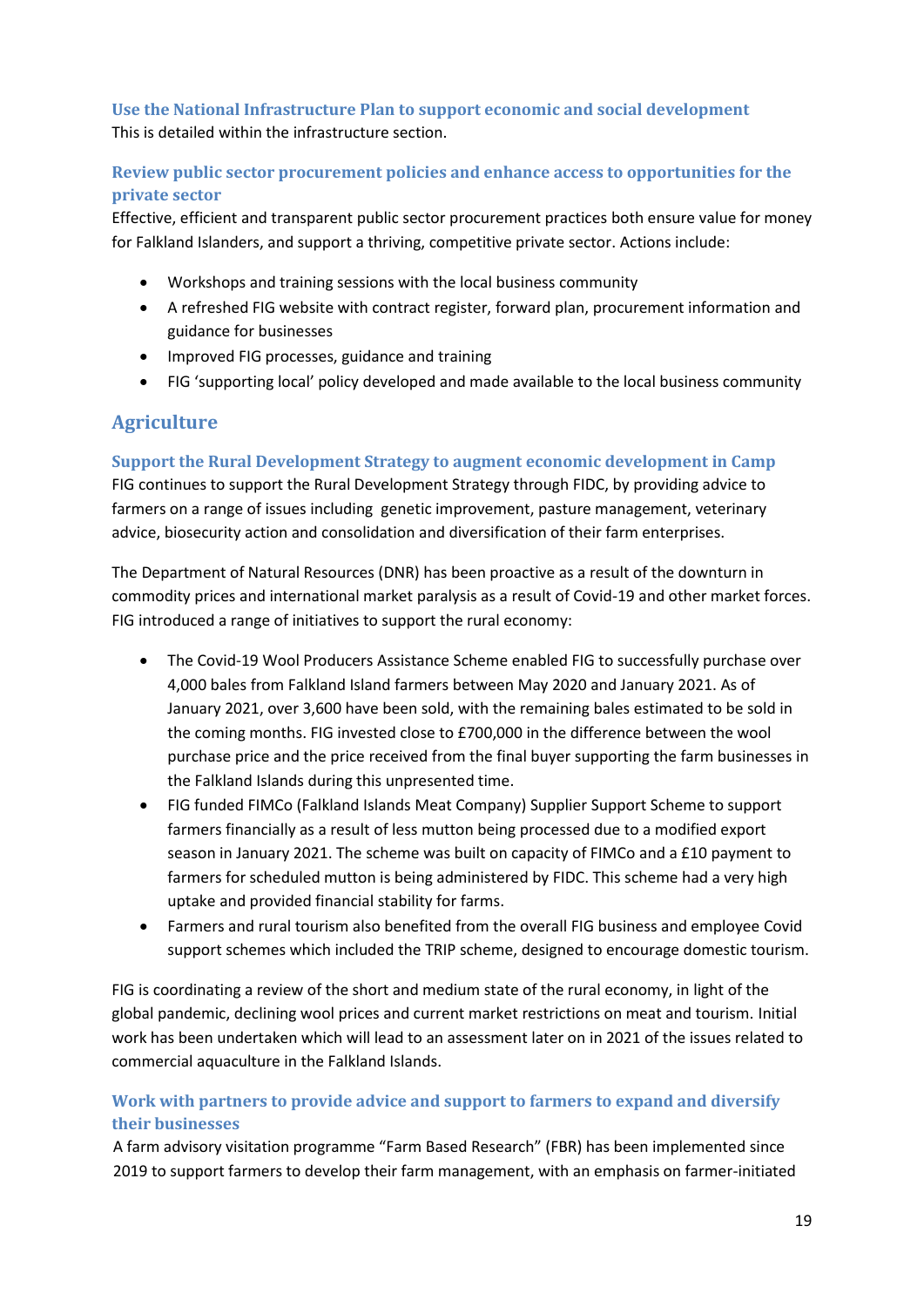and identified research, trials of new methods and approaches. Discussion with farmers took the form of a kitchen table discussion between farmers and adviser, in lieu of the cancellation of RBA Farmers week in 2020. This has provided a range of projects ranging from benefits of adding lime to soils, new fencing to enable different grazing regimes, and support for changing the ratios of different stock classes on farm.

### **Work with business to promote local producers and increase the profile of our high quality exports**

FIG continues to support the promotion of our quality products in the UK and beyond. FIG-funded attendance at Expo Prado in Uruguay. FIMCo continues to be invested in and supported by the regular veterinary team. Analysis of the impact of Brexit has been ongoing over the past three years and DNR will provide support to the rural export businesses as changes are implemented in 2021.

Work has been undertaken in relation to participation in international organisations and forums that promote awareness and trade of agricultural commodities. This has largely been based around the newly established relationship with the International Wool Textile Association (IWTO) which, in collaboration with the New Zealand Wool Testing Authority (NZWTA), WoolCo and Falkland Wool Growers, has resulted in Falkland Islands wool being tested by LASERSCAN, replacing Airflow technology. Therefore, the number of farmers having their wool clip core and grab sampled has increased and as a result wool agents/brokers are in a stronger position to sell the national clip.

### **Support and drive local and international market opportunities for agricultural products**

Farmers have also been supported to work in collaboration with international experts and researchers including on hydatids, sustainable wool production and the impact of climate change. During 2018/19, representatives from manufacturers in both Europe and Uruguay visited farms in the Falklands; these relationships are important in the selling of the Falkland Islands clip. In 2019, nine Uruguayan farmers and agricultural journalists visited the Falkland Islands followed up by a tour of Uruguayan farms and wool processing facilities in September 2019. prior to Expo Prado. This resulted in an exchange of ideas regarding farm innovation for the Falkland Islands.

### **Highlight and support business expansion and import substitution opportunities across the Falkland Islands**

FIG continues to make a budget of £190k available to farmers for business development through the Farm Improvement Programme. Through subventions to FIDC, FIMCo, and SAAS we have been able to develop opportunities for local businesses. Support for wool innovation is in place, led by FIDC and the DNR. The government has also supported a pilot responsible wool scheme, which is an international voluntary standard that addresses/acknowledges welfare on sheep farms, sustainable land management and chain of custody of wool from certified farms to the final product.

Businesses have been supported to enhance the genetics of their flock. The artificial insemination initiative funded by the farm improvement programme supports the fast-tracking of genetic improvement in the Falkland Islands sheep flock to maintain profitability and viability. This is also supported by the ongoing contribution of the national stud flock and the annual sale of progeny.

The biosecurity team supports businesses which import goods into the Falkland Islands, e.g. in relation to animal feed, fruit and vegetables and other equipment and commodities. In 2018, the rules on the import of foodstuffs of animal origin (FOAO) changed, so that all FOAO imported from EU approved establishments no longer need sanitary certificates or import permits.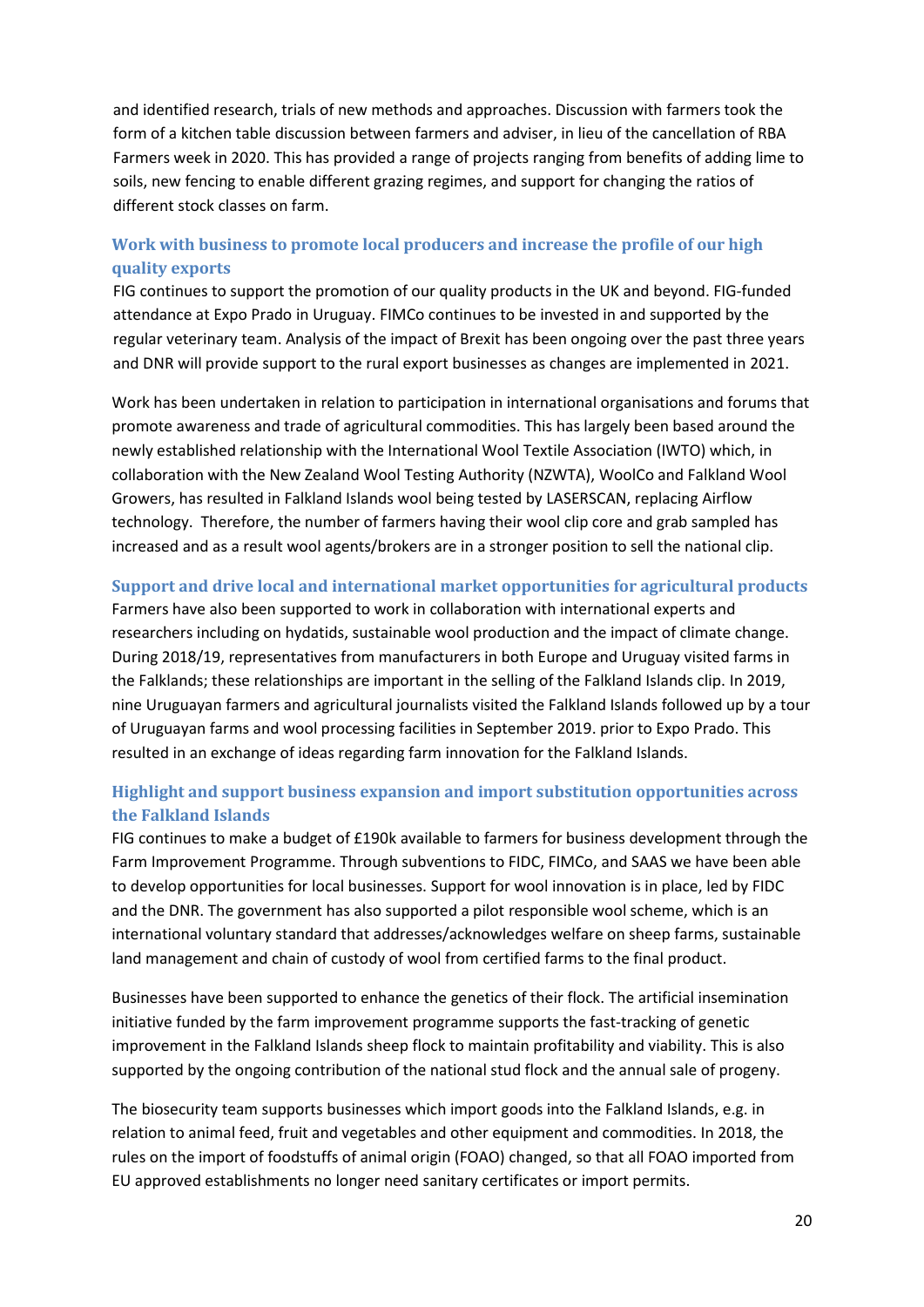#### **Provide opportunities to support new and emerging technologies.**

An Optical Fibre Diameter Analyser (OFDA) machine was purchased by DNR which allows access to affordable testing of microns which will result in better alignment of genetic selection on farm to wool specifications and increased profits. The uptake of this technology with farmers has been positive in 2020 resulting in greater farmer knowledge and better on-farm genetic improvement.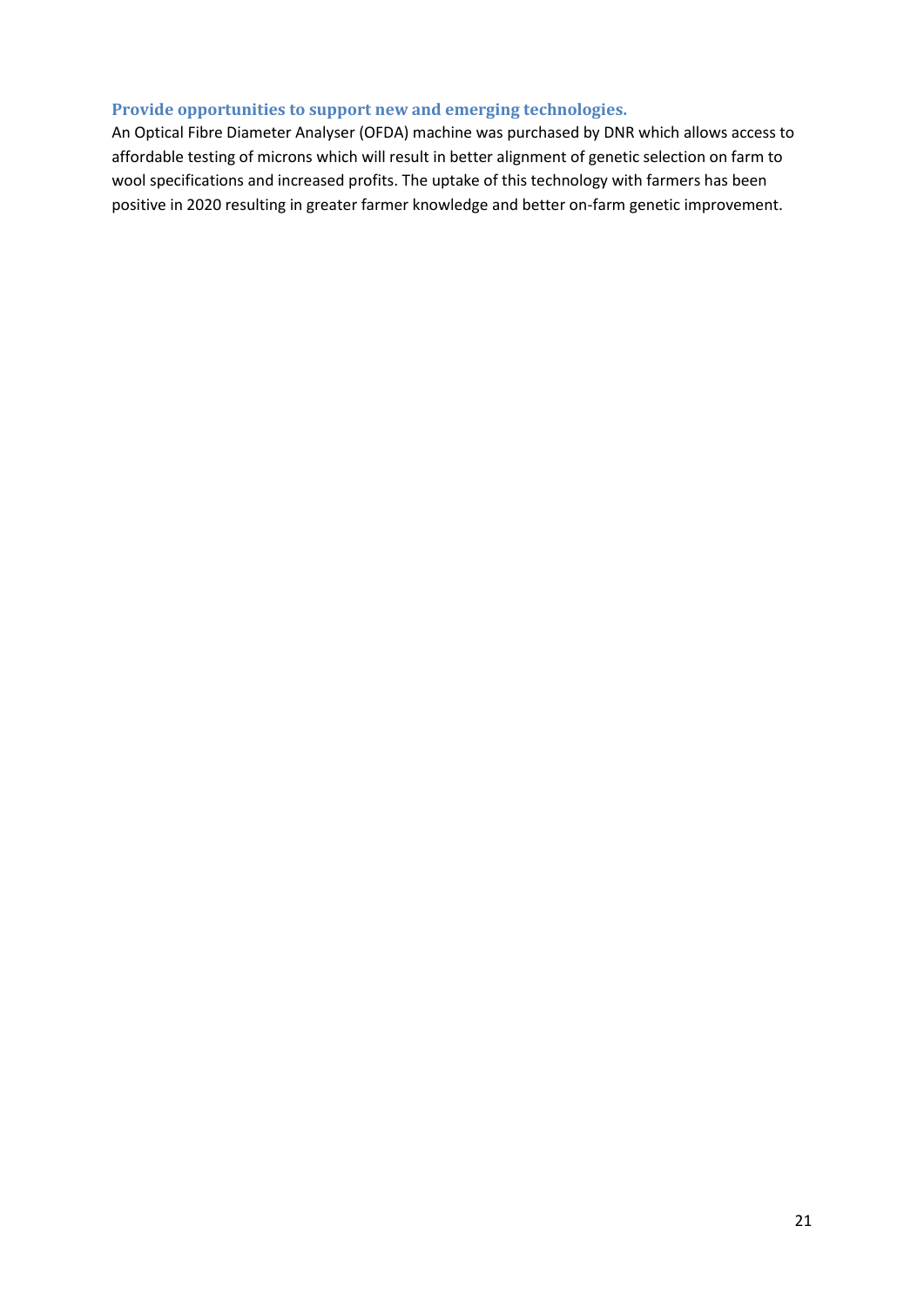# **Hydrocarbons**

# **Recognise that hydrocarbon resources in Falkland Islands waters belong to local people and maximise the benefits from their development for current and future generations**

Hydrocarbon development in Falkland Islands waters could potentially play a significant role in the future economic development of the Islands. The government recognises that ownership of these non-renewable resources is best recognised through a modern, robust, legislative and regulatory framework that provides the tools necessary for Islanders to manage their resources in a manner that provides for both environmental integrity and economic benefit.

# **Create attractive conditions to facilitate external investment for existing and new hydrocarbons projects**

FIG will continue to work with Premier Oil to manage transition to Harbour Energy, following Harbour's acquisition of Premier's assets, and will resume work on the Sea Lion project during 2021, following the significant worldwide industry disruption arising from Covid-19 in 2020. FIG will also continue to work with the UK government to provide political and regulatory support for the Falkland Islands to develop the Sea Lion project.

### **Increase the long-term benefits of hydrocarbon development for Falkland Islanders**

A FIG report on the socio-economic impact of oil and gas development in the Falkland Islands, which was released in December 2019, considered the combined effects of not only potential hydrocarbon development, but also of expected infrastructure development over the period up to 2035. The analysis, which is supported by detailed modelling, concluded that the unique characteristics of the Falkland Islands economy, along with government actions planned or already in place, will help to insulate the Falkland Islands from impacts seen in other regions.

# **Create a robust legislative framework to facilitate and regulate hydrocarbons development, including high standards of safety, emergency preparedness and environmental protection**

Creation of a robust legislative framework has resulted in work on a number of parallel initiatives:

- Policy work has been completed for the new Offshore Minerals Ordinance and related environmental and safety legislation
- A review of the Wildlife Legislation and Policy in the Falkland Islands has been completed; this entailed a review of eight wildlife-related ordinances with recommendations for improvement based on case studies of international best practice and previous legislative reviews. This will now form the basis of detailed policy work.
- Premier Oil's Environmental Impact Statement has been accepted
- The Falkland Island Government's internal capacity has been reviewed by ExCo
- A significant base of external expert advisors has been established and communication with the UK Government is being facilitated through the cross-Whitehall group

# **Establish a clear local content policy to maximise business opportunities for Falkland Islands companies**

Some work has been undertaken on local content legislation with final development deferred until after the Sea Lion project is ready to go ahead.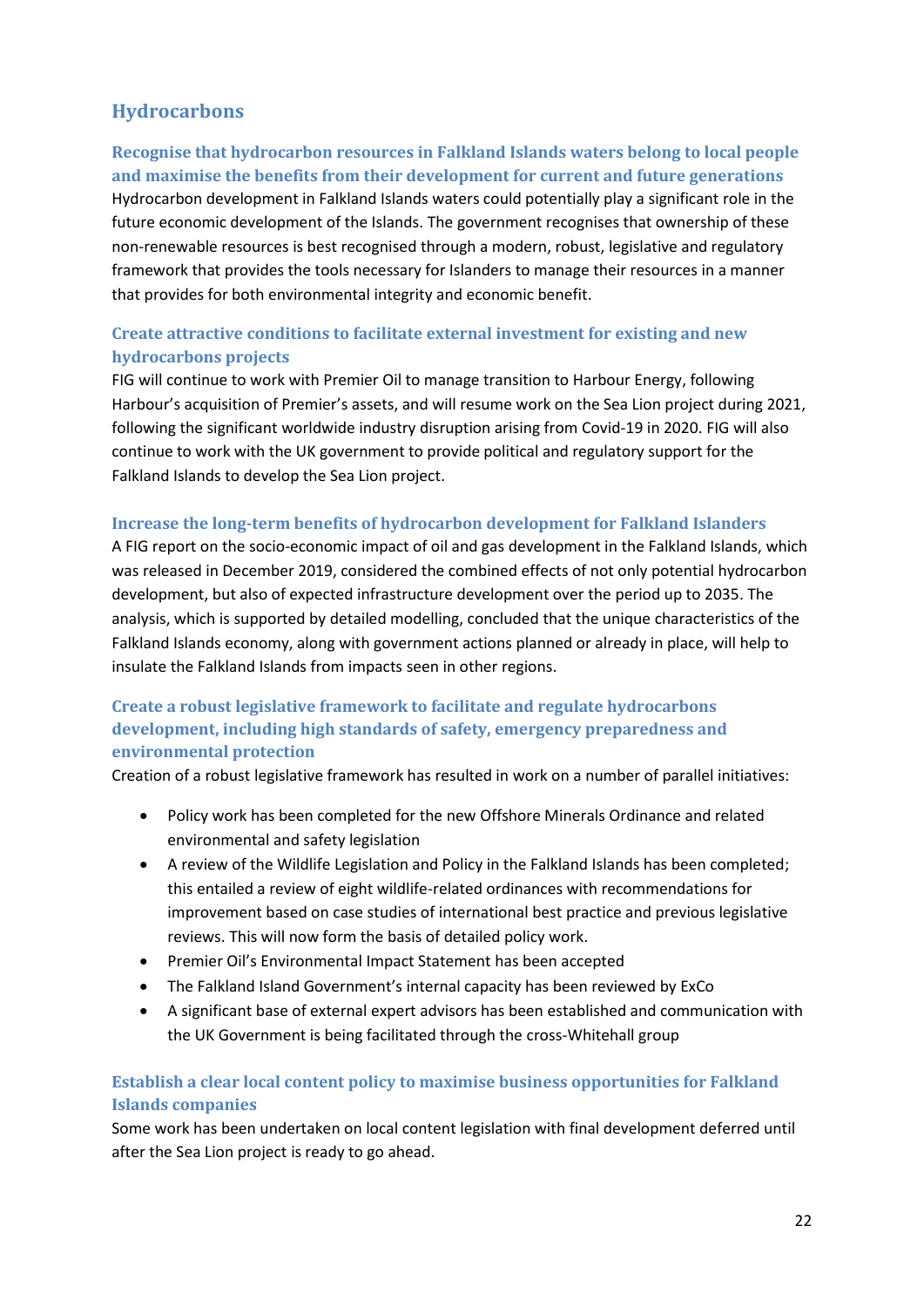# **Fisheries**

# **Ensure responsible marine management including the implementation of new maritime legislation**

Measures are now in place to ensure that the Falkland Islands has a suitably independent maritime regulator with an appropriately resourced operational service. The Falkland Islands Maritime Authority (FIMA) was established in law in September 2018, and has since transferred from the Department of Natural Resources (DNR) to the Department of Emergency Services and Island Security (DESIS) to ensure independent oversight can be delivered.

Maritime legislation has also been substantially overhauled. The Harbours and Port Ordinance was brought into force in 2018. The Maritime Ordinance 2017 was amended in 2019, with supporting regulations enacted. The Maritime Labour Ordinance 2019 and supporting regulations were also enacted in 2019. A comprehensive legal framework to help ensure the Falkland Islands meets international obligations has enabled the prestigious registration, under the Falklands flag, of the British Antarctic Survey's vessel RSS Sir David Attenborough. An ongoing programme of work is also underway to ensure compliance with the Implementation of IMO Instruments (or III) Code, which sets the international benchmark for maritime safety.

Significant progress in fishing boat safety has been made. New dedicated anchorages within Stanley harbour were introduced in February 2018 which has reduced the risk of collisions and groundings. The introduction of a new jigger safety code has also been developed along with more formal safety briefings and inspections.

ExCo has given approval to extend a number of international fishing conventions to the Falkland Islands. These include measures to improve safety, vessel construction, training, health, welfare, environmental compliance and the control of illegal, unreported and unregulated fishing in Falkland Islands waters. It has also been agreed to adopt a suite of UK safety regulations that are suitable for the Falkland Islands, along with significant improvements to the enforcement of our legislation in relation to foreign-flagged fishing vessels. The details of the implementation plans will now be carefully considered and rolled out over the next five years.

FIG is also working to deliver a number of Marine Management Areas within its Exclusive Economic Zone (EEZ). Scientific baseline data has been compiled in conjunction with information regarding any potential economic impact that the establishment of an MMA might have, and further consultation is expected to take place during 2021.

# **Lead the development of a long-term plan, working with the fishing sector to ensure the right conditions to encourage development, sustainability and growth**

Significant progress has been made in relation to the development of an overarching agreement between government and the fishing industry. The newly developed Fishery Accord was signed in February 2020 and the action plan that sits beneath it is under development now.

The review of the Individual Transfer Quota (ITQ) system is complete and the necessary legislative changes are expected to be completed during the latter part of 2021. As part of this process, ITQ access fees for Loligo squid and Toothfish were rebased using economic data from fishing companies.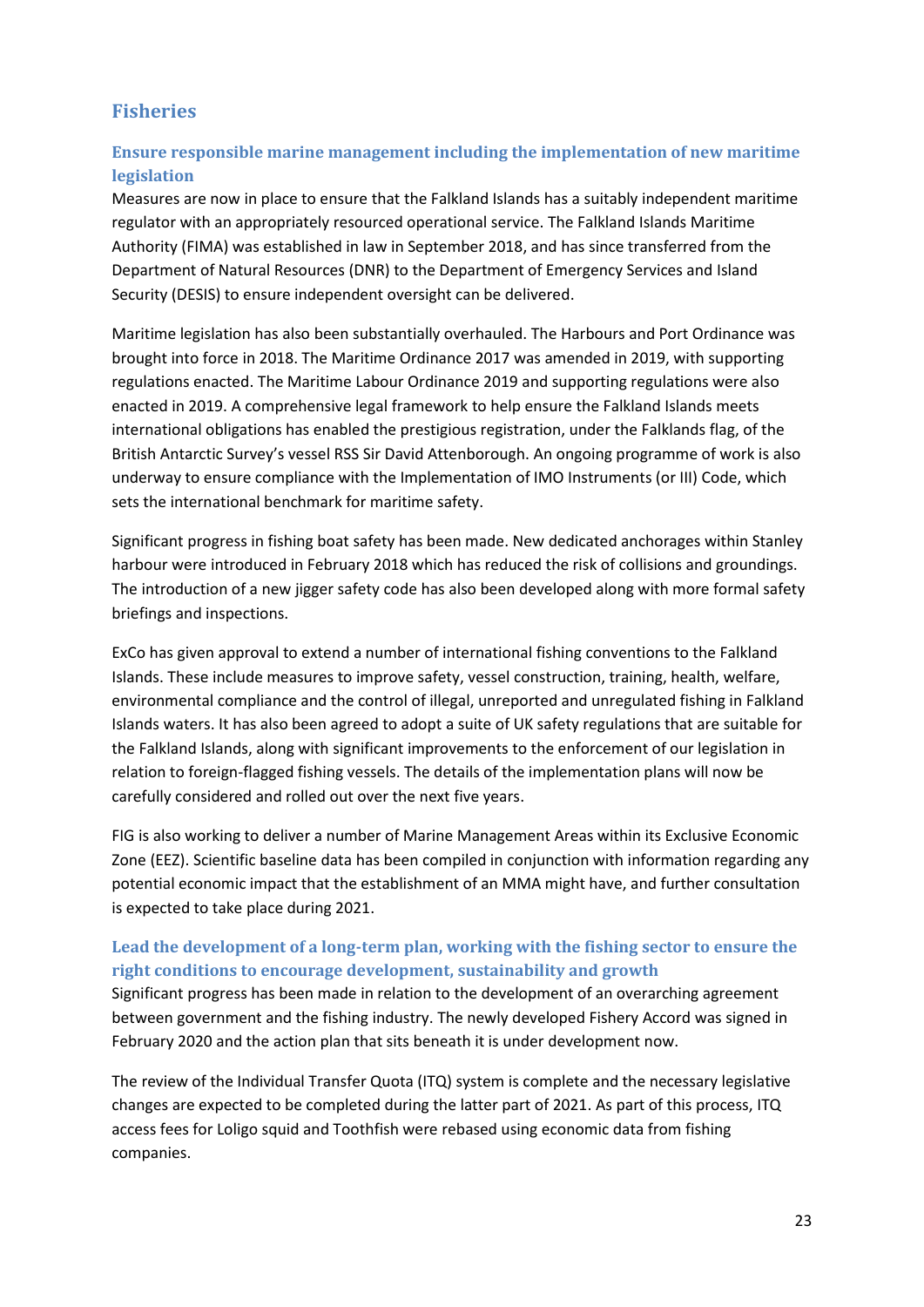An independent review of the finfish fisheries and the wider institutional capacity of the Department of Natural Resources (DNR) was carried out in early 2020, these findings, alongside a proposed action plan will be considered by ExCo during 2021. It is likely that the management model of the finfish fisheries will change from an effort-based approach to a quota-based approach in due course.

The Falkland Islands is in the process of seeking exempt status that would enable the export of Loligo squid to the US following the success of the robust marine mammal mitigation system that has been implemented across the Loligo fishery. The government has also approved plans to investigate whether or not the appropriately scaled aquaculture of salmon in inshore waters is desirable from an environmental, social and economic perspective. Expert advisors have been appointed.

# **Make progress on regional fisheries conservation and management to ensure better sustainability and conservation of fish stocks, and to improve ecosystem understanding** During 2017 and 2018 there was renewed collaboration on fisheries conservation issues, data exchange and joint research cruises involving the Falkland Islands, Argentina and the United Kingdom. Sadly, this ceased in early 2019, following the election of a new government in Argentina. FIG stands ready to work with our neighbours on mutual areas of interest in the fishery when the political situation allows.

There has been continued improvement in mitigation measures to prevent interactions between seabirds and marine mammals, and fishing gear using fixed aerial arrays, bycatch discard tanks on factory decks and the deployment of seal exclusion devices.

# **Work in partnership with our fishing companies to ensure the fishery is responsibly managed and widely promoted, and to improve product visibility and reputation internationally**

Examples of collaborative approaches include:

- maintaining cooperation on conservation and sustainability issues
- ongoing work with UK and EU governments to promote Falkland Islands interests and mitigate potential Brexit effects with FIGO
- the fishing industry has funded several scientific PhD projects undertaken in DNR that contribute to the sustainable management of the fish and squid stocks.

### **Increase and maintain market access and arrangements for fishery products** Some progress has been made in:

- participation in relevant international fishery product expos (by FIFCA)
- MSC accreditation of the toothfish fishery is in place and MSC accreditation of Loligo is being considered by industry and DNR will support as required
- access to the US market for Loligo is being explored given the success of the marine mammal management system in the fishery, alongside other bycatch mitigation measures.

Following the imposition of WTO tariffs on Falkland Islands fishery products, DNR and colleagues are working with industry and HMG experts to assess possible mitigation measures. Where the UK is negotiating Free Trade Agreements (FTAs) following Brexit, there is dialogue between the UK and Overseas Territories about the prospects and interest in extending the agreements to territories. FIG is proactively considering making requests for individual FTAs to be extended to cover the Falkland Islands, where there is commercial benefit to the industry.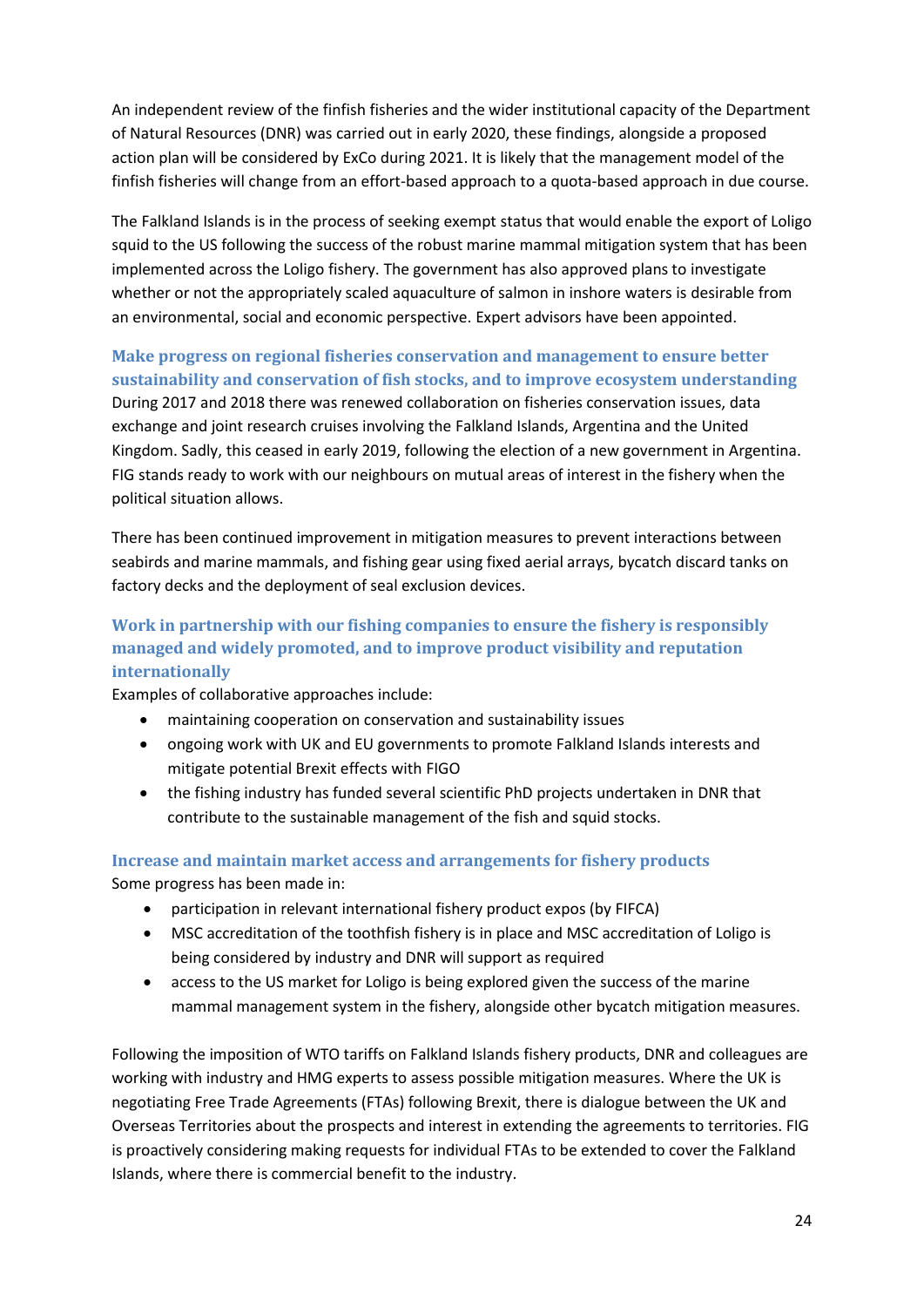# **Tourism**

**Lead the development of an ambitious long-term tourism development strategy aligned with objectives for rural and economic development and work with the industry to ensure the right infrastructure and economic conditions to support growth** Work on a long-term tourism strategy for the Islands was interrupted by the Covid-19 pandemic, which has had a catastrophic effect on global tourism. Once things become clearer, FIG will resume work with stakeholders to develop the strategy, with the aim of setting an over-arching framework for shaping tourism growth over the next several years.

In the meantime, FIG has taken a strategic, collaborative approach to providing Covid-19 support measures for tourism industry participants. In so doing, the government introduced a range of measures to support both tourism businesses and employees of tourism businesses, in a manner designed to help the sector not only survive the 2020/21 season but also to help better position the Islands for increasing levels of demand when global travel restrictions are eventually eased. These measures included direct business support schemes, income replacement schemes for the selfemployed, business owners and employees, a domestic tourism initiative, capacity development initiatives and feasibility studies aimed at increasing business and leisure visitation in the Islands.

Encouraging domestic tourism was a key element of the total package of support measures. To that end, the TRIP scheme provided up to £500 for each Falkland Islands resident (and £250 for each child aged 2-16) to support domestic tourism from October 2020 to May 2021. By the end of December 2020, 2,317 people had registered for the scheme, equating to over 75% of the population. The digital vouchers were used to pay for accommodation or tourism experiences, and as part-payment for eating out or purchasing gifts from TRIP-registered businesses. A BFSAI TRIP scheme was also launched, providing eligible personnel with a voucher worth up to £100 (and £50 for each child aged  $2 - 16$ ) for tourism experiences.

Other specific tourism measures were as follows:

- 'bounce back' grants of up £3,000 to help businesses to prepare for the 2020/21 season
- access to deferred loans administered by FIDC, allowing eligible tourism accommodation providers to borrow up to £50,000 to improve the quality of their premises and facilities
- infrastructure improvements
- feasibility studies for longer-term developments and capacity building, including investigating the viability of establishing high-end, world class tourism facilities in the Falkland Islands as follows (further details are contained in the next section):
	- $\circ$  investigating the feasibility of a dedicated, well-equipped scientific research facility
	- o examining the potential physical refurbishment and improved visitor services for the Cape Pembroke Lighthouse; and the scope for improvements to the public jetty.

In alignment with FIG, the Falkland Islands Tourist Board has reallocated its existing budgets and earmarked increased funds for accommodation grants, capacity building, marketing and infrastructure improvements.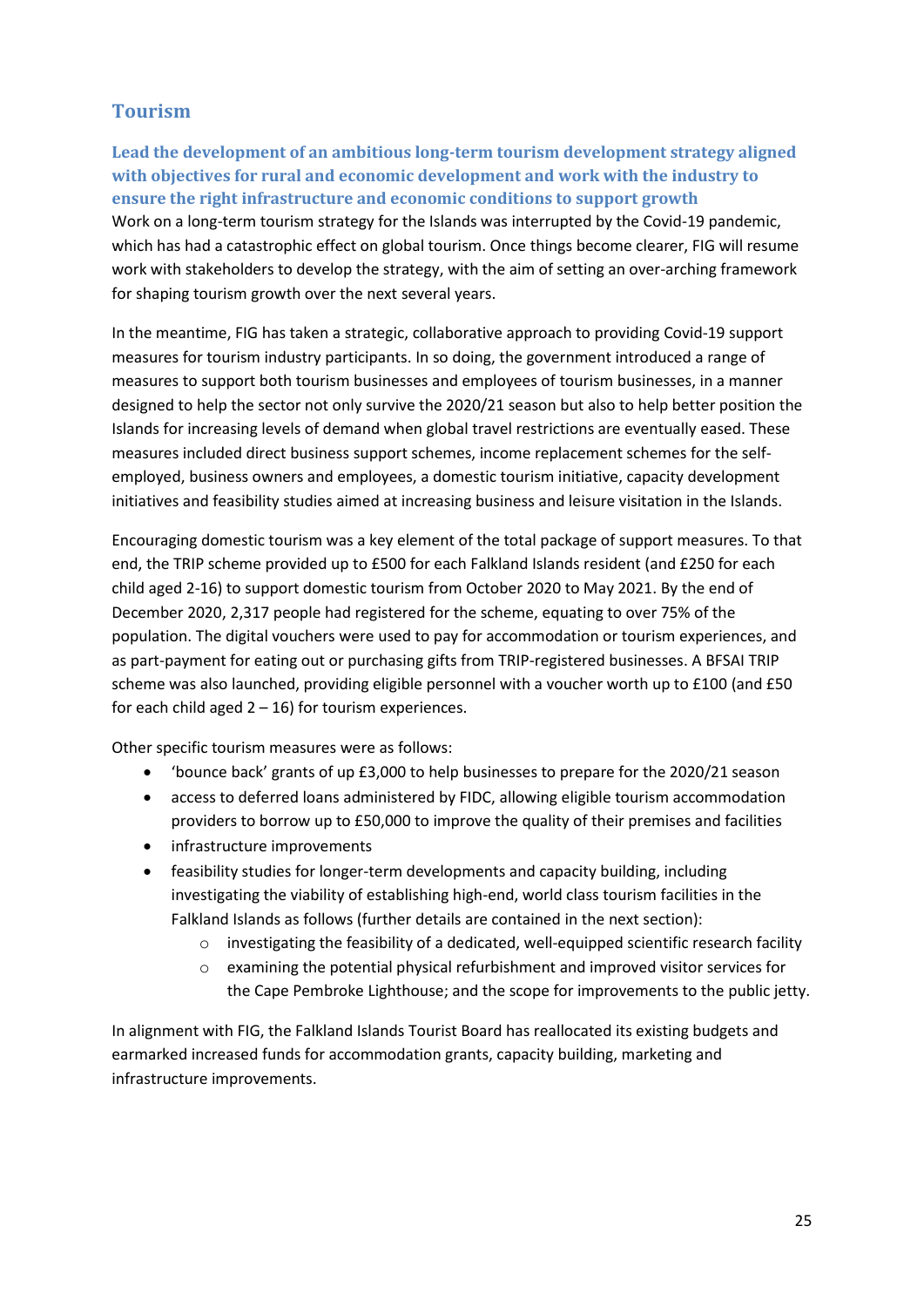### **Support the Falkland Islands Tourist Board in delivering its objectives**

FIG supports the work of the Falkland Island Tourist Board (FITB) through a financial subvention, which is £700,000 for 2020/21. The subvention supports the delivery of a high-level awareness marketing plan for the Islands, the operation of the Jetty Visitor Centre and a number of capacity development initiatives, including a variety of grant programs for tourism businesses.

To support information exchange, a good understanding of industry perspectives and general alignment of approach between FIG and FITB, an MLA (Mark Pollard) and a FIG official (the Director of Policy and Economic Development) are represented on the board.

FIG worked extensively throughout 2020 with both FITB and FITA in designing Covid-19 related support measures for the industry.

### **Work with partners to enhance the visitor experience in a sustainable way**

The concept of sustainability encompasses not only economic but also environmental sustainability. In terms of financial sustainability, the FIG continues to support the Falkland Islands Development Corporation (FIDC), both financially and by way of board membership. In turn, FIDC continues to support the development of tourism businesses through the provision of loans and advice which enables them to grow their businesses and provide higher quality experiences to visitors.

In a similar manner, FIG also provides subvention support to FITB, which made possible their commitment of £380,000 in 2020/21 for a variety of Covid-19 related support measures, including a variety of grant programmes and additional small-scale tourism infrastructure, such as signage and boardwalk development. These investments complement similar investments by FIG such as the improvements to pedestrian paths along the waterfront.

Funding has also been approved by FIG for the development of a feasibility study to enhance the visitor experience at the iconic Cape Pembroke Lighthouse. This study will examine the sustainability of so doing, building on previous feasibility work that focussed on the physical restoration of the lighthouse. The additional work will assess the possibilities of providing additional hospitality and interpretive experiences for visitors. Exploratory discussions have taken place with the Falkland Islands Museum and National Trust in relation to a collaborative approach to the work.

Environmental sustainability is also a vital aspect of sustainable tourism development in the Islands. Visitors are attracted to the Islands in large part due to the uniqueness of the environment and the opportunity to view a wide variety of marine wildlife and seabirds, against a wild, unspoilt backdrop.

The Environment Department seeks to enhance the visitor and resident experience by providing assistance in various initiatives, many of which have direct links to tourism. For example, legislation is in place to ban motorised vehicles on designated beaches around Stanley Common, to encourage the safe, sustainable use of these beautiful natural areas by tourists, residents and wildlife.

#### **Encourage the growth of tourism opportunities within Camp**

FIG provides support for tourism in Camp by supporting direct access to capital and business advice through both FIDC and FITB, and also through significant investments in Camp that improve physical modes of access and telecommunications. Investments in roads, jetties and ramps, FIGAS services and telecommunications are essential in helping to create and foster an environment in which Camp tourism businesses can continue to grow and prosper.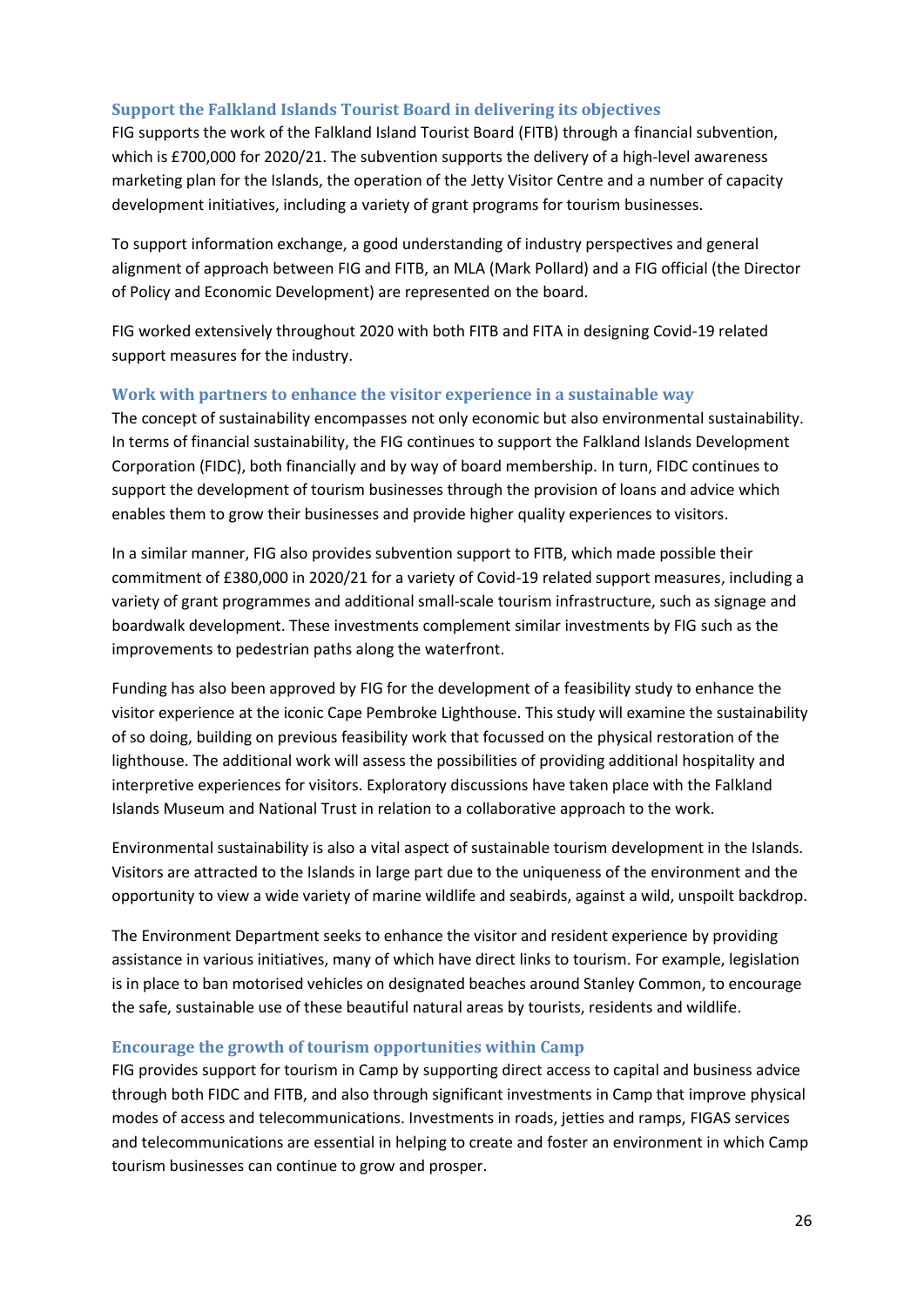Infrastructure investments and initiatives are covered in other sections of this report but include:

- £2.5 million in November 2019 for investment over three years into ramps, jetties, and new facilities to improve ferry and coastal shipping services at thirteen priority locations
- an annual camp roads programme
- a five-year network improvement investment programme in Camp, working with Sure, which includes a phased replacement of the WiMax system with newer technology
- work underway to assess and survey mobile network coverage shortcomings in specific locations where the coverage is unreliable.
- A strategic review of telecommunications broadband in 2019 leading to an effective doubling of broadband capacity.

### **Ensure there is effective marketing for the Falkland Islands worldwide**

FIG's subvention provides direct support to FITB to deliver an effective international tourism marketing plan. This includes a variety of marketing activities including a dedicated website, use of social media, targeted promotion to key visitor segments and face-to-face engagement with tourism industry stakeholders at international marketing events. In addition, FIG seeks to stay informed in relation to international tourism industry perspectives by regular, direct engagement with key stakeholders such as the International Association of Antarctica Tour Operators (IAATO).

Work has also begun within FIG to develop a strategic management and communications approach to several projects related to the "Gateway to Antarctica and the South Atlantic" concept. These projects encompass not only the new port and associated infrastructure, but also potential tourism and scientific research facilities mentioned previously. In short, projects building upon the existing strengths of the Falkland Islands as a destination gateway to Antarctica and the South Atlantic.

FIG's public diplomacy work continues to raise awareness of the Falkland Islands among key influencers and those with an interest in the Islands. This programme includes activities related not only to inbound public diplomacy, but also the outbound programme, seeking to benefit from the convening abilities of FIGO, the Falkland Islands Advisor in South America and Gilbert House.

# **Support the industry in developing and increasing accommodation across the Falkland Islands**

In addition to the subvention support to FITB and FIDC, which helps those organisations provide grants and loans to tourism businesses to improve the quality of their tourism accommodation, FIG worked in partnership with FIDC, to introduce a 3-year deferred repayment loan scheme in 2020. This scheme provides up to £50,000 to eligible tourism operators to make improvements to their facilities with no repayment necessary for the first 3 years of the loan. Designed with Covid-19 in mind, this scheme has the principal aim of helping the tourism industry position itself for a renewal in international tourism visitation when pandemic-related travel restrictions are eventually eased.

#### **Progress the Waterfront Development Plan**

The infrastructure works in the Waterfront Development Plan have been completed, with some additional minor works due to follow, including the completion of the commonwealth walkway and a section of the footpath.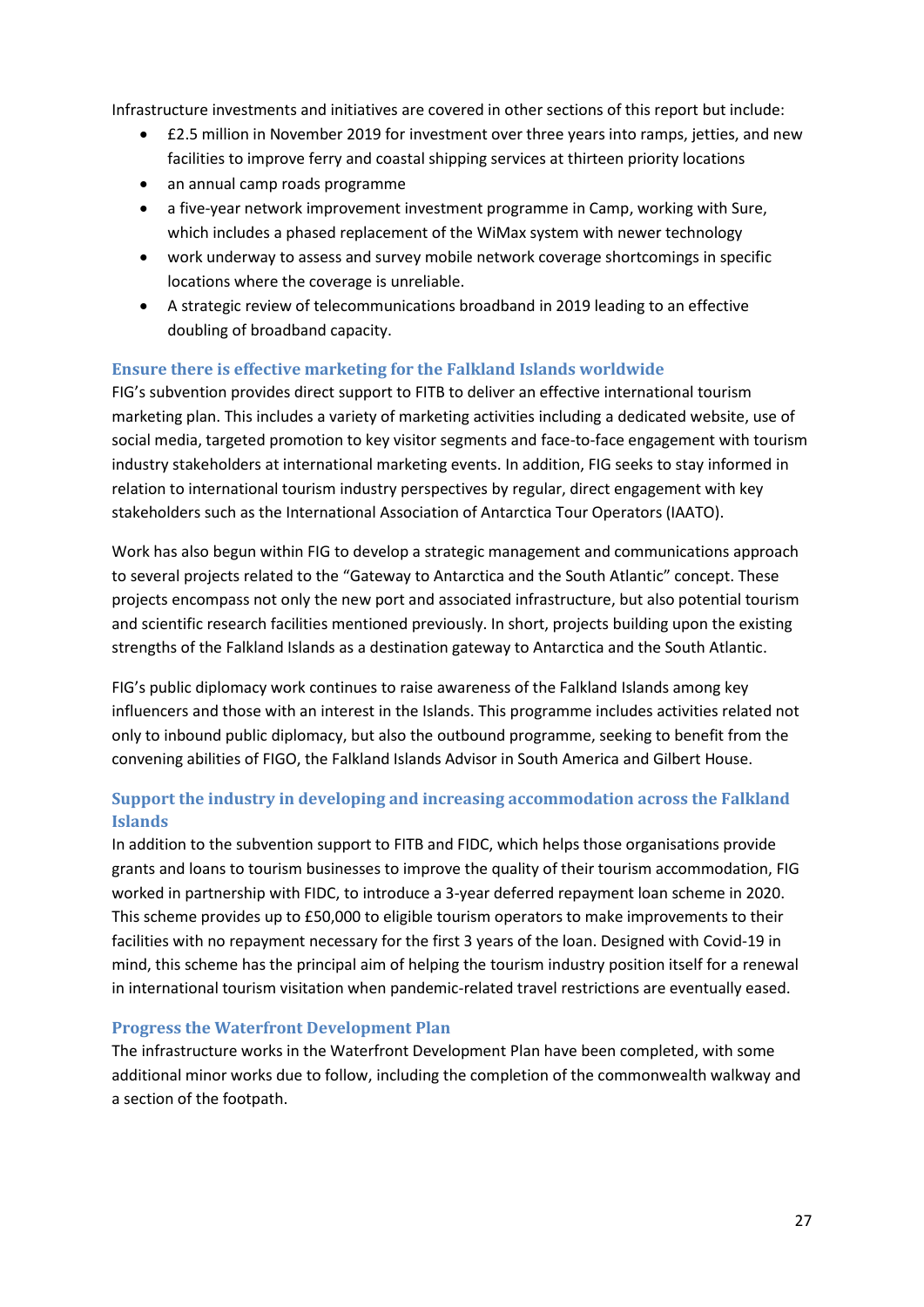# <span id="page-27-0"></span>**EDUCATION AND TRAINING**

### **Our vision**

- We will provide high quality education and training opportunities for Falkland Islanders;
- We will continually raise standards, ensuring better outcomes for every child from early years learning through to further and higher education;
- We will encourage life-long learning across the Falkland Islands.

# **Commit to providing a consistently high standard of education and invest in improvements to match, if not exceed, UK standards**

From September 2019, an Executive Head was appointed to provide consistent leadership across both schools, including Camp Education. This strengthened leadership in the Education Directorate by securing an additional senior leader.

Also, as part of ongoing efforts to ensure a coherent education system across the Islands, the Executive Council recently approved the establishment of a single School Governance Committee, which will provide a holistic and effective approach to governance across the board. Self-evaluation and improvement plans are in place for both schools, Stanley House and Falkland College, and are used to prioritise professional development for staff.

### **Complete and fully implement a revised education policy**

The Education Ordinance 1989 has been largely unchanged since enaction and is in need of updating. Work is underway with a view to revising the Ordinance during 2021, which will draw on the results of a public consultation held in 2017.

# **Develop a long-term vision for an education campus that will meet the current and future needs of the community**

The new Falklands College and Christie Library opened in March 2020. Design work is underway to renovate the old Training Centre facility and Shield's facilities are being developed with a garden and additional cabin for workshops and teaching.

Stanley House's boarding houses are partway through a programme to improve the quality and security of the accommodation. FICS has had a new science lab installed and the old library area has been made into two additional classrooms. Works are now underway to upgrade the FICS and Stanley House toilet facilities to ensure they meet current safeguarding requirements. Feasibility works have also been commissioned with the long-term goal of providing new facilities for IJS, FICS and Stanley House. This will then help to inform the new 10-year capital programme.

# **Invest in improved early years provision, including the introduction of regulations for the nursery sector**

The Childminding and Daycare Ordinance 2018 sets minimum standards for the registration of childcare providers and recent inspections show that standards are improving. Recently, ExCo has agreed to bring the existing childcare subsidy scheme into law, which was developed in order to help support registered providers of childcare to increase the quality of their services by providing subsidy payments based on improved standards of care. The payments have enabled providers to meet the national minimum standards, without requiring parents to pay more for childcare and legislation has been drafted to put the scheme on a statutory footing.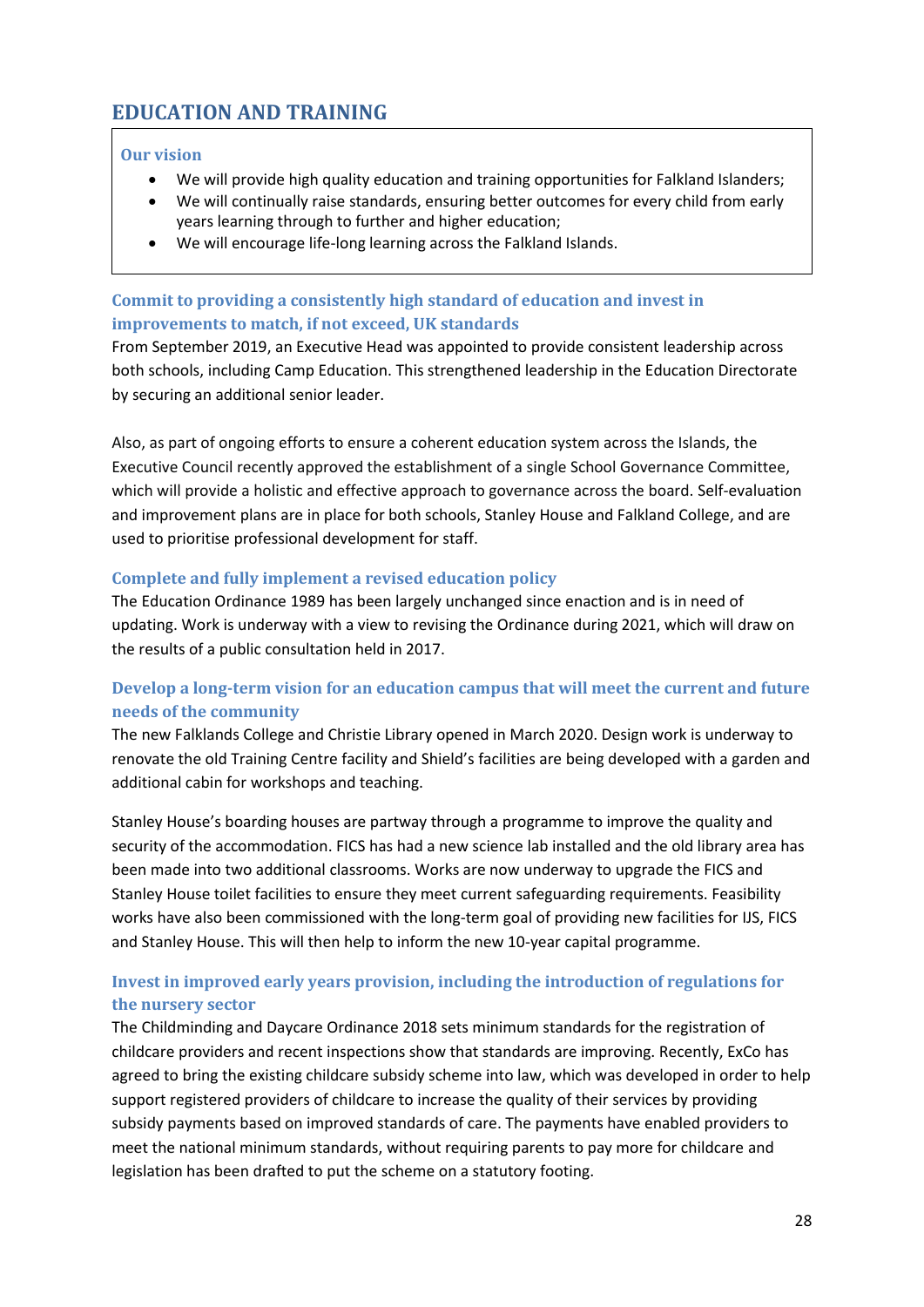# **Develop a special needs strategy and identify opportunities for integration into the wider workforce**

The Shield programme was established in 2019 and provides training and work opportunities for individuals with additional needs age 16+. Further developments are in train to further shape the programme, such as the introduction of supported internships.

**Develop a strategy and policy for students receiving education beyond the age of 16 which demonstrates commitment to fair access and support; offers academic and vocational career paths; provides opportunities for life-long learning through the CDS and ensures pastoral care and wrap around support for all Falkland Islanders studying overseas** 

The new Falkland College offers a wider range of courses available through local delivery and distance learning. The cap has also been lifted on apprenticeships, and as a result there were 35 apprentices on the Islands in December 2020.

Careers support and advice for children, young people and adults has improved following the appointment of a new careers and development officer. It is proposed to increase this capacity by recruiting a careers assistant in 2021.

A review of the Community Development Scheme has been completed, drawing on a series of public consultation undertaken in 2018. This includes some adjustments to the scheme, enhanced career advice, increased publicity and an improved application process.

Greater support is being provided to students in the UK, by the Education Department in partnership with FIGO, including visits and regular contact. Significant support has been given to Further Education and Higher Education students during the pandemic, with the additional of a further layer of support in the UK as a back stop, in case family guardians are unable to respond to requests for help in an emergency.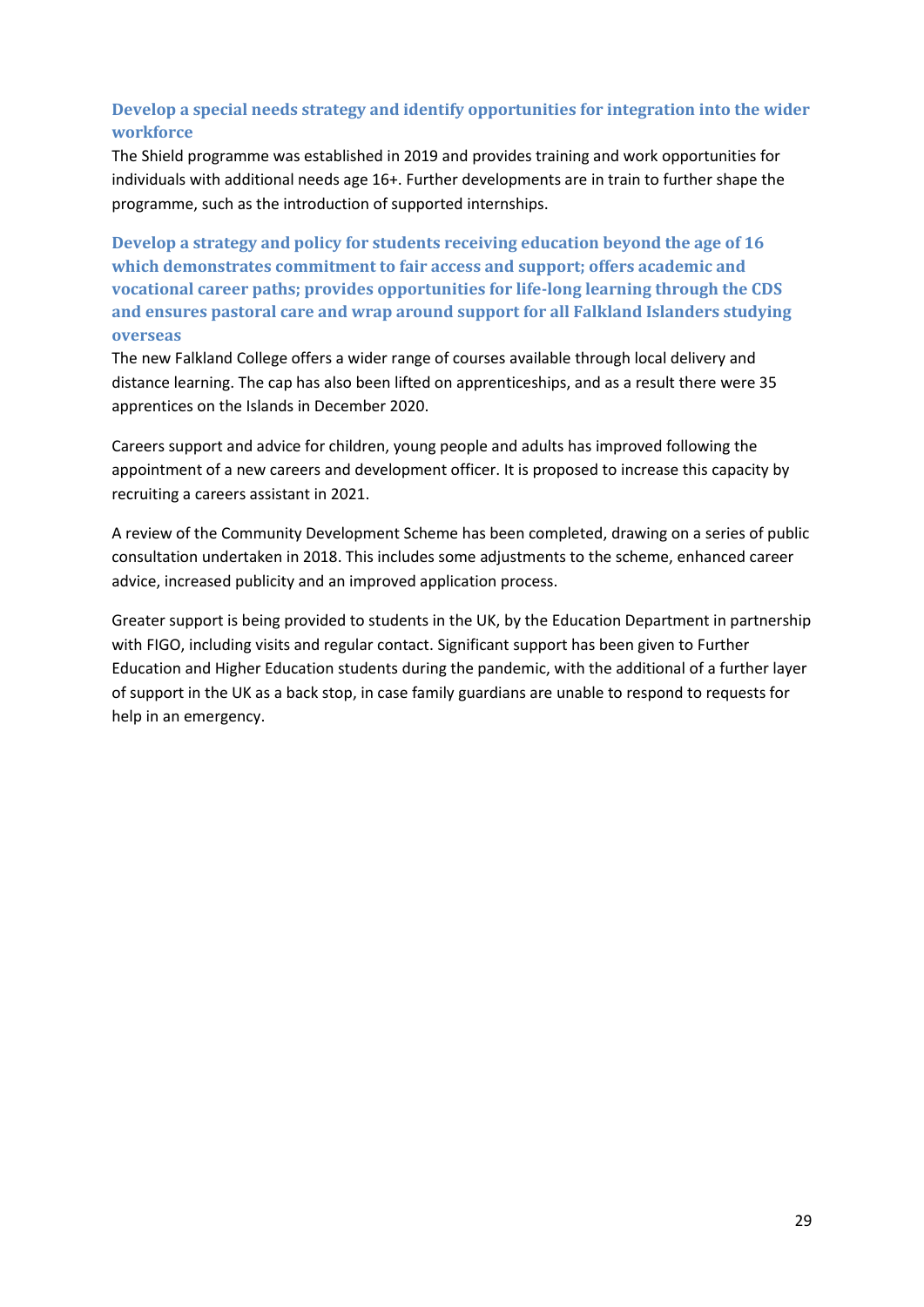# <span id="page-29-0"></span>**PUBLIC SAFETY AND SECURITY**

### **Our vision**

- We will provide our community with frontline emergency services that deliver high standards of protection and policing across the Falkland Islands;
- We will ensure the security of the Falkland Islands through the development of the Falkland Islands Defence Force and by offering support to Her Majesty's Forces serving in the Falklands;
- We will ensure that the Falkland Islands are a safe place for people to live and to bring up their families.

### **Implement the Police Improvement Plan and ensure that the Royal Falkland Islands Police is equipped to provide the best possible service for the community**

In 2019 an independent review of the RFIP was carried out, which was very positive and resulted in a series of improvement recommendations which monitored via the Police Committee. The next review is due in 2021, but is likely to be delayed due to Covid-19.

The Police Improvement Plan has now been implemented and is regularly reported on at ExCo. Operation Cinnamon has concluded and there is now an established Criminal Investigation Department (CID) in place within the Islands.

Additionally, there has been investment in improved training which includes: procedures and technology in relation to crime recording, interviewing skills, achieving best evidence, specialist training for complex cases involving vulnerable victims, trauma training, personal safety training, firearms capability and cyber-crime.

# **Improve recruitment and retention to create a contemporary police service which reflects our community**

Local recruitment in the RFIP has increased and a career pathway for local staff continues to be developed. This will include prospective sergeants being required to undertake a management course at Falkland College.

Overseas recruitment remains strong and contract staff are remaining for extended periods, providing further stability to the service.

Work has been undertaken to improved staff recruitment processes, and a formal induction and training programme has been introduced. Additionally, there is the opportunity to develop specialist skills, delivered both locally and through international trainers, ensuring UK standards and currency.

# **Develop ongoing programmes for crime prevention, intelligence gathering and community policing**

RFIP holds regular surgeries at MPC, undertakes regular visits to Camp, and has dedicated schools liaison officers for both FICS and IJS.

Intelligence gathering procedures have been strengthened with a new intelligence reporting system and a newly- established intelligence officer. A phased implementation of the Overseas Territories Regional Crime Intelligence System (OTRCIS) is underway, providing the police and Customs and Immigration service, with a secure crime intelligence and information analysis data system.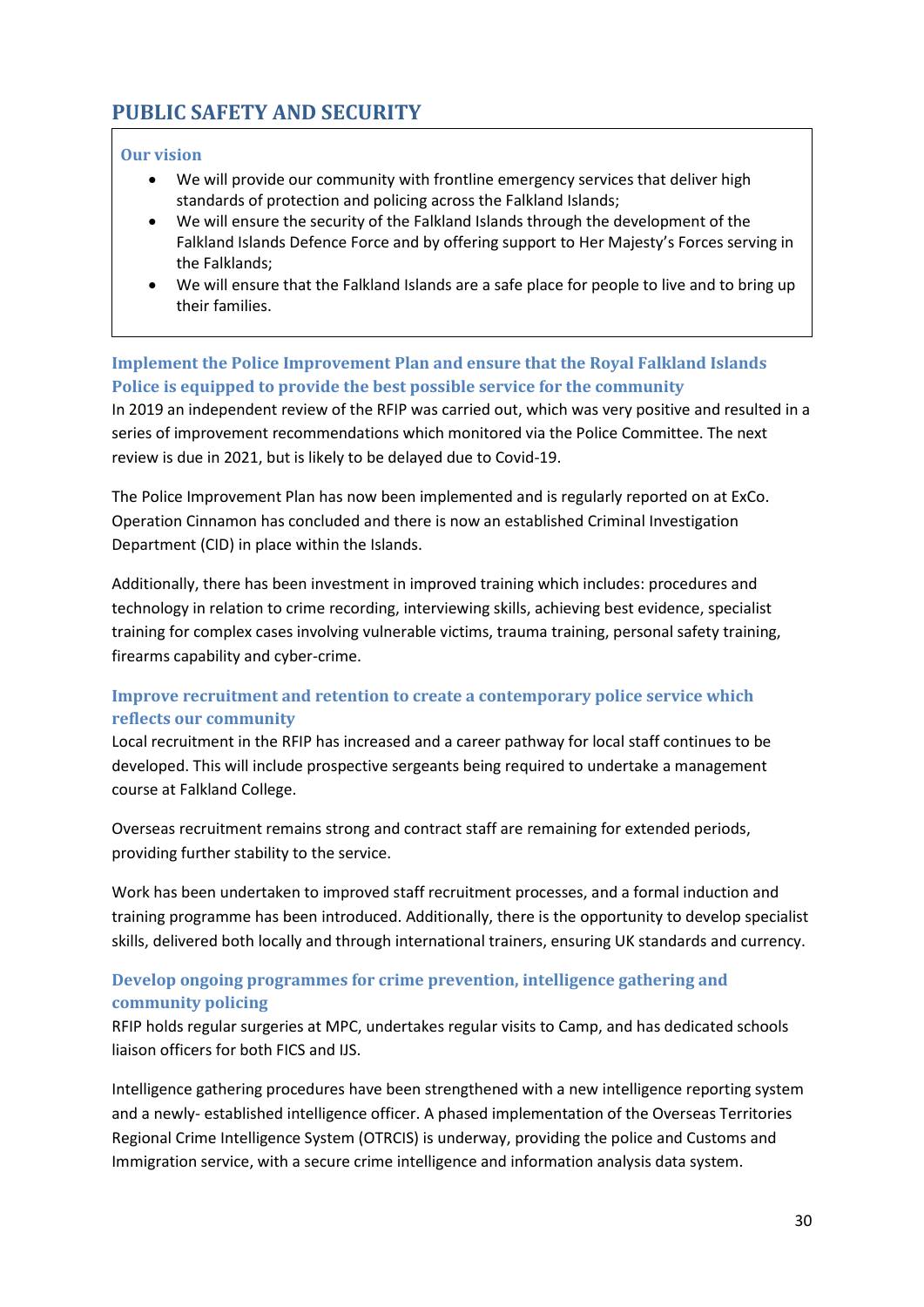# **Enhance cross-agency information sharing and develop public safety policies and targeted education campaigns**

A dedicated multi agency safeguarding officer is now in post, who works jointly with RFIP and the Department of Health and Social Services to provide an enhanced response for vulnerable victims.

Several public educational programmes have been held and are ongoing around crime prevention, safeguarding, internet safety and domestic abuse. A domestic abuse prevention strategy has been created and is being implemented, underpinned by close multi-agency working, information sharing and joint training.

A Child Sexual Exploitation (CSE) sub group has been established and is part of the Safeguarding Children Board, chaired by the Chief of Police and involving police, social services, education and health. There has recently also been an extensive CSE training and awareness programme, jointly delivered by police and healthcare professionals.

Increased cross-agency information sharing also takes place with the Ministry of Defence.

### **Provide a high quality prison service and support the rehabilitation of offenders**

The prison continues to operate to a high standard, despite average prisoner numbers reaching a record high in the first half of 2020. Education hours for prisoners continue to improve and there are short interventions delivered by prison staff. A prison polytunnel was introduced in 2019, which has provided vegetables to the community support team and the community.

Responsibility for the Probation Service has transferred from the Department of Health and Social Services to the Department of Emergency Services and Island Security, which provides the basis for offering integrated offender management. Following a dip during Covid-19, the time allocated to purposeful interventions and activities reached an all-time high in the final months of 2020. Recidivism rates remain low in comparison to international statistics.

#### **Maintain a fire and rescue service that is able to respond swiftly and safely**

The Fire and Rescue Service continues to attract high levels of volunteer retained staff, with approximately 40 highly-skilled individuals. Although the pandemic has affected overseas training during 2020, there has been sustained investment in local training with increased hours. Service staff also play an active role in a range of community and charitable events. FIG has invested in a new modern fire appliance to replace a 25-year old vehicle, and received a rigid inflatable for inshore rescue (provided by the FCDO).

# **Complete the Falkland Islands Defence Force review and develop the capacity and capability of the organisation**

The review of the Falkland Islands Defence Force (FIDF) was completed in 2018, with new values and standards established. The FIDF training regime is independently verified to UK military standards and joint exercises take place with BFSAI, including Exercise Cape Bayonet in late 2020.

FIDF equipment has seen significant investment, improving weaponry, kit and equipment, which had become outdated. Improvements at the Rookery Bay range took place in 2020, and work is ongoing to clearly define the range boundary with new fencing and signs. The capability of the unit has increased and a further recruitment exercise will take place in the first half of 2021.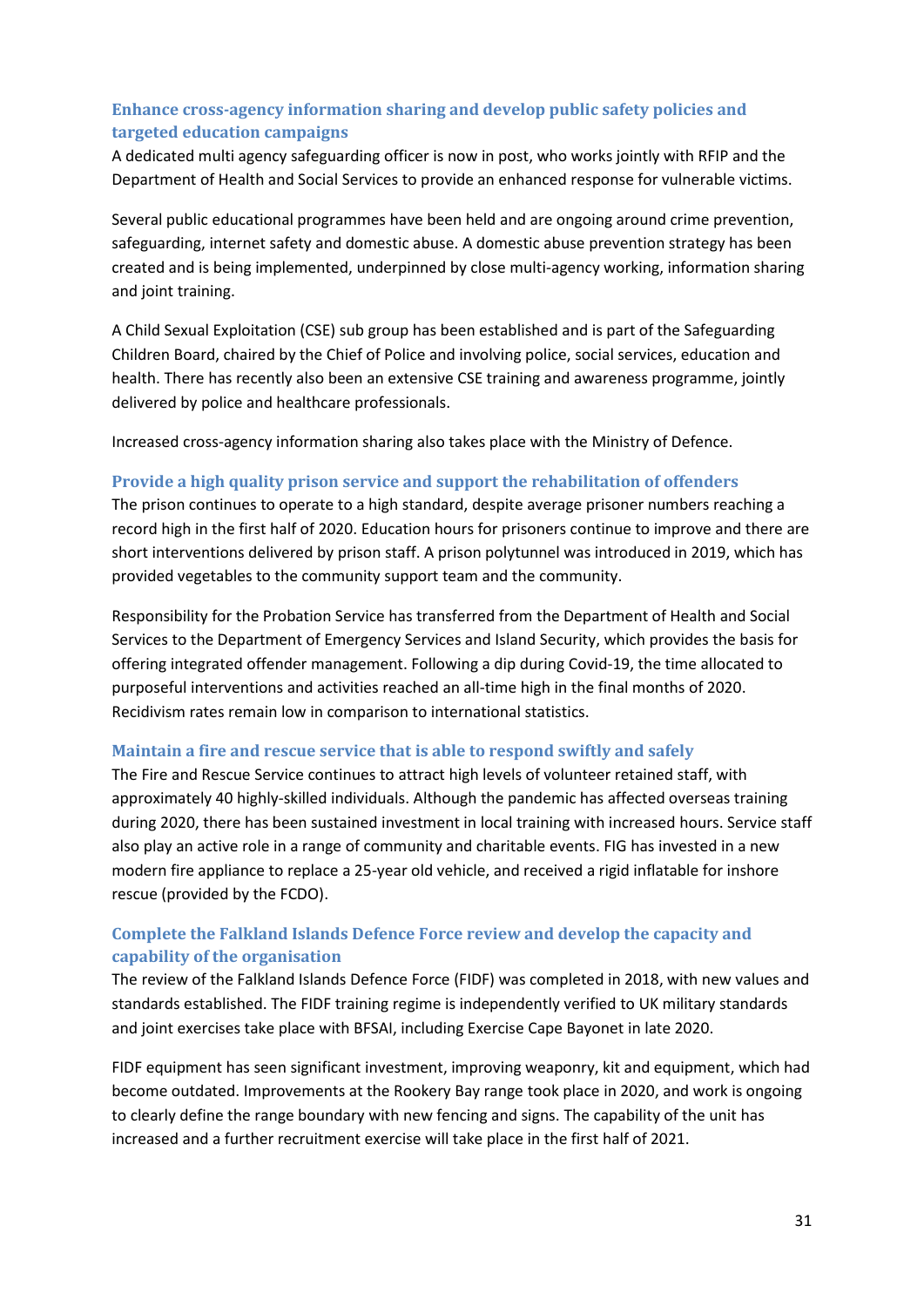# **Deliver effective border and immigration controls through a modern and responsive customs and immigration service**

Work on a revised Immigration Ordinance, and supporting regulations, is nearing completion and will be implemented in 2021.

Criminal Record Checks requirements have been clarified and a policy published to ensure that all the necessary background checks are carried out before a permit is issued.

An electronic customs reporting and clearance system has been successfully extended from a trial phase and now includes all fishing vessels, fishing-related vessels, cargo vessels, research vessels and the FIG fisheries patrol vessel. This will be extended to include cruise vessels when they return to our shores.

# **Maintain a robust and modern Major Incident Plan and effective internal security arrangements**

Our emergency planning capability has risen to the challenge of Covid-19 during 2020. A new post for an emergency planning manager was created and filled shortly before the pandemic, and has proved of immediate value. See the Covid-19 Response chapter.

The Major Incident Plan will continue to be updated, with a calendar for regular exercises, including joint exercises with BFSAI.

Work is also underway to develop a National Security Strategy. This will be underpinned with a risk assessment process consistent with those used in the UK, which will help to identify priority areas. Memoranda of Understanding with UK agencies are being developed to ensure resilience in more specialist areas.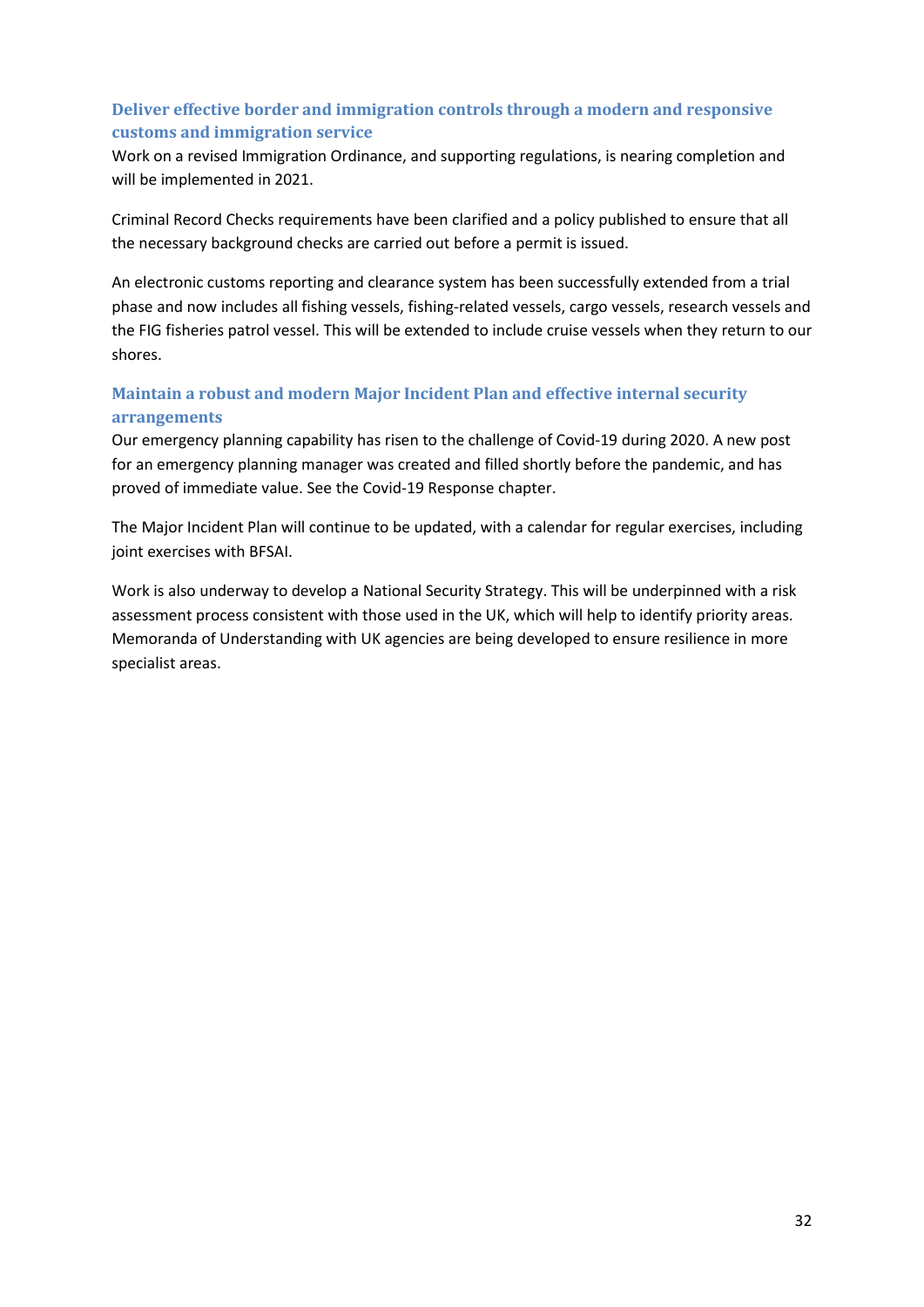# <span id="page-32-0"></span>**HEALTH AND COMMUNITY WELL BEING**

### **Our vision**

- We will ensure that everyone within our community is supported to enjoy a healthy lifestyle;
- We will provide high quality treatment and support across all of our health and social care services;
- We will maintain and improve our existing resources and services, investing in developments to support the current and future wellbeing of everyone in the Falkland Islands.

# **Implement a Public Health Strategy to support health promotion and disease prevention**

A Public Health Strategy and Action Plan was approved by ExCo in May 2019, with four strategic priorities: data collection, capacity building, enabling healthier choices, and health in all policies. A Public Health Unit was also established and the Falkland's first Health and Lifestyle Survey was published in December 2019.

A range of health promotion activities have taken place since the start of The Islands Plan, including publication of a community directory and a toolkit for the workplace based around '5 Ways to Wellbeing'. A successful yoga and mindfulness programme has been introduced to schools including in Camp locations, nurseries and community settings, along with advice around developing nutrition policies and participation in the Early Years Conference.

Collaboration with retailers and the private sector has seen a promotion to encourage increased consumption of fruit and vegetables with an 'At Least 5-A-Day' scheme in stores.

# **Maintain and further develop standards of medical and dental healthcare across the Falkland Islands**

KEMH is undergoing significant enhancement, including a new mammography unit, CT scanner and operating theatre to improve care standards in various specialties. The mammography unit was commissioned in quarter 1 of 2021; the CT scanner has been ordered and is expected to be in operation by the end of 2021. Construction of the operating theatre will be complete in late 2022.

Plans are in place to develop improved dental services and, in September 2020, ExCo approved the establishment of an orthodontic service. Equipment orders have been placed for new dental chairs, specialist x-ray equipment and associated technical apparatus. Recruitment is under way for extra dental staff to support the service. The long lead times for equipment and recruitment, which are also affected by Covid-19, mean that the service is not likely to be up and running until late in 2021.

A new electronic patient record system project is underway and should be in place by quarter 3 of 2021. Progress has been delayed due to Covid-19 restrictions, but work is still in progress.

# **Continue to develop community services, including the new vulnerable persons unit in Stanley**

Progress has also been made in relation to Tussac House, and in March we announced that the construction contract for the new facility had been awarded to a local company. Now that the groundworks are complete, construction will begin in October 2021 and end by April 2023.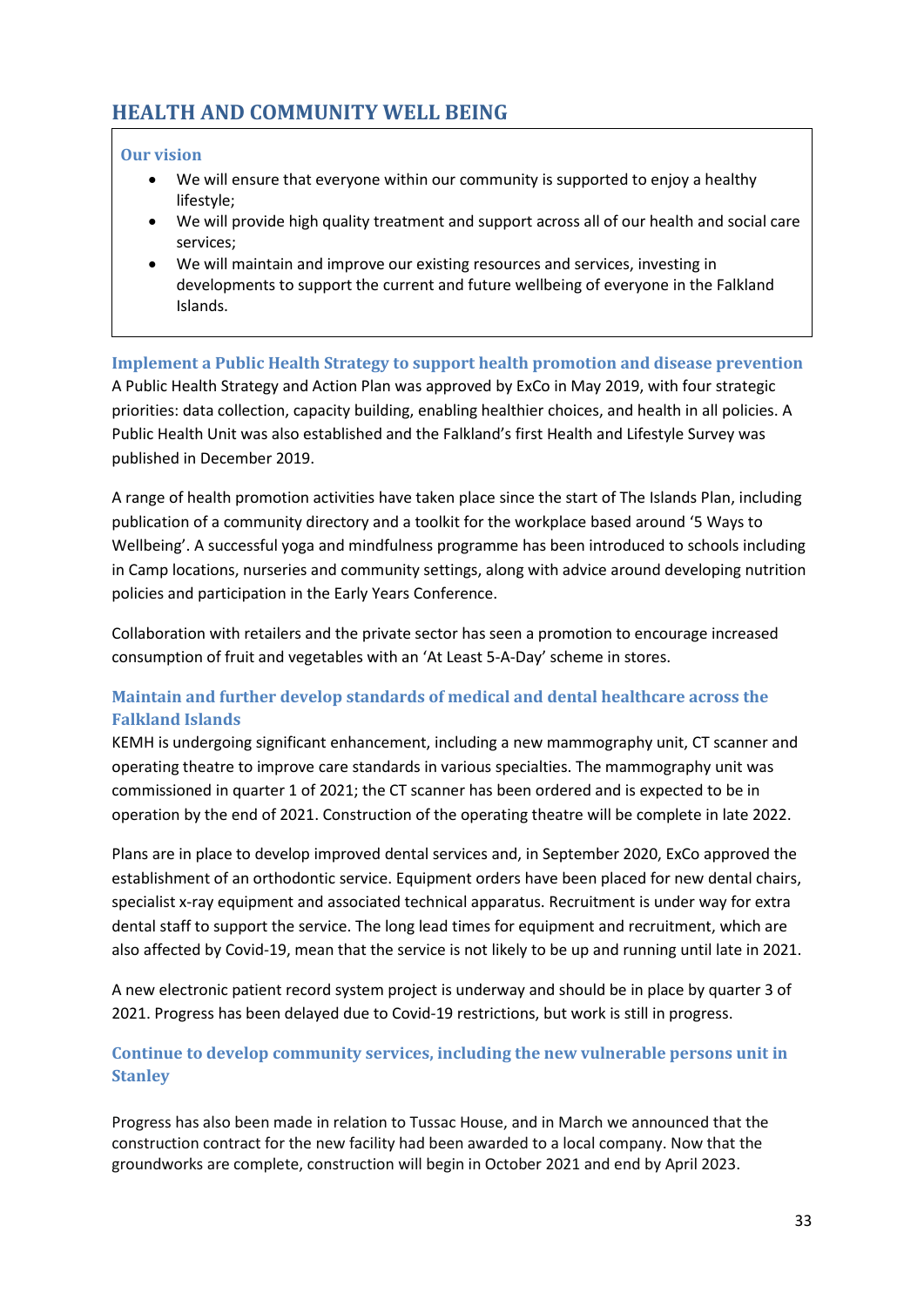# **Ensure suitable accommodation, allowances and support for people requiring medical treatment overseas**

Support for medical treatment overseas continues to be provided where necessary, but has been affected by Covid-19 travel restrictions and NHS workload.

# **Develop and implement a mental health strategy that recognises the importance of good mental health**

The Mental Health Action plan has been regularly updated and progressed. A Mental Health Strategy has been drafted and is being refined and finalized, with an associated implementation plan targeted for presentation to ExCo by mid 2021.

### **Progress safeguarding activities for vulnerable people of all ages**

The Falkland Islands Safeguarding Children Board is now well established. Action plans resulting from the lessons learned from THE medical review and social services sections of the Operation Cinnamon review have been implemented.

The Assessment and Safeguarding Adults Ordinance 2020 has established a clear legislative framework for safeguarding vulnerable adults, including a multi-agency Adult Safeguarding Board, which met for the first time in November 2020.

### **Establish clear guidelines for eligibility for medical services**

The eligibility guidelines for medical and dental services have fed into the review of the Immigration Ordinance.

# **Review existing welfare policies to ensure that all vulnerable people have access to the support they need**

Work is underway to combine six existing means-tested benefits into a Single Income Support system, which will be implemented later in 2021.

The Early Help service was introduced in 2018 and is recognised as a supportive service for the local community that is not statutory. While initially the majority of work undertaken by the early help coordinator was undertaken with families, the pandemic changed the landscape. Early Help saw a 90% increase in demand during the pandemic and worked in conjunction with the voluntary sector to support those in need. People trust the service and know how access support appropriately when needed.

Progress has also been made on:

- reviewing the Attendance Allowance Policy
- reviewing the Disabled Facilities and Adaptions Grant
- implementing new minimum standards for the Young People's Service.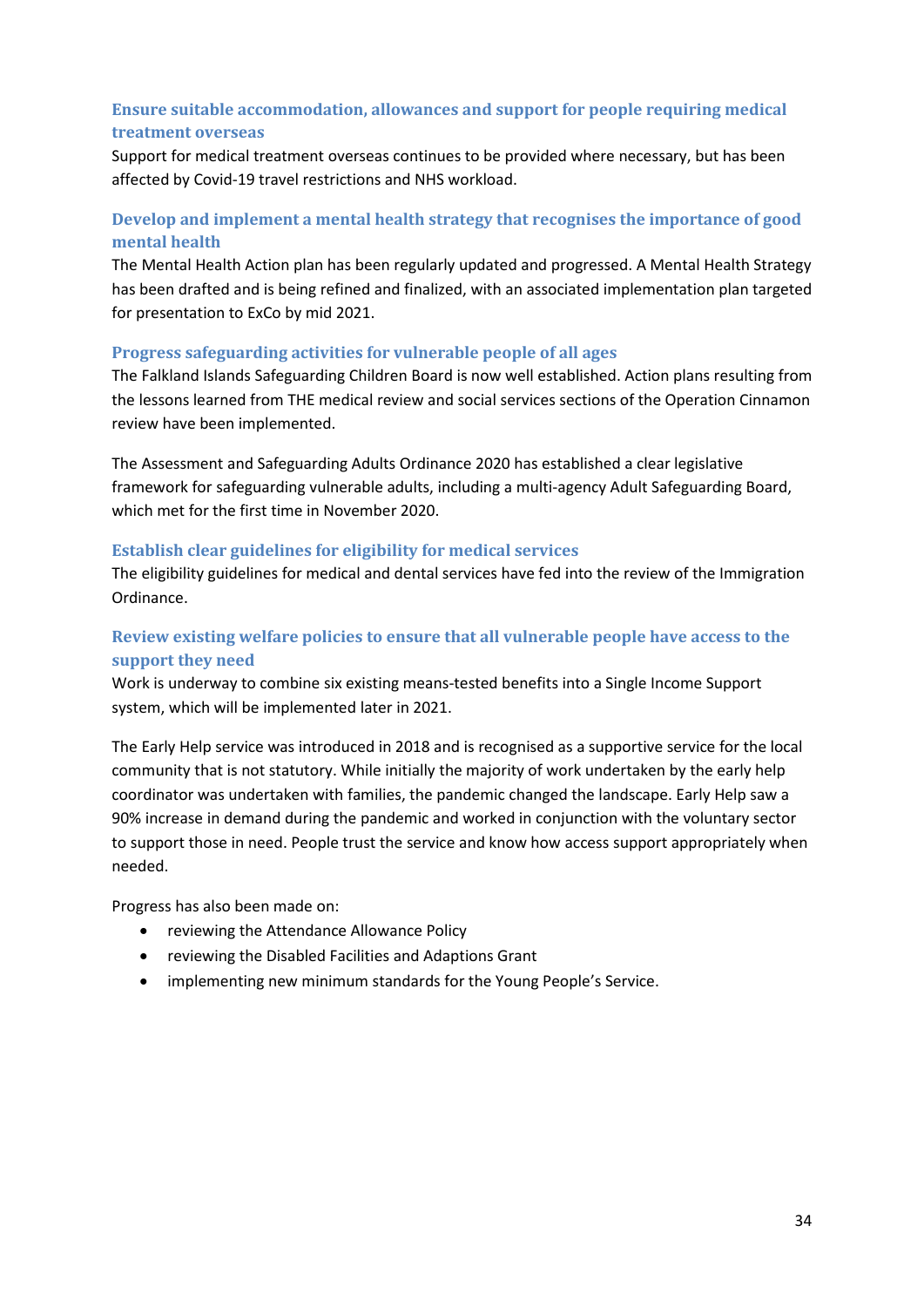# <span id="page-34-0"></span>**INFRASTRUCTURE**

### **Our vision**

- We will deliver major infrastructure projects that support the growth and development of the Falkland Islands;
- We will ensure that our existing infrastructure is maintained and remains fit for purpose.

# **Complete and implement a Government Asset Management Plan and an associated renewal programme**

The new Falkland Islands Strategic Asset Management review has been undertaken, with a full asset register due for completion by the end of 2020/21. Funding has been allocated in the new 10-year capital programme and a full programme of works will be compiled on the completion of the review. The Strategic Asset Management Policy is currently being drafted; it will be supported by the completed asset register and will also help to inform the programme priorities.

# **Update the National Infrastructure Plan to establish a long term coordinated investment and delivery plan**

The National Infrastructure Plan was updated in 2020 and is refreshed every two years. It provides a structured approach, looking ahead 20 years, to support future investment decisions on thematic priorities including transport and communications infrastructure for economic development, municipal infrastructure, housing and government infrastructure, and social infrastructure.

FIG has also committed to an outline 10-year capital programme valued at £290 million. It includes work towards a port facility, housing developments – including the provision of 160 serviced housing plots – Tussac House, Falklands College and the King Edward VII Memorial Hospital expansion.

# **Review the Stanley Town Plan**

The review of the Stanley Town Plan was completed in 2019 and a 'health check' of the plan is intended to take place on an annual basis.

# **Work with the Rural Development Strategy to identify and deliver infrastructure needs for Camp**

FIG approved £2.5 million in November 2019 for investment over three years into ramps, jetties, and new facilities to improve ferry and coastal shipping services at 13 priority locations. Design work is underway, and will be completed in 2021. An annual Camp roads programme has also now been implemented, please see the 'Transport and communications' section for more information.

Plans are ongoing to develop the core power supply at Fox Bay in order to maximise future renewable energy potential.

FIG has encouraged Sure to embark on a 5-year network improvement and investment programme in Camp, which includes a phased replacement of the WiMax system with newer technology. Work is also underway to assess and survey mobile network coverage shortcomings in specific locations where the coverage is unreliable. A strategic review of telecommunications broadband was completed in 2019, leading to an effective doubling of broadband capacity. A further review will take place in 2022.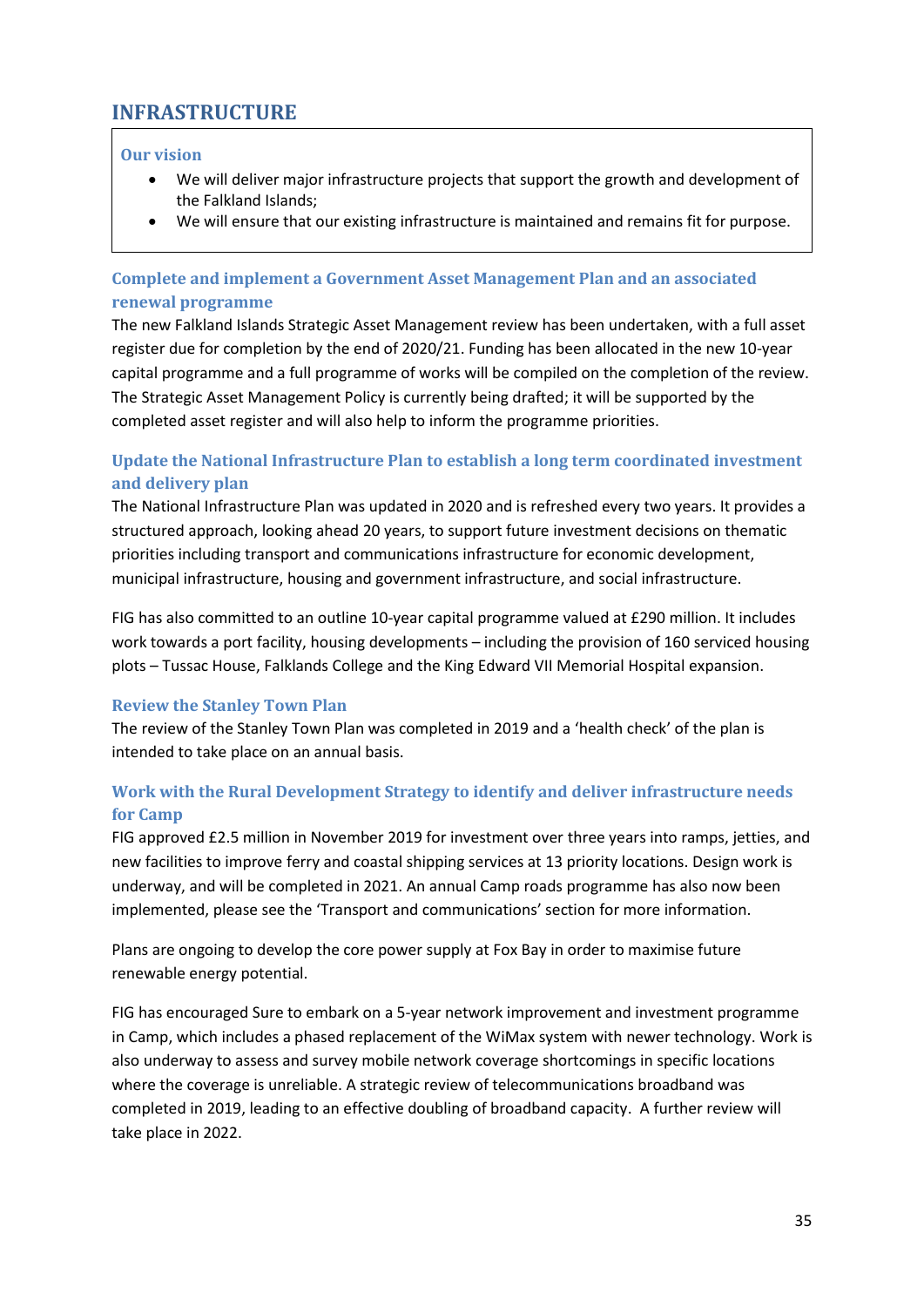# **Progress the development of a new power station and maximise opportunities for renewable energy**

The feasibility study, site selection, and conceptual planning stages for the new power station have been completed. Detailed design work is due to be completed by August 2021, with an estimated completion of the project by the end of 2025. As part of this development, FIG has also undertaken a review of options for the increased use of renewable energy within the Islands.

### **Deliver modern port facilities**

A development partner for the new port facility, BAM Nuttall Ltd, was appointed in March 2020. As part of the first design stage, due to end in June 2021, a programme of stakeholder engagement took place in September 2020. Onshore and offshore survey work was also completed between September and December 2020. Timescales for the next stage of detailed design will be agreed by end of the first concept design stage in June 2021.

# **Develop a comprehensive housing strategy to ensure we meet current and projected requirements through an appropriate mix of government housing, private sector housing and individual home ownership**

Phase 5 on Sapper Hill was completed in 2019, with a further 14 units completed and handed over to FIG in November 2020. Another 4 flats were constructed and handed over in January 2021, and the last 4 additional apartments were completed in March 2021.

FIG purchased Bennett's Paddock for future housing development, and groundwork for the first phase of development is currently underway. It is expected that plots will be released for tender later in 2021. An Invitation to Tender (ITT) has been released for a joint FIG/MOD project to build 70 houses, with 40 of the homes being built at Bennett's Paddock and 30 at Mount Pleasant Complex.

Considerable policy development work has been completed in relation to the development of a new Housing Strategy. A consultation on potential policy options took place during September and October 2020. This public engagement included the publication of a background paper, a series of public presentations in both Stanley and Camp, a public survey and a presentation to the Chamber of Commerce. The responses will feed into the development of a housing strategy in 2021 that will address issues including affordability, availability and quality of housing for both renters and buyers.

### **Invest in fit for purpose educational facilities to meet current and future needs**

The new Falkland College and Christie Library finished construction in early 2020 and opened to the public in March 2020. Maintenance for school facilities was stepped up in 2020 and planned investments in 2021 include improvements to FICS toilers and renovation of the Stanley House boarding blocks to comply with UK standards. FICS has also had a new science lab installed and the old library area has been made into two additional classrooms. Work is underway to consider longer term options for a new educational campus and two new nursery buildings are due to be completed during 2021.

#### **Identify and invest in infrastructure to improve waste management**

Since 2018, FIG has been working closely with the British Forces South Atlantic Islands (BFSAI) on a collaborative programme for improving waste management and supporting more sustainable living in the Falkland Islands. This work has involved a joint investment of £6.5 million to help improve waste disposal nationwide, which includes glass recycling, mixed metals recycling and a replacement landfill site for both organisations.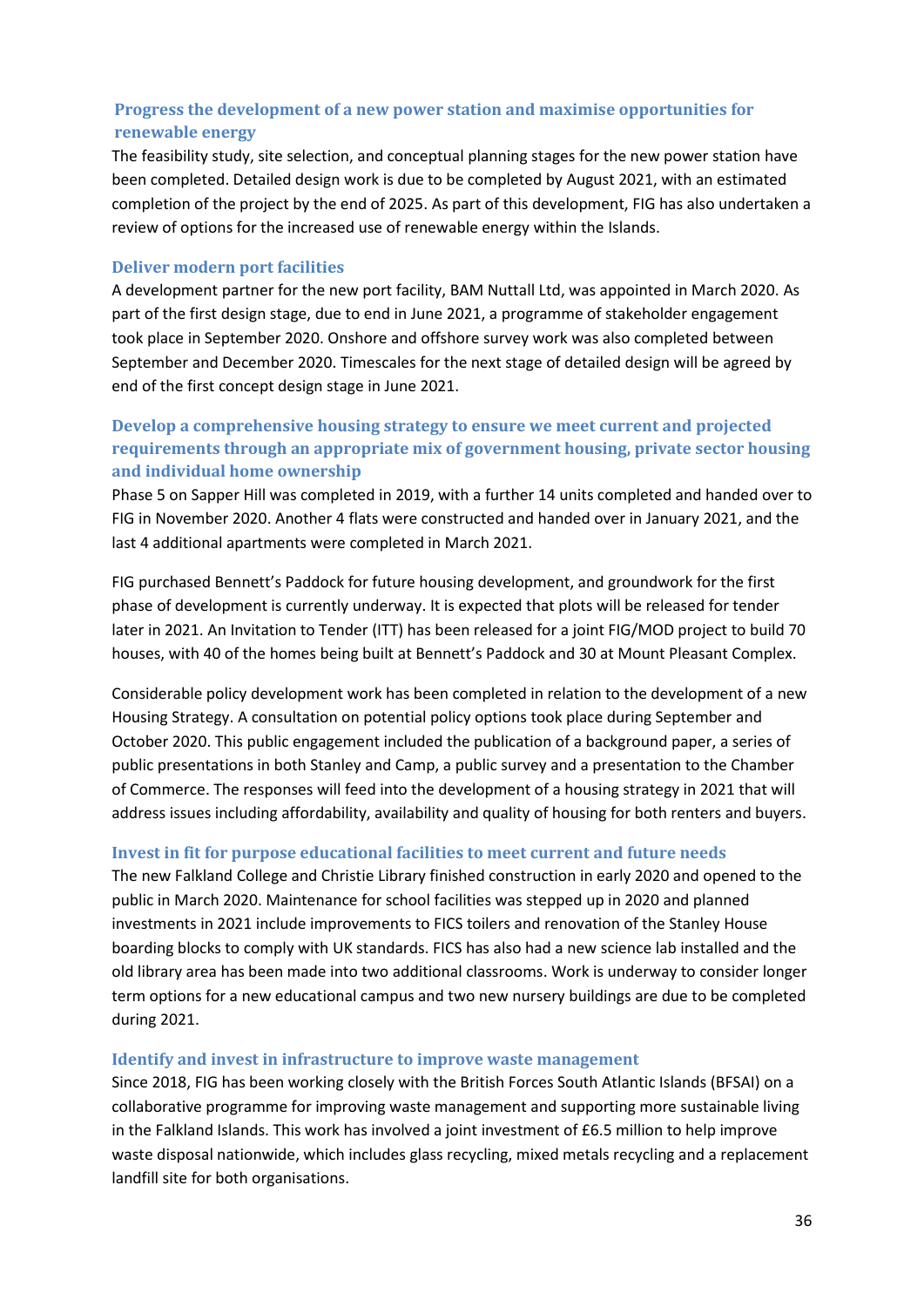In October 2020, FIG and BFASI signed a new agreement for recycling mixed metal cans. Equating to between 10-15% of average household waste, the recycling of used tins and cans is also vital in the protection and preservation of the natural environment, for which the Falkland Islands are wellknown. Under the new scheme, mixed metal cans will no longer be disposed of at the Eliza Cove landfill, but will be sent to Mount Pleasant Complex (MPC) material recycling facility at Mare Harbour. There they will be crushed, baled and put into containers for onward shipping to the UK, where they will ultimately be recycled.

Tins and cans have been collected and stored in Stanley since July 2020, until the point that the quantity was sufficient to process the initial batch. On 19 October, this first consignment was transported to Mare Harbour and successfully processed; the expectation is that the first northbound shipping will take place later in 2021.

Planning is also currently underway for a new waste transfer facility, based at Megabid, which will include a new incinerator and will transform the way that waste is handled in the Falkland Islands. Once the landfill and waste transfer facility are both complete, and have passed all necessary checks, the Eliza Cove tip in Stanley will be closed and works to rehabilitate the site will begin. Plans are for both facilities to be up and running by early 2022.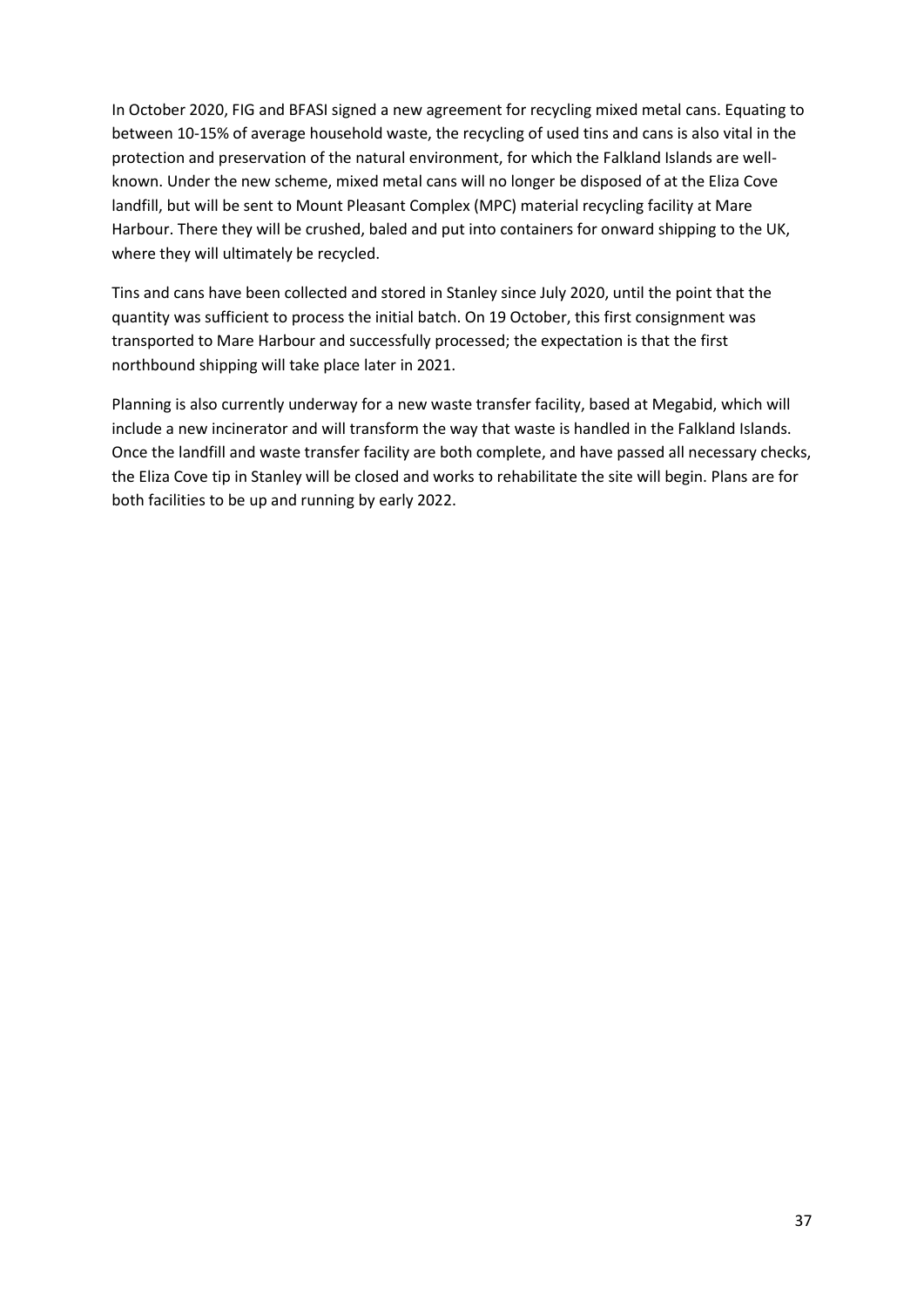# <span id="page-37-0"></span>**TRANSPORT AND COMMUNICATIONS**

### **Our vision**

- We will strengthen the Falkland Islands' connections to the world;
- We will ensure modern and robust internal and external transport and communications.

### **Invest in both internal and external transport and communication networks**

Continued investment in maintenance of roads in Stanley has seen work being undertaken on Dean Street, Ross Road, Airport Road, and Philomel Hill. Future plans include Davis Street, Callaghan Road, and additional work on Ross Road and Dean Street. The recent completion of Prince Philip Street – the link road between Diamond Jubilee Road and Ross Road East – will also support the release of plots at the Bennett's Paddock site.

Investment continues in the upgrading of the MPA road with a further 8km due for completion in 2021/22. Also, annual investment of £2.5 million has been provided for the continued maintenance and upgrade of the camp road network.

### **Improve air links and airport facilities at Mount Pleasant Airport and Stanley Airport**

A second commercial flight to South America was established in November 2020, with the first LATAM flight between Mount Pleasant Airport and Sao Paulo. Both LATAM flights are currently suspended due to Covid-19, but we hope they will resume operation again during 2021. To support these flights, several improvements have been made to the security arrangements and passenger experience at MPA.

FIG has also put in place a 5-year development plan for FIGAS, which includes longer term planning for improvements such as new terminal passenger doors, a new hanger for the aircraft, and a vehicle shed for the fire appliances at Stanley Airport.

### **Explore ways to better understand rotor winds and mitigate the impact on the economy**

FIG is collaborating with the Ministry of Defence (MoD) and the Met Office with the intent of improving the detection and prediction of rotor wind events at Mount Pleasant Airfield as well as the dynamic management of commercial aircraft operating in and out of the airfield. The installation of a LiDAR technology solution, coupled with a multi-year science program has been agreed to by all parties, with FIG providing a significant investment of up to £880,000 in an enhanced rotors detection and investigation programme. A procurement process was initiated by the Met Office in 2020 for the supply and installation of the necessary LiDAR equipment, and that process is now in its final stages.

# **Invest in the Falkland Islands Government Air Service to improve the level of service provided**

There has been significant investment in FIGAS, including new avionics systems for all aircraft, airframe refurbishments, complete replacement programme of 12 new engines for the existing fleet, investment in training programmes and recruitment of additional pilots and engineers. The service has also replaced fire appliances across all Camp airstrips and has supported the development of new airstrips and aircraft tracking systems. FIGAS passenger numbers have increased year on year, which was forecast (pre-Covid-19) to continue over the next five years. A new Islander aircraft was delivered in December 2020, with a second new aircraft due in 2022.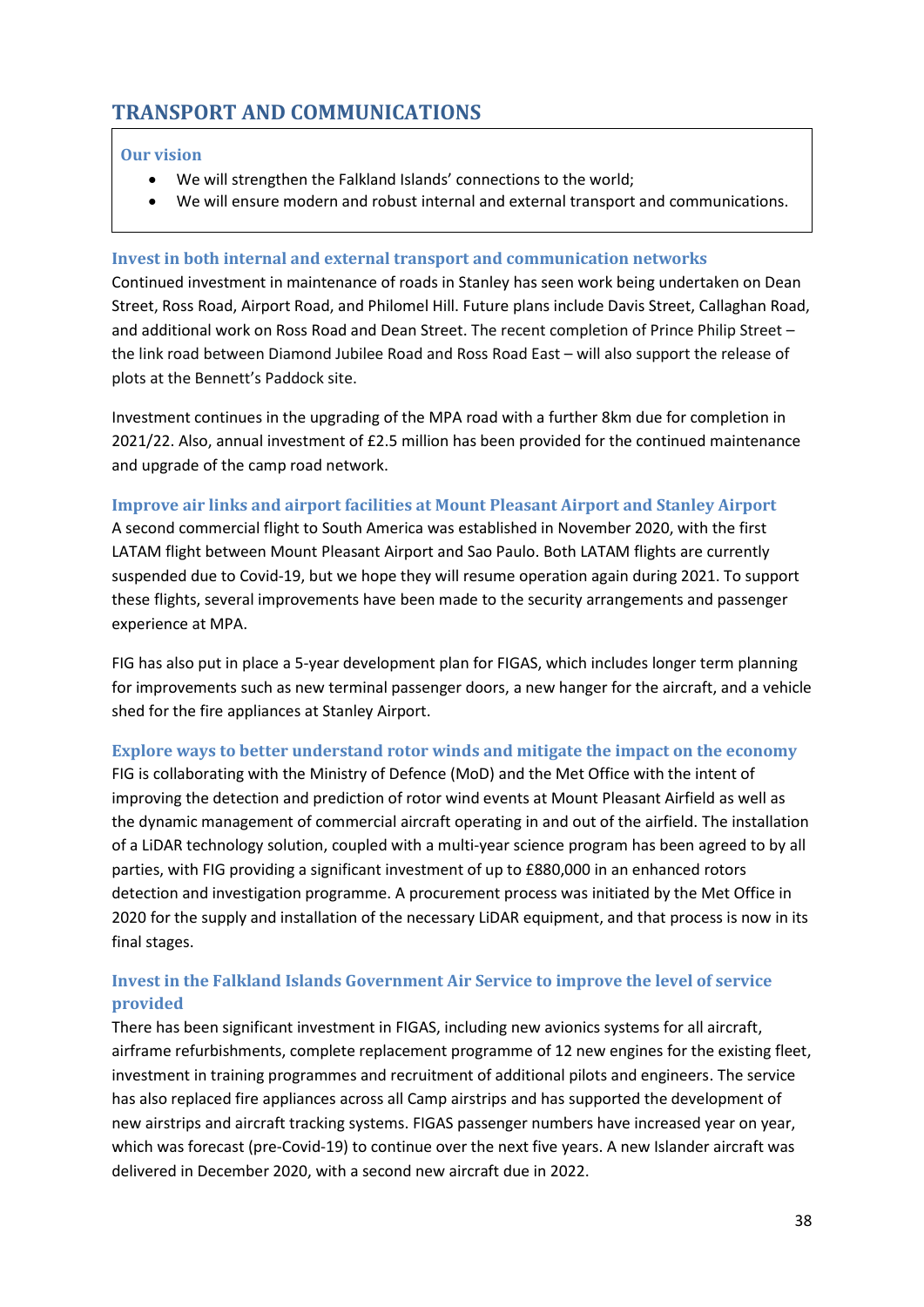### **Develop new port facilities to support the future expansion of our industries, and progress plans with the MoD for the future of Mare Harbour**

Please see infrastructure section for details on the new port facility. We also continue to work in collaboration with the MoD in relation to Mare Harbour.

# **Support the creation of a shipping hub and international shipping links which are vital to the economic growth of the islands**

Central to the concept of a shipping hub is the presence of a modern, capable port facility in the Falklands. The new port will enable increased shipping movements, more transhipment of fish onto the SAAS service and enhance the Falkland Islands' position as the Gateway to Antarctica.

### **Investigate future requirements for coastal shipping, ferry services and Camp jetties and ramps**

A demand study for ferry and coastal shipping services has been commissioned to help inform future requirements and investments have been made in facilities at New Haven.

FIG approved £2.5 million in November 2019 for investment over a 3-year period into Camp ramps, jetties and new facilities to improve ferry and coastal shipping services at 13 priority locations.

### **Increase funding for maintenance and improvement of the Camp road network, and accelerate surfacing of the MPA road**

An annual Camp roads programme has been implemented, with both East and West Falkland receiving equal investment into the road infrastructure, supported by increased funding that was raised from £2m to £2.5m per year.

The MPA Road asphalting programme continues and, as of the end of 2020, over 17 km of asphalt had been laid, with a further 8km being completed in the 20/21 season. The expectation is that the road will be completed by 2025/26, which is two years earlier than had been forecast in 2018.

### **Review Road Traffic Ordinance and implement the necessary change**

In 2020, a working group was established to scope a project to review the Road Traffic Ordinance. Options for this work are expected to be put to Executive Council in 2021, with an incremental approach likely to be recommended to enable progress. In the meantime, the annual review of criminal law was approved in 2020 and included recommendations for the modernisation of some driving offences under the Ordinance; in particular replacing the outdated offence of reckless driving with the offence of dangerous driving. This amending legislation should come into force in 2021.

# **Invest to improve Camp radio coverage and quality, and explore future technological advances including TV services**

Mi-Player was introduced in late 2020, providing a catch-up TV service for people across the Islands. The service will be reviewed periodically, based on user experience, with the scope to add additional features in the future.

An investment plan for the phased replacement of the radio network was developed in 2020, following a full national survey of the MW and FM radio infrastructure in 2019. The phasing of this work will be considered within the 10-year capital plan.

A new VHF 2m Repeater network launched in May 2021 to improve resilience and connectivity across the Falkland Islands.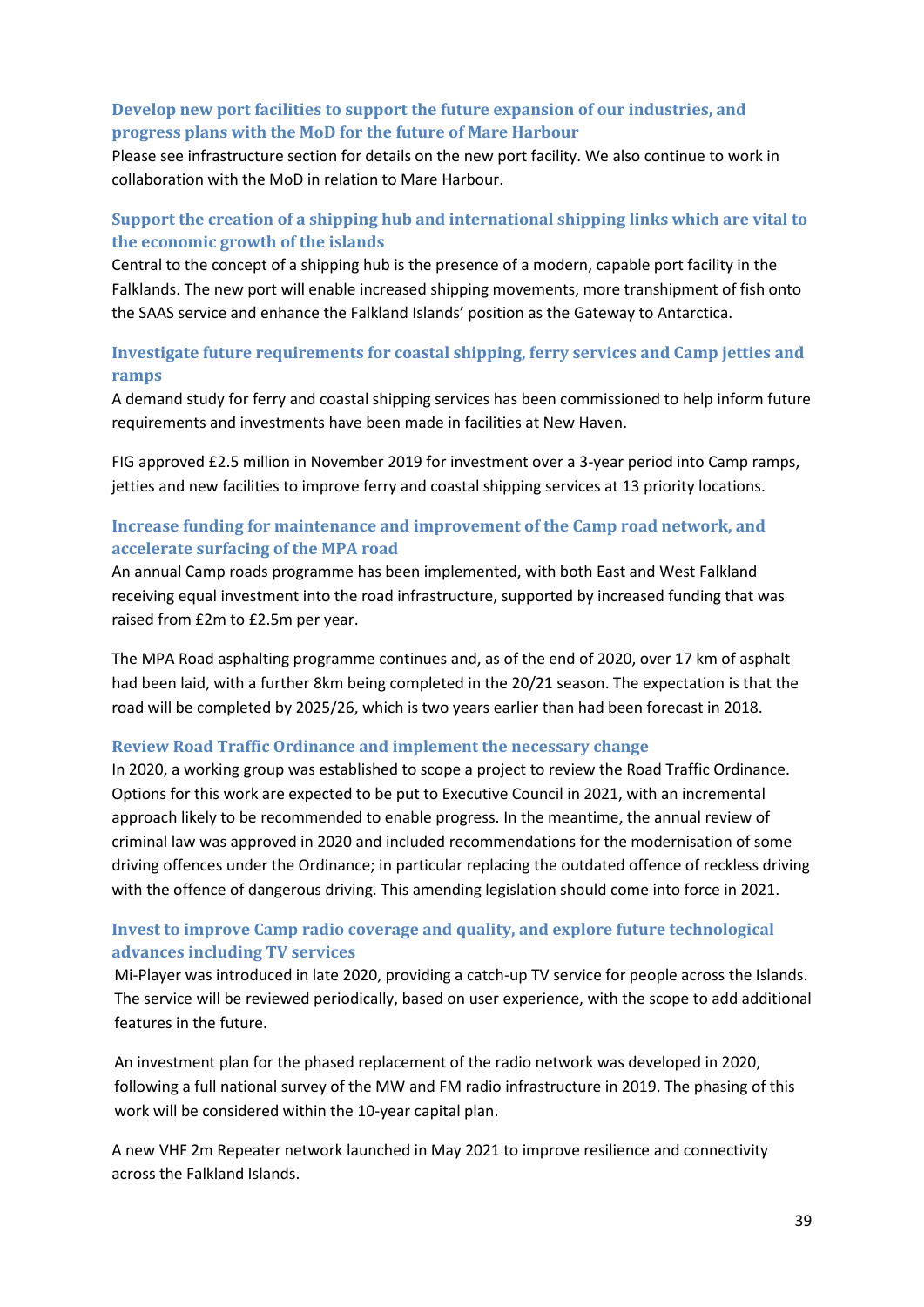# **Improve regulation of the Falkland Islands telecommunications services to improve delivery, and work with partners to further advance service quality, increased capacity, coverage and value for money**

A strategic review of telecommunications broadband was completed in 2019, leading to an effective doubling of broadband capacity at the cost of £1 million per annum for a 3-year contract with Sure.

Data allowances for Bronze packages and above were doubled for only a 10% increase in price to the consumer. The data packages below Bronze received increased data allowances at no extra cost to the consumer.

As part of the response to Covid-19, data allowances were increased by a further 10% for all broadband packages in April 2020, and these increases have now been made permanent.

Work is also well underway on a long-term broadband strategy for the Islands.

FIG has encouraged Sure to embark on a 5-year network improvement investment programme in Camp, which includes a phased replacement of the WiMax system with newer technology. Work is also underway to assess and survey mobile network coverage shortcomings in specific locations where coverage is unreliable.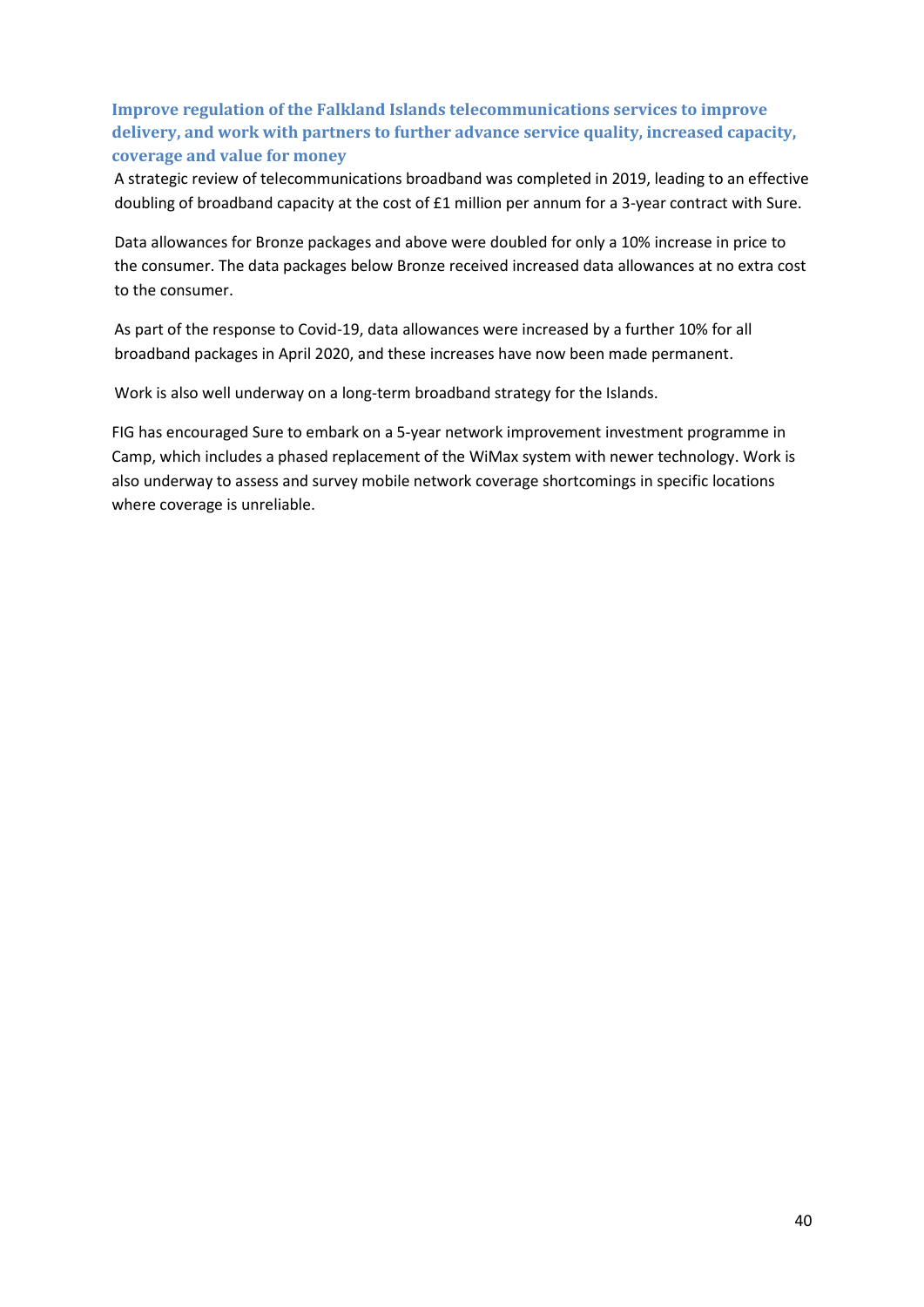# <span id="page-40-0"></span>**ENVIRONMENT**

### **Our vision**

- We will respect our globally significant biodiversity and unique environment, taking a proactive and responsible approach to development;
- We will ensure that the environment is preserved for future generations.

### **Develop and implement a comprehensive environmental strategy including necessary regulations**

Work on a comprehensive, over-arching environmental strategy is a major focus for the new Environment Department, established in October 2020. This work began with a stocktake of environmental programmes and policies and internal FIG workshops have identified key thematic areas that the strategy will address.

These include: land and freshwater, oceans and coasts, energy, quality of life and health, waste and pollution, as well as cross-cutting global topics like biodiversity and climate change. Extensive stakeholder engagement and public consultation was also undertaken in support of the strategy development and the new strategy will be published later in 2021.

The new Environment Department will continue work already begun as part of the broader remit of the Policy and Economic Development Unit. This will include addressing issues such as biodiversity, climate change and contributing to a healthy, prosperous future through the management and conservation of the Falkland Island's natural environment in a sustainable and balanced way. The department will provide government with an enhanced planning, strategy development and implementation capability in relation to environmental issues, and reflects FIG's commitment to ensuring that the environment is preserved for future generations.

#### **Implement the Commons Ordinance and related management plans**

A Management Plan for Stanley Common was approved by ExCo in 2019, and is now being implemented and monitored. Driving restrictions on Yorke Bay, Rookery Bay and Surf Bay have passed into law, protecting dune and beach habitats, and addressing public safety concerns. Consultation is also planned for 2021 to inform the revision of the Commons Ordinance.

Progress has been made on the management of invasive species on Stanley Common, including weeds, cats and rodents. A recently produced 'dogs in nature' guidance leaflet provides advice to dog owners alongside ongoing engagement and outreach with the Falkland Islands Dogs Organisation. There have been infrastructural developments on the Common to increase public amenities, with more planned in 2021. Campaigns have also been run in relation to promoting wildfire awareness and public education.

#### **Implement the 2030 Biodiversity Framework to preserve our natural environment**

Two strategies under the Biodiversity Framework 2030 have already been developed, these address the high and medium priority risks. The Environmental Studies Budget (ESB) funds are allocated to priorities across these areas, including improved biosecurity practices, further invasive species control, and improved habitat restoration and preservation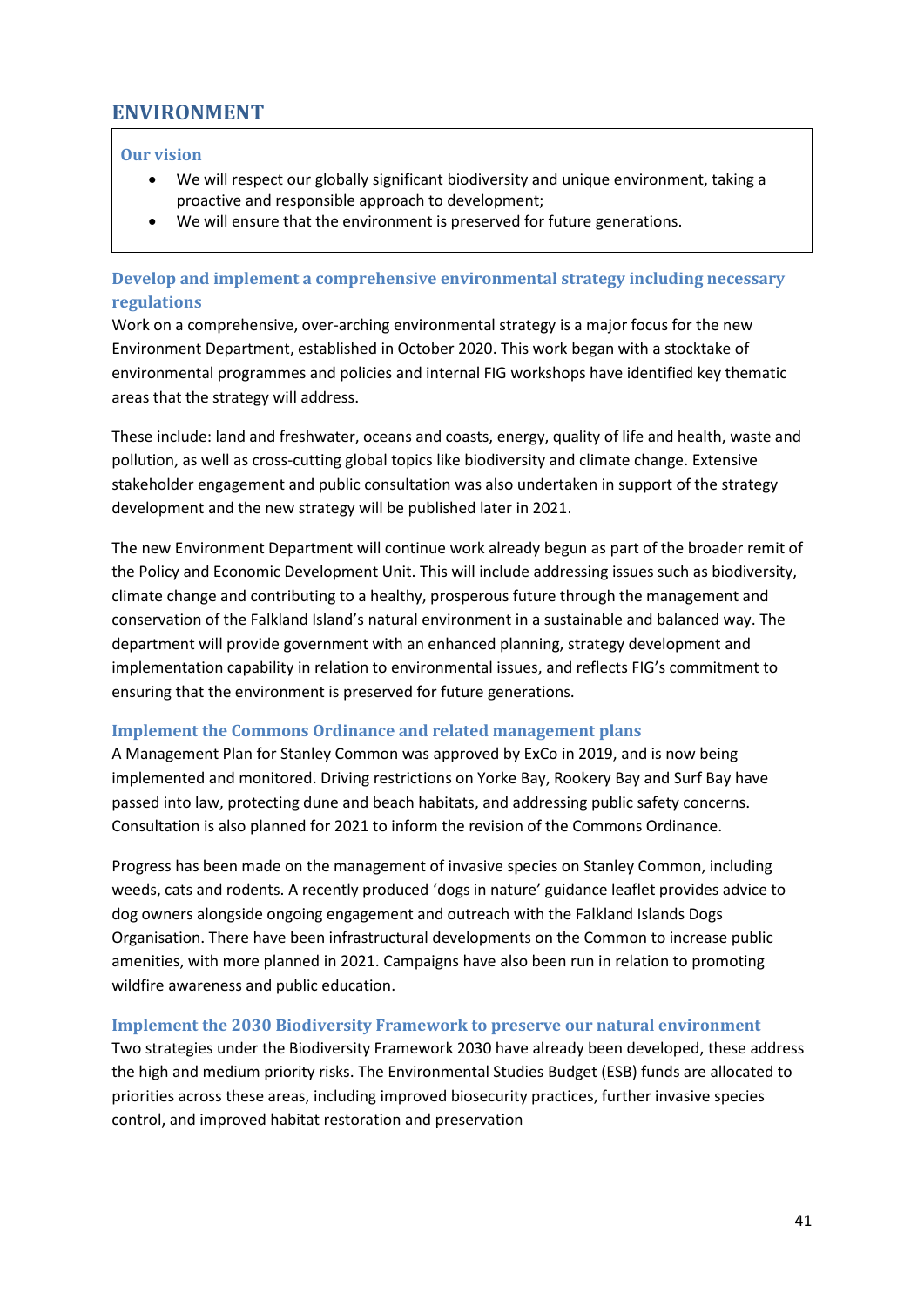# **Encourage research into the Falkland Islands' environment to provide greater understanding of ecosystems, biodiversity and wider influences**

Significant annual FIG subventions are given to organisations such as the South Atlantic Environmental Research Institute SAERI (£122,667 in 2020-21) and Falklands Conservation (£210,000 in 2020-21). FIG also funds research projects under the ESB.

SAERI has links with various research organisations in over 20 different countries to promote research in the Islands. FIG has also supported SAERI by acting as a key partner in external research grant applications, for example on four projects featured in the most recent Darwin Plus bid.

#### **Implement control of invasive species, biosecurity and eradication plans**

FIG funds the removal and control of a number of invasive species. Funded projects include the control of calafate, control of earwigs, and mice and rat eradication (e.g. on Bleaker Island).

A specialised sniffer dog service has been funded to help with inter-island biosecurity, regularly sniffing out mice and rats on Islands and the Concordia Bay. Checks on some of the small tussac islands help stop rodents damaging native bird populations and this is done during the winter months to make sure that breeding birds are not disturbed.

A feral cat trapping programme for Stanley Common is also run by the Environment Department, and Island LandCare have been contracted to continue work on invasive weed removal and control on Stanley Common as well many of the Outer Islands, dealing with plants like gorse, heather, calafate and thistles.

Biosecurity border controls are also improving, with increased resources to ensure controls at all entry points into the island, improved checks on used vehicles, and progress towards legislation.

### **Encourage natural habitat restoration and preservation**

FIG funds projects to protect and restore important habitats in close collaboration with land-owners, such as tussac restoration on Weddell Island. Detailed research work by SAERI has also identified potential Marine Management Areas to protect the Falkland Islands' marine environment, and further consultation is planned in 2021.

Following a comprehensive review of wildlife legislation and policy, further detailed policy work is underway to provide advice and options on how to implement the recommendations of the review.

# **Fulfil our commitments under international treaties and agreements such as climate change accords and strive to mitigate our carbon footprint**

The Kyoto Protocol and the Doha amendment have been formally ratified by the UK Government and extended to the Falkland Islands, by agreement with FIG. Climate change figures for the Falkland Islands are monitored on an annual basis and are fed into the UK's climate change figures. Habitat restoration efforts also contribute towards mitigating our carbon footprint.

A review of Wildlife Legislation and Policy in 2019 found that FIG is meeting its responsibilities towards the majority of 42 Multilateral Environmental Agreements (MEAs) that apply to the Falklands. Good progress has also been made on marine environment and fisheries, migratory species, albatrosses and petrels, trade of endangered species, the Antarctic region, and climate change. Conversely, more needs to be done in relation to wetlands and biodiversity, specifically the Convention on Wetlands of International Importance and the Convention on Biological Diversity.